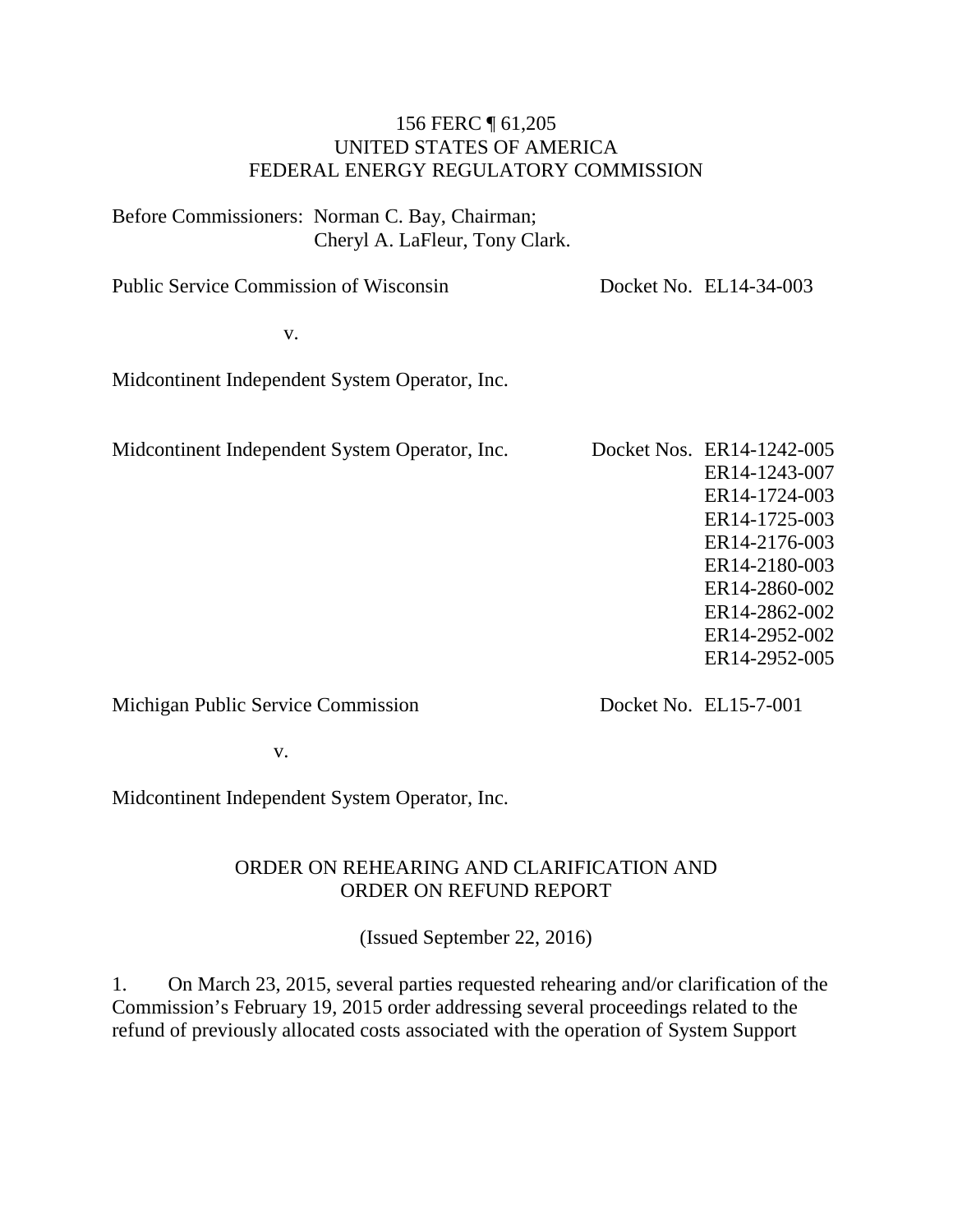Resource (SSR)**[1](#page-1-0)** Units located in the American Transmission Company LLC (ATC) service territory under the MISO Tariff. In this order, we grant in part and dismiss as moot in part the requests for clarification, and deny the requests for rehearing. We also find that the refund reports submitted by MISO meet the Commission's requirements as stated in the May 3, 2016 order directing a refund report, **[2](#page-1-1)** and direct MISO to provide parties that have submitted a non-disclosure certificate with a complete, un-redacted copy of the refund reports. However, we direct MISO to suspend refunds for certain SSR Units and file an updated refund report when the Commission issues an order on the Initial Decision in Docket No. ER14-1242-006, *et al*.

### **I. Background**

 $\overline{a}$ 

2. Under MISO's Tariff, market participants that have decided to retire or suspend a generation resource or SCU must submit a notice (Attachment Y Notice), pursuant to Attachment Y (Notification of Potential Resource/SCU Change of Status) of the Tariff, at least 26 weeks prior to the resource's retirement or suspension effective date. During this 26-week notice period, MISO will conduct a study (Attachment Y Study) to determine whether all or a portion of the resource's capacity is necessary to maintain system reliability, such that SSR status is justified. If so, and if MISO cannot identify an SSR alternative that can be implemented prior to the retirement or suspension effective date, then MISO and the market participant shall enter into an agreement, as provided in Attachment Y-1 (Standard Form SSR Agreement) of the Tariff, to ensure that the resource continues to operate, as needed.**[3](#page-1-2)** The SSR agreement is filed with the Commission and specifies the terms and conditions of the service, including the compensation to be provided to the resource. For each SSR agreement filed with the Commission, a separate rate schedule must be filed to provide for recovery of the costs

<span id="page-1-1"></span>**<sup>2</sup>** *Midcontinent Indep. Sys Operator, Inc.*, 155 FERC ¶ 61,134, at P 37 (2016) (May 2016 Order).

<span id="page-1-2"></span>**<sup>3</sup>** *See Midwest Indep. Transmission Sys. Operator, Inc.*, 108 FERC ¶ 61,163, *order on reh'g*, 109 FERC ¶ 61,157 (2004).

<span id="page-1-0"></span>**<sup>1</sup>** Midcontinent Independent System Operator, Inc.'s (MISO) Open Access Transmission, Energy and Operating Reserve Markets Tariff (Tariff) defines SSR Units as "Generation Resources or Synchronous Condenser Units (SCUs) that have been identified in Attachment Y – Notification to this Tariff and are required by the Transmission Provider for reliability purposes, to be operated in accordance with the procedures described in Section 38.2.7 of this Tariff." MISO FERC Electric Tariff, Module A, § 1.S "System Support Resource (SSR)" (39.0.0).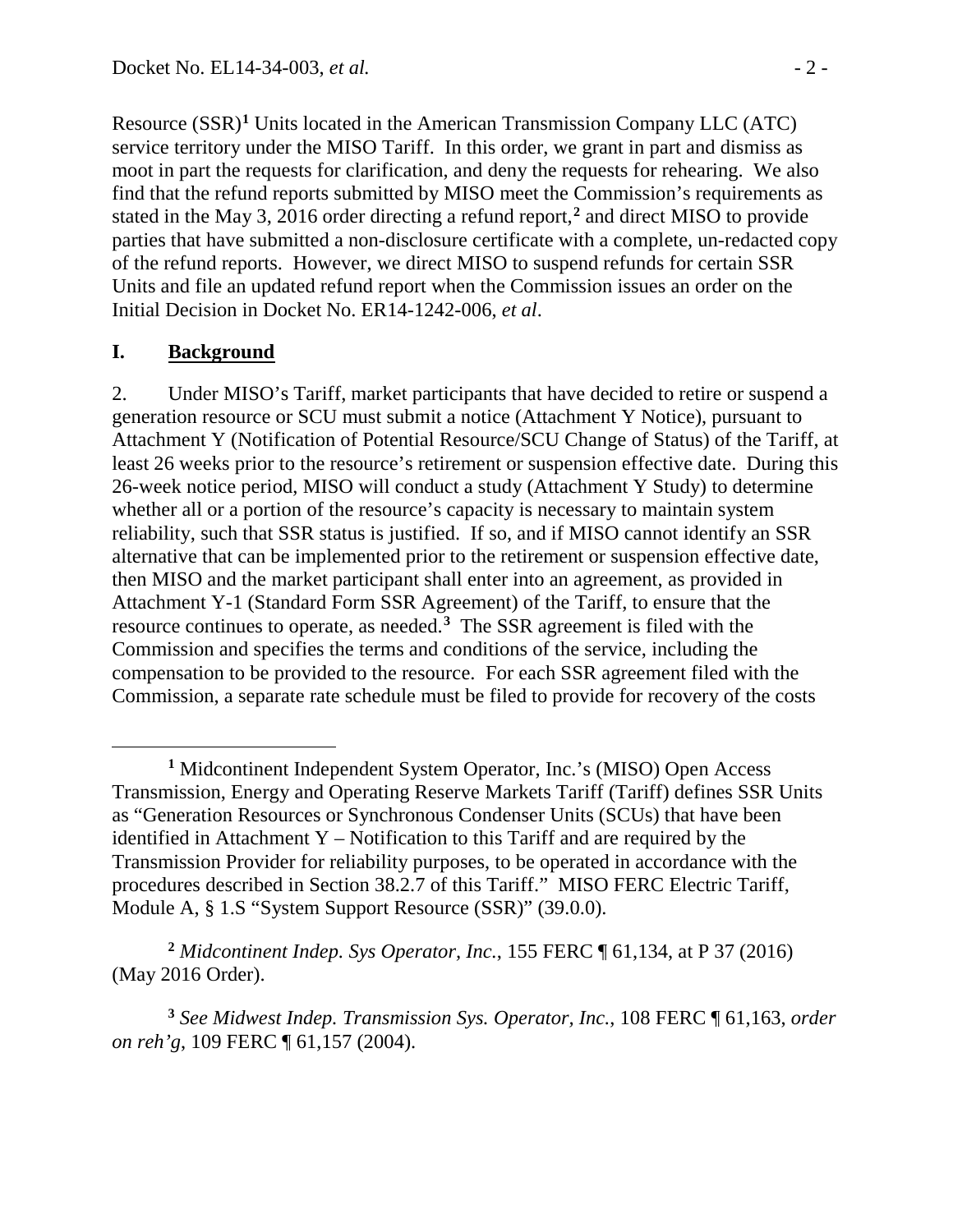identified in the SSR agreement, in accordance with the SSR cost allocation provision in section 38.2.7.k of MISO's Tariff.

3. On July 25, 2012, in Docket No. ER12-2302-000, MISO submitted proposed Tariff revisions regarding the treatment of resources that submit Attachment Y Notices. On September 21, 2012, the Commission conditionally accepted MISO's proposed Tariff revisions effective September 24, 2012, subject to two compliance filings due within 90 and 180 days of the date of the order.**[4](#page-2-0)** On July 22, 2014, the Commission accepted MISO's compliance filing, subject to condition. **[5](#page-2-1)** On December 17, 2015, the Commission issued an order on rehearing and accepted MISO's further compliance filing, subject to condition.**[6](#page-2-2)** On June 16, 2016, the Commission issued an order accepting in part and rejecting in part MISO's further compliance filing, subject to the outcome of Docket No. ER16-521.**[7](#page-2-3)**

4. On January 31, 2014, MISO filed an SSR Agreement (in Docket No. ER14-1242- 000) (Presque Isle SSR Agreement) and Rate Schedule 43G (in Docket No. ER14-1243- 000) for Presque Isle Units 5-9,**[8](#page-2-4)** which are located in the ATC service territory within MISO. Rate Schedule 43G allocated the costs of the Presque Isle SSR Units to all loadserving entities (LSEs) within the ATC footprint on a *pro rata* basis, consistent with language in section 38.2.7.k of MISO's Tariff as it then existed. This cost allocation methodology allocated most costs to Wisconsin ratepayers, who constitute the bulk of load in the ATC footprint. On April 1, 2014, the Commission accepted the Presque Isle SSR Agreement and Rate Schedule 43G for filing, suspended them for a nominal period, to be effective February 1, 2014, subject to refund and subject to further Commission order.**[9](#page-2-5)**

**<sup>5</sup>** SSR Compliance Order, 148 FERC ¶ 61,056.

**<sup>6</sup>** *Midwest Indep. Transmission Sys. Operator, Inc.*, 153 FERC ¶ 61,313 (2015).

**<sup>7</sup>** *Midwest Indep. Transmission Sys. Operator, Inc.,* 155 FERC ¶ 61,274 (2016).

<span id="page-2-5"></span><span id="page-2-4"></span><span id="page-2-3"></span><span id="page-2-2"></span>**<sup>8</sup>** Presque Isle Units 5-9 are located in Marquette, Michigan and provide up to 344 MW of capacity. *See* MISO SSR Agreement Filing, Docket No. ER14-1242-000, Transmittal Letter, at 2 (filed Jan. 31, 2014).

**<sup>9</sup>** *Midcontinent Indep. Sys. Operator, Inc*., 147 FERC ¶ 61,004 (2014).

<span id="page-2-1"></span><span id="page-2-0"></span> $\overline{a}$ **<sup>4</sup>** *Midwest Indep. Transmission Sys. Operator, Inc.*, 140 FERC ¶ 61,237 (2012), *order on compliance*, 148 FERC ¶ 61,056 (2014) (SSR Compliance Order).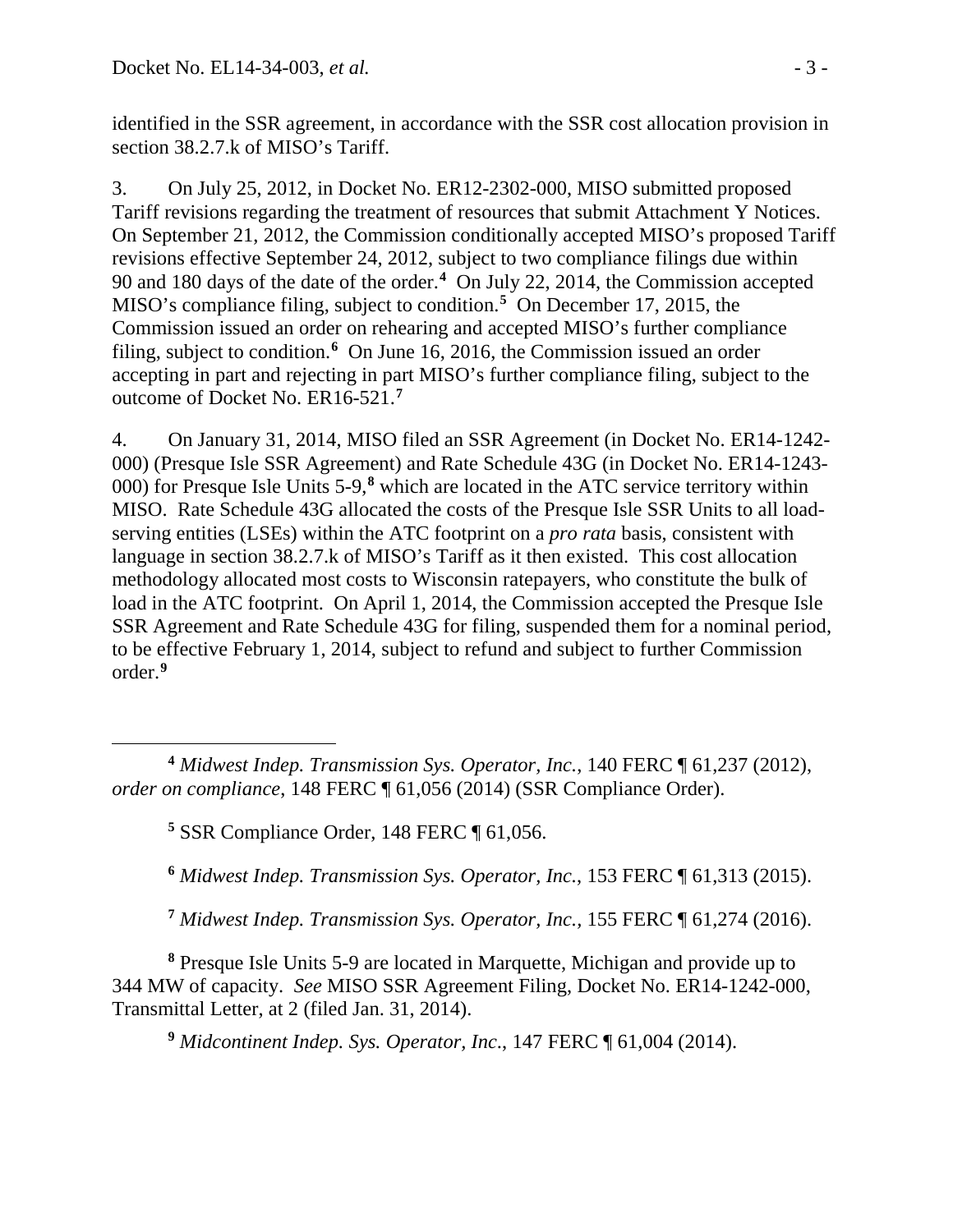5. On April 3, 2014, in Docket No. EL14-34-000, the Public Service Commission of Wisconsin (Wisconsin Commission) submitted a complaint (Wisconsin Commission Complaint) pursuant to sections 206 and 306 of the Federal Power Act (FPA)**[10](#page-3-0)** and Rule 206 of the Commission's Rules of Practice and Procedure. **[11](#page-3-1)** The Wisconsin Commission alleged that the ATC SSR *pro rata* cost allocation provision in section 38.2.7.k of MISO's Tariff was unjust, unreasonable, and unduly discriminatory or preferential, in itself and as applied in Rate Schedule 43G. **[12](#page-3-2)** The Wisconsin Commission stated that, according to a preliminary load-shed study conducted by MISO, the majority of the costs associated with the Presque Isle SSR Units would be allocated to LSEs in Wisconsin, even though Wisconsin LSEs would not receive the majority of the reliability benefits associated with the units. **[13](#page-3-3)**

6. On July 29, 2014, the Commission granted the Wisconsin Commission Complaint and found that the ATC SSR *pro rata* cost allocation provision was unjust, unreasonable, unduly discriminatory, or preferential because, as demonstrated in the application of the provision under Rate Schedule 43G, it did not follow cost causation principles.**[14](#page-3-4)** The Commission directed MISO to remove the ATC SSR *pro rata* cost allocation provision from section 38.2.7.k of its Tariff, thereby extending to the ATC footprint the general SSR cost allocation Tariff language, which requires MISO to allocate SSR costs to "the LSE(s) which require(s) the operation of the SSR Unit for reliability purposes."**[15](#page-3-5)** The Commission also required MISO to conduct a final load-shed study and submit a compliance filing to align the allocation of Presque Isle SSR Unit costs with the Commission's determination.**[16](#page-3-6)** Additionally, the Commission directed MISO to refund, with interest, any Presque Isle SSR Unit costs allocated to LSEs from April 3, 2014 (the date of the Wisconsin Commission Complaint) until the date of the Wisconsin

**<sup>10</sup>** 16 U.S.C. §§ 824e, 825e (2012).

**<sup>11</sup>** 18 C.F.R. § 385.206 (2016).

<span id="page-3-2"></span><span id="page-3-1"></span>**<sup>12</sup>** Wisconsin Commission Complaint, Docket No. EL14-34-000, at 4 (filed Apr. 3, 2014).

**<sup>13</sup>** *Id.* at 14.

<span id="page-3-0"></span> $\overline{a}$ 

<span id="page-3-6"></span><span id="page-3-5"></span><span id="page-3-4"></span><span id="page-3-3"></span>**<sup>14</sup>** *Midcontinent Indep. Sys. Operator, Inc*., 148 FERC ¶ 61,071, at PP 59-61 (2014) (Wisconsin Commission Complaint Order).

**<sup>15</sup>** *Id.* P 66.

**<sup>16</sup>** *Id.* P 118.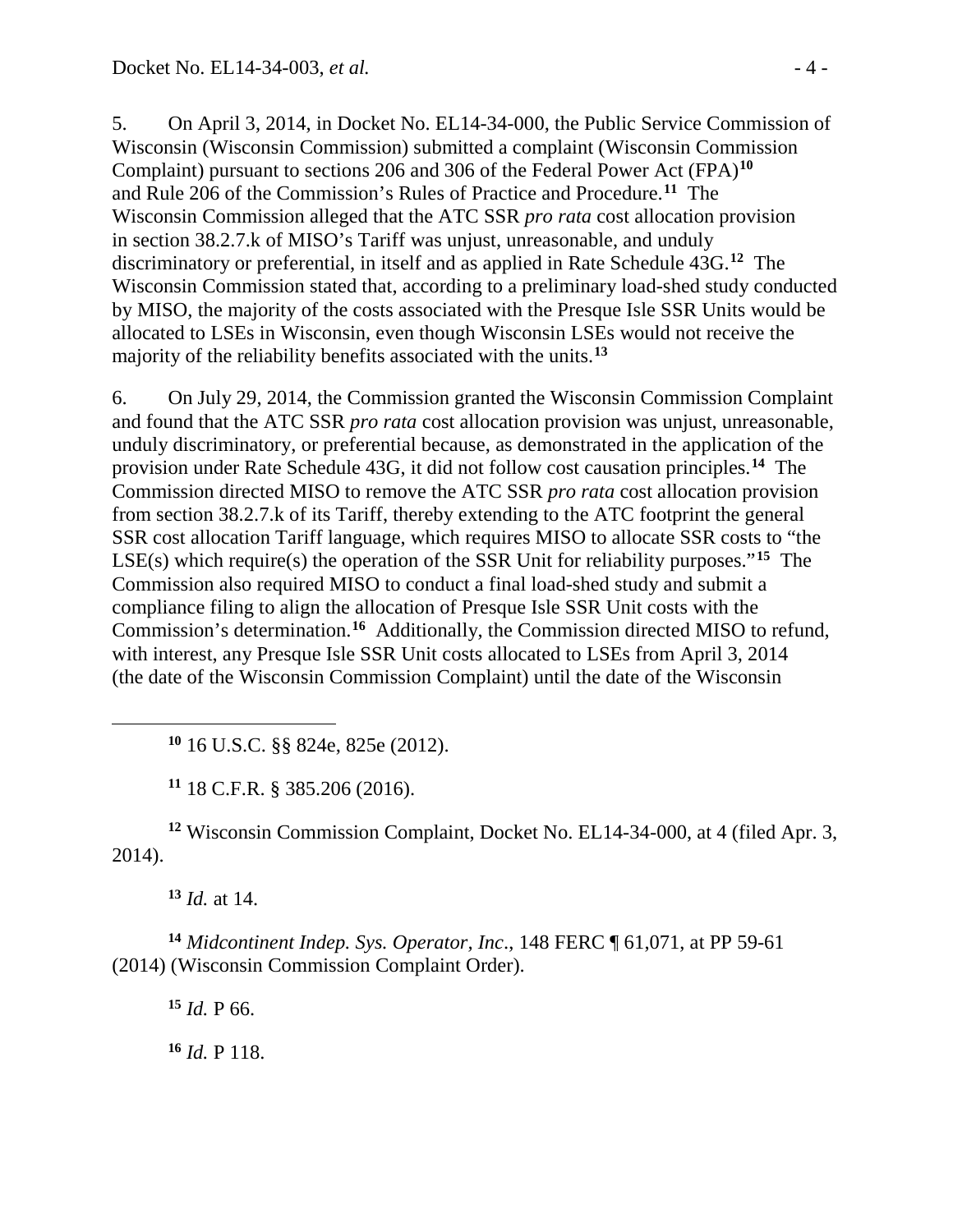Commission Complaint Order that were in excess of the costs to be allocated to those LSEs under MISO's final load-shed study.**[17](#page-4-0)** The Commission stated that:

[t]he Commission's general policy when ordering changes to a cost allocation or rate design under section 206 of the FPA is that such changes be implemented prospectively, without refunds. However, the Commission has broad equitable discretion in determining whether and how to apply remedies in any particular case. Based on the record in this proceeding, we find it appropriate to exercise our discretion in fashioning remedies and order refunds as of the date the [Wisconsin Commission Complaint] was filed. First, we note that the revised cost allocation does not represent a new cost allocation methodology, but rather conforms the allocation of SSR costs in the ATC footprint to the existing methodology applied throughout the rest of the MISO region. Furthermore, the costs at issue in this case are limited to those associated with a single SSR Unit, to be allocated among a defined set of customers within a limited geographic area, for a limited period of less than four months. Finally, these refunds will not require broader adjustments to MISO's markets. **[18](#page-4-1)**

7. In compliance with the Commission's directives in the Wisconsin Commission Complaint Order, MISO filed revisions to update the cost allocation methodology in Rate Schedule 43G in order to allocate SSR costs to LSEs that require the SSR Unit for reliability purposes. **[19](#page-4-2)** MISO's practice in implementing its general SSR cost allocation methodology at the time relied on Local Balancing Authority (LBA) boundaries. MISO explained that its Transmission Planning Business Practice Manual (BPM)**[20](#page-4-3)** provided that it first allocate costs to LBAs using an optimal load-shed methodology to determine

**<sup>17</sup>** *Id.* P 68.

<span id="page-4-0"></span> $\overline{a}$ 

**<sup>18</sup>** *Id.* P 66 (citations omitted).

<span id="page-4-2"></span><span id="page-4-1"></span>**<sup>19</sup>** *See* MISO Revised Rate Schedule 43G Filing, Docket No. ER14-1242-000 (filed Aug. 11, 2014); MISO Revised Rate Schedule 43G Filing, Docket No. ER14-2862- 000 (filed Sept. 12, 2014).

<span id="page-4-3"></span>**<sup>20</sup>** MISO Transmission Planning Business Practices Manual, BPM-020-r10 (dated Apr. 10, 2014) at § 6.2.6 (System Support Resource Agreement Cost Allocation Methodology), https://www.misoenergy.org/Library/BusinessPractices Manuals/Pages/BusinessPractices Manuals.aspx.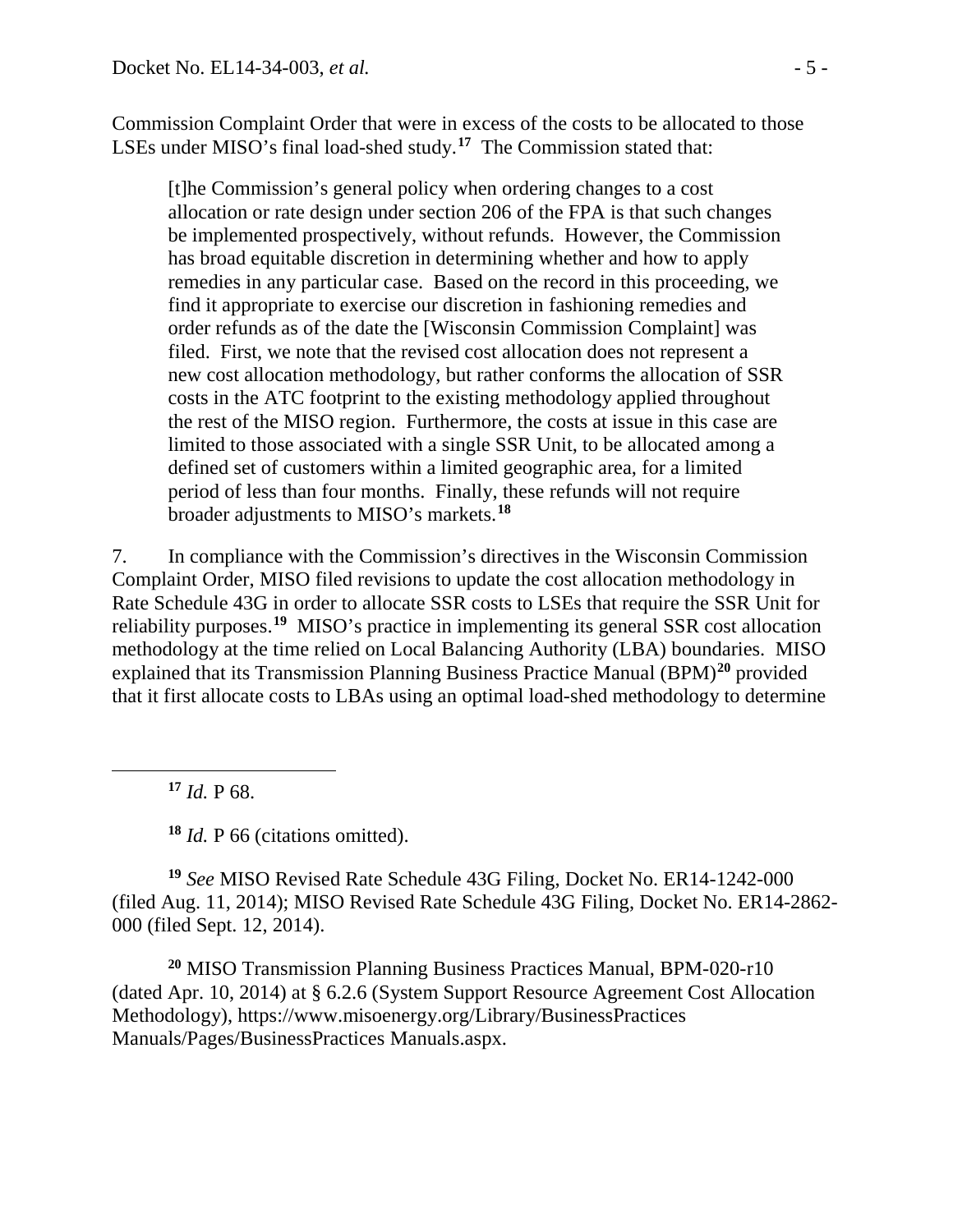$\overline{a}$ 

the reliability benefits of the SSR Units to each MISO LBA.**[21](#page-5-0)** MISO explained that these load shed values for each North American Electric Reliability Corporation (NERC) contingency are organized by LBA and accumulated to determine the total load shed for each LBA along with the corresponding cost share ratio. The costs are then allocated to LSEs within each LBA based upon peak usage of transmission facilities in each month, as determined by each LSE's actual energy withdrawals during the monthly peak hour for each LBA (the optimization-LBA methodology). The load-shed ratios proposed by MISO under the revised Presque Isle Rate Schedule 43G allocated over 93 percent of the Presque Isle SSR costs to the Wisconsin Electric LBA.

8. During the Commission's consideration of requests for rehearing of the Wisconsin Commission Complaint Order, the NERC approved a proposal by Wisconsin Electric Power Company (Wisconsin Electric) to split the Wisconsin Electric LBA in two, one covering Wisconsin and one covering the Upper Peninsula of Michigan. In recognition of the upcoming split of the Wisconsin Electric LBA, MISO proposed, in Docket No. ER14-2952-000, to apply its general SSR cost allocation methodology to recover the costs not only for the Presque Isle SSR Unit, but also for other SSR Units located in the ATC footprint: White Pine SSR Unit No. 1 (the White Pine SSR Unit)**[22](#page-5-1)** and the Escanaba SSR Units. **[23](#page-5-2)** Using the optimization-LBA methodology outlined in the BPM, the newly-constituted Michigan Upper Peninsula LBA would have been allocated the majority of SSR costs.

9. On February 19, 2015, the Commission granted clarification of and denied rehearing of the Wisconsin Commission Complaint Order. The Commission affirmed its finding that it is unjust, unreasonable, unduly discriminatory, or preferential for MISO to allocate SSR costs on a *pro rata* basis to all LSEs in the ATC footprint and that SSR

<span id="page-5-0"></span>**<sup>21</sup>** *See* MISO Revised Rate Schedule 43G Filing, Docket No. ER14-1242-000, Tab C (Presque Isle SSR Cost Allocation Analysis Results) (filed Aug. 11, 2014).

<span id="page-5-1"></span>**<sup>22</sup>** The White Pine SSR Unit is a generator turbine located in White Pine, Michigan within the ATC footprint with a nameplate capacity of 20 MW and is operated under an SSR agreement and Rate Schedule 43H between MISO and White Pine Electric Power, LLC. *See* MISO White Pine SSR Agreement Filing, Docket No. ER14-1724-000, Transmittal Letter, at 2 (filed Apr. 15, 2014).

<span id="page-5-2"></span>**<sup>23</sup>** The Escanaba SSR Units are located in Escanaba, Michigan within the ATC footprint and are rated at approximately 12.5 MW each. The Escanaba SSR Units were operated under an SSR agreement and Rate Schedule 43 between MISO and the City of Escanaba, Michigan. *See* MISO Escanaba SSR Agreement Filing, Docket No. ER14-2176-000, Transmittal Letter, at 2 (filed June 13, 2014).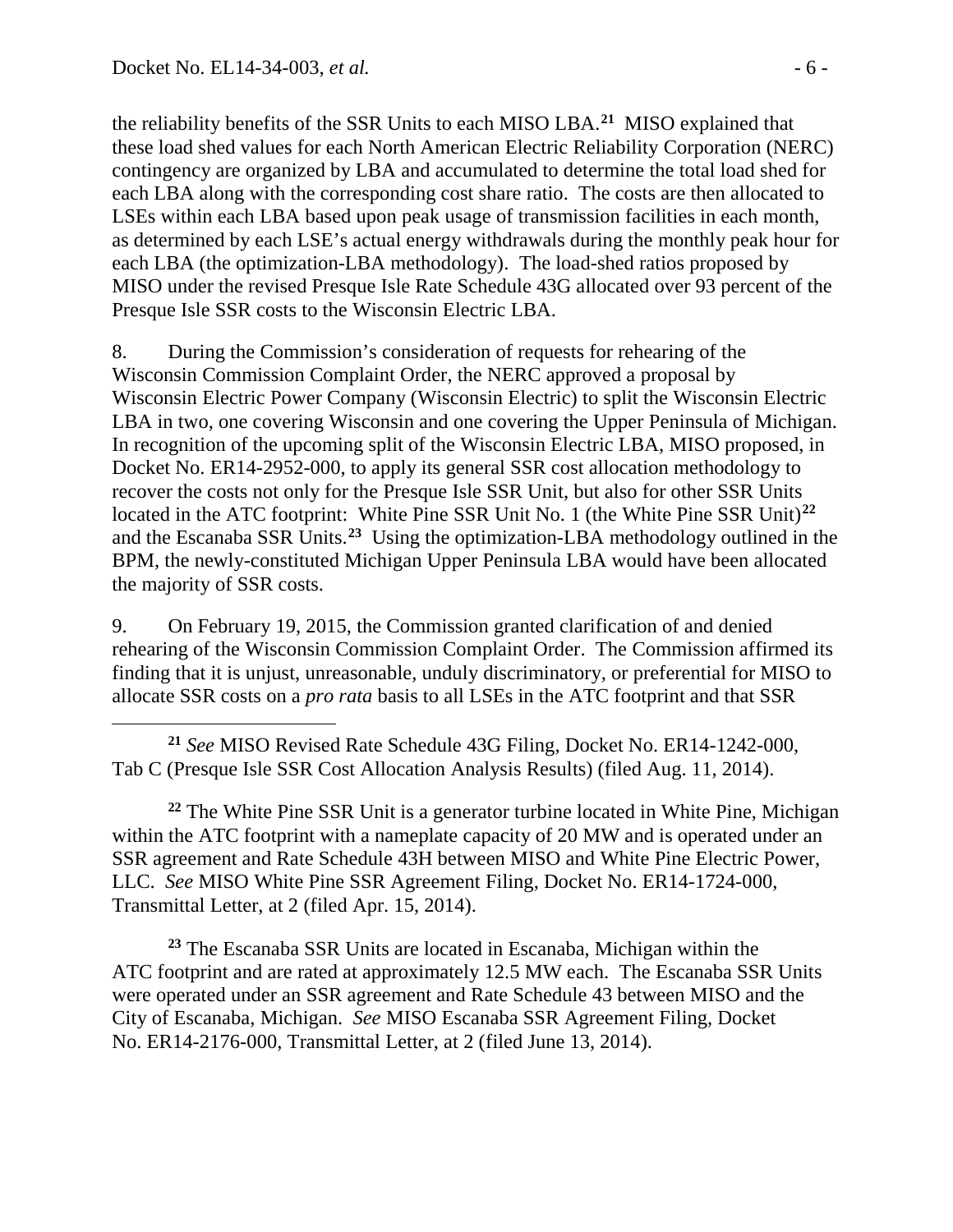costs must instead be allocated to the LSEs that require the operation of the SSR Units for reliability purposes.**[24](#page-6-0)** The Commission rejected arguments that there was evidence in the record to support an allocation of the majority of Presque Isle SSR Unit costs to Wisconsin customers; specifically, Integrys cited to a retail rate allocator used by Wisconsin Electric that allocated the majority of Wisconsin Electric's embedded costs of generation to its Wisconsin customers.**[25](#page-6-1)** The Commission found that retail rate treatment is not relevant to setting the just and reasonable level of compensation for Commissionjurisdictional service provided by an SSR Unit under the MISO Tariff. The Commission also found that it need not address Integrys' argument that Wisconsin Electric is doublerecovering SSR costs, because Wisconsin Electric's retail rates were not before the Commission, as such retail rates fall within the relevant state commissions' jurisdiction.

10. The Commission granted clarification of the Wisconsin Commission Complaint Order and found that MISO's optimization-LBA cost allocation methodology, when applied to the allocation of SSR costs associated with SSR Units located in the ATC footprint (the Presque Isle SSR Units, the Escanaba SSR Units, and the White Pine SSR Unit), failed to allocate SSR costs directly to the LSEs that benefit from those SSR Units.**[26](#page-6-2)** The Commission found that the optimization-LBA methodology: (1) did not adequately identify the LSEs that require the operation of the Presque Isle, Escanaba, and White Pine SSR Units;**[27](#page-6-3)** (2) may result in the allocation of costs to LSEs that do not benefit from SSR Units; and (3) appears to be insufficient on its own to provide an all-inclusive identification of load that can be reasonably expected to benefit from the operation of the SSR Units under every circumstance.**[28](#page-6-4)**

11. Due to the shortcomings of MISO's general SSR cost allocation practice as applied to the SSR Units in the ATC footprint, the Commission directed MISO to file a new study methodology that would allocate the costs associated with the Presque Isle, Escanaba, and White Pine SSR Units directly to benefitting LSEs, as required by MISO's

**<sup>25</sup>** *Id.* P 75. **<sup>26</sup>** *Id.* PP 83-86.

 $\overline{a}$ 

<span id="page-6-3"></span>**<sup>27</sup>** *Id.* P 83.

<span id="page-6-4"></span>**<sup>28</sup>** *Id.* PP 85, 86.

<span id="page-6-2"></span><span id="page-6-1"></span><span id="page-6-0"></span>**<sup>24</sup>** *Midcontinent Indep. Sys. Operator, Inc*., 150 FERC ¶ 61,104, at PP 73-79 (2015) (February 2015 Order).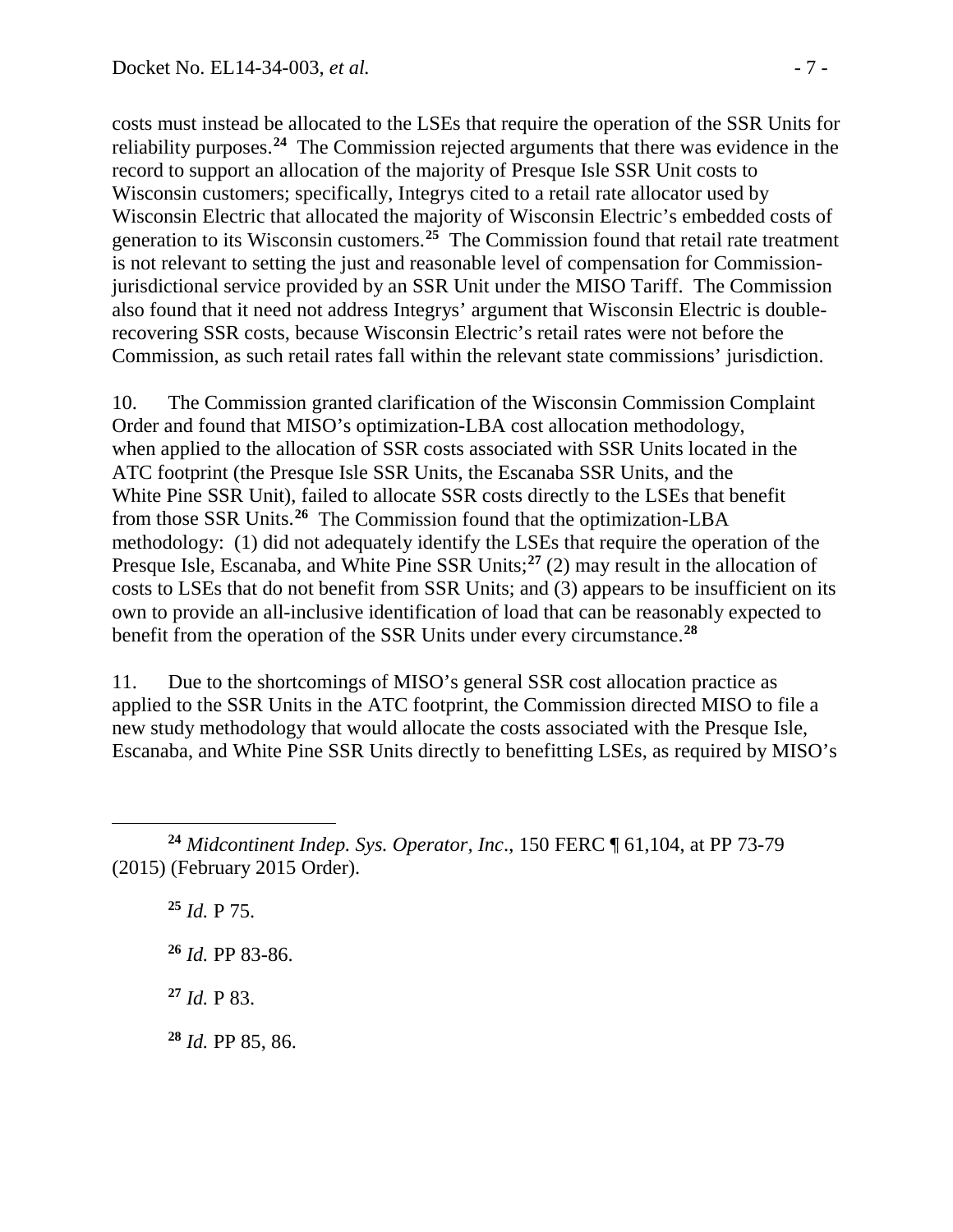Tariff. **[29](#page-7-0)** The Commission stated that MISO should submit a study methodology that identifies the LSEs that require the operation of the SSR Units for reliability purposes under conditions that are more representative of actual manual and/or automatic responses taken during reliability events, rather than the ideal conditions that are used by MISO in the optimal load-shed study, and that determines the SSR benefits of specific LSEs based on their actual energy withdrawals at elemental pricing nodes.**[30](#page-7-1)** The Commission directed MISO to submit Tariff revisions adjusting the SSR cost allocation under the rate schedules associated with the Presque Isle, Escanaba, and White Pine SSR Units in accordance with the new study methodology, with such revisions effective as follows: on April 3, 2014 for the Presque Isle SSR Units; on June 15, 2014 for the Escanaba SSR Units; and on April 16, 2014 for the White Pine SSR Unit. **[31](#page-7-2)**

12. The Commission also rejected requests for rehearing of its finding in the Wisconsin Commission Complaint Order that refunds of Presque Isle SSR costs be calculated back to the refund effective date of April 3, 2014.**[32](#page-7-3)** The Commission noted that several parties challenged the justifications for refunds, but the Commission affirmed its prior findings and reiterated that the parties had reasonable notice that MISO's allocation of Presque Isle SSR costs might be held unjust or unreasonable as of the filing of the Wisconsin Commission Complaint on April 3, 2014 and the setting of that filing date as the refund effective date. The Commission similarly found it appropriate to

**<sup>29</sup>** *Id.* PP 86, 89.

<span id="page-7-0"></span> $\overline{a}$ 

**<sup>30</sup>** *Id.* PP 86, 87.

<span id="page-7-2"></span><span id="page-7-1"></span>**<sup>31</sup>** *Id.* P 89. The effective dates for the White Pine and Escanaba SSR Units aligned with the effective dates of the respective SSR Agreements and rate schedules accepted subject to condition by the Commission, while the effective date for the Presque Isle SSR Units aligned with the refund effective date set in the Wisconsin Commission Complaint Order. *See* Wisconsin Commission Complaint Order, 148 FERC ¶ 61,071 at P 68; *Midcontinent Indep. Sys. Operator, Inc*., 148 FERC ¶ 61,116, at PP 37-38 (2014) (ordering refunds of any Escanaba SSR costs allocated to LSEs under Rate Schedule 43 from June 15, 2014 until the date of the order that were higher than the costs to be allocated to those LSEs according to a forthcoming load-shed study); *Midcontinent Indep. Sys. Operator, Inc*., 148 FERC ¶ 61,136, at PP 44-45 (2014) (ordering refunds of any White Pine SSR costs allocated to LSEs under Rate Schedule 43H from April 16, 2014 until the date of the order that were higher than the costs to be allocated to those LSEs according to a forthcoming load-shed study).

<span id="page-7-3"></span>**<sup>32</sup>** February 2015 Order, 150 FERC ¶ 61,104 at P 90.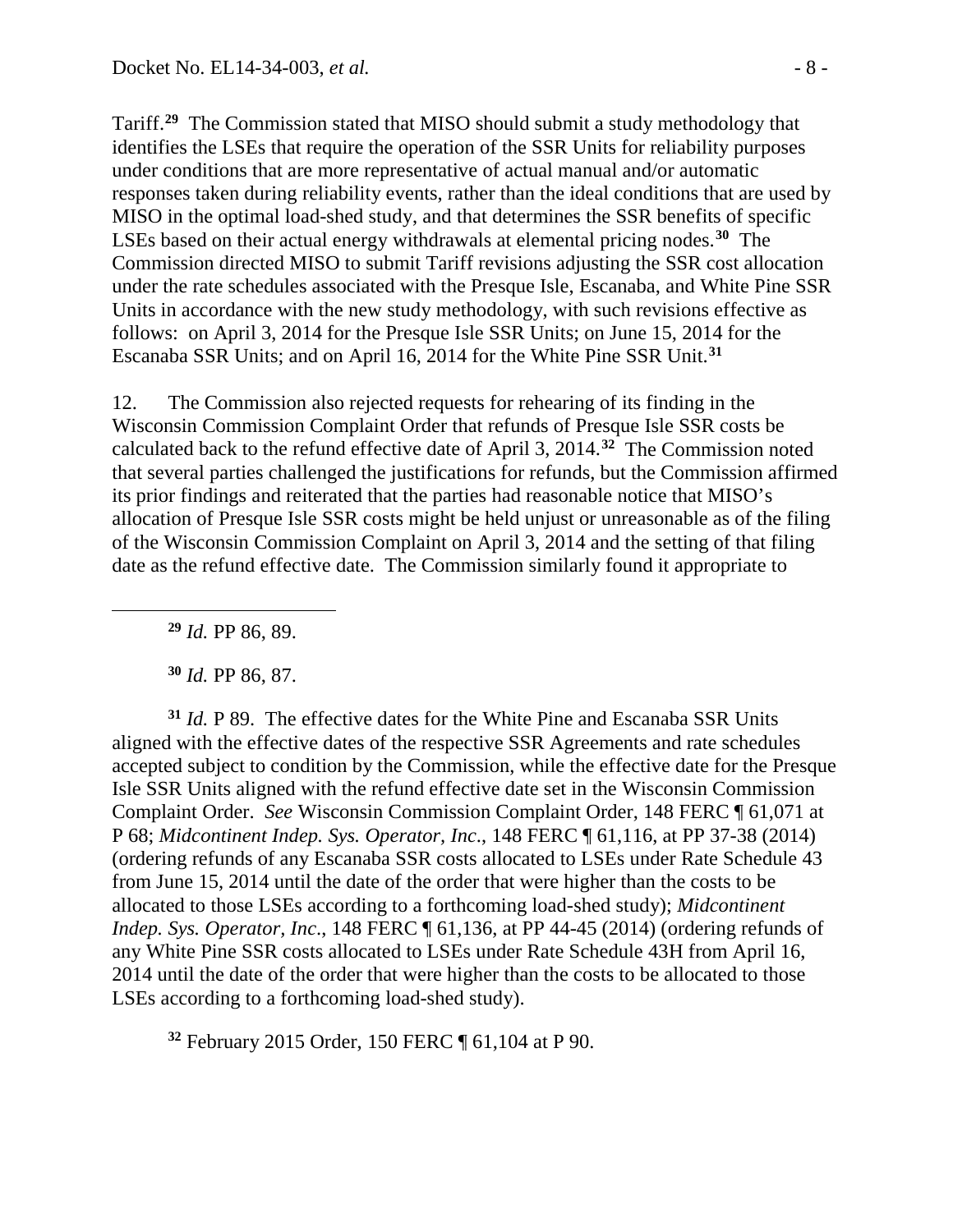continue to order refunds of SSR costs associated with the White Pine and Escanaba SSR Units because: (1) those SSR agreements took effect after the Wisconsin Commission Complaint was filed; (2) the SSR Units shared common characteristics with the Presque Isle SSR Units; and (3) the SSR Units applied the same ATC SSR *pro rata* cost allocation methodology that was found to be unjust and unreasonable in the Wisconsin Commission Complaint Order. **[33](#page-8-0)** Therefore, the Commission continued to require MISO to refund any White Pine SSR costs allocated to LSEs that were higher than the costs to be allocated to those LSEs according to the forthcoming study for the White Pine SSR Unit, with such refunds to begin April 16, 2014.**[34](#page-8-1)** The Commission also continued to require MISO to refund any Escanaba SSR costs allocated to LSEs that were higher than the costs to be allocated to those LSEs according to the forthcoming study for the Escanaba SSR Units, with such refunds to begin June 15, 2014.**[35](#page-8-2)** The Commission stated that implementation of the refund requirements for these SSR Units would be addressed in a future order addressing MISO's new study methodology. The Commission also stated that other issues raised in the rehearing requests with respect to refunds are more appropriately addressed once the Commission has addressed MISO's new study methodology and MISO has filed a detailed refund report.**[36](#page-8-3)**

13. On September 17, 2015, the Commission accepted MISO's proposed SSR cost allocation methodology, subject to condition and subject to MISO submitting a further compliance filing, finding that the methodology generally complied with the directives of the February 2015 Order. **[37](#page-8-4)** The Commission rejected all arguments relating to the ability of the Commission to order refunds of SSR costs as beyond the scope of compliance with the February 2015 Order. The Commission also determined that it would not address implementation of the refund requirement for the Presque Isle, Escanaba, and White Pine

**<sup>33</sup>** *Id.* P 93.

<span id="page-8-0"></span> $\overline{a}$ 

<span id="page-8-1"></span>**<sup>34</sup>** *Id.* The Commission noted that the effective date for the required revision aligned with the effective date of the SSR agreement and rate schedule ordered by the Commission in Docket No. ER14-1725-000.

<span id="page-8-3"></span><span id="page-8-2"></span>**<sup>35</sup>** *Id.* The Commission noted that the effective date for the required revision aligned with the effective date of the SSR agreement and rate schedule ordered by the Commission in Docket No. ER14-2180-000.

**<sup>36</sup>** *Id.* n.231.

<span id="page-8-4"></span>**<sup>37</sup>** *Midcontinent Indep. Sys. Operator, Inc.*, 152 FERC ¶ 61,216 (2015).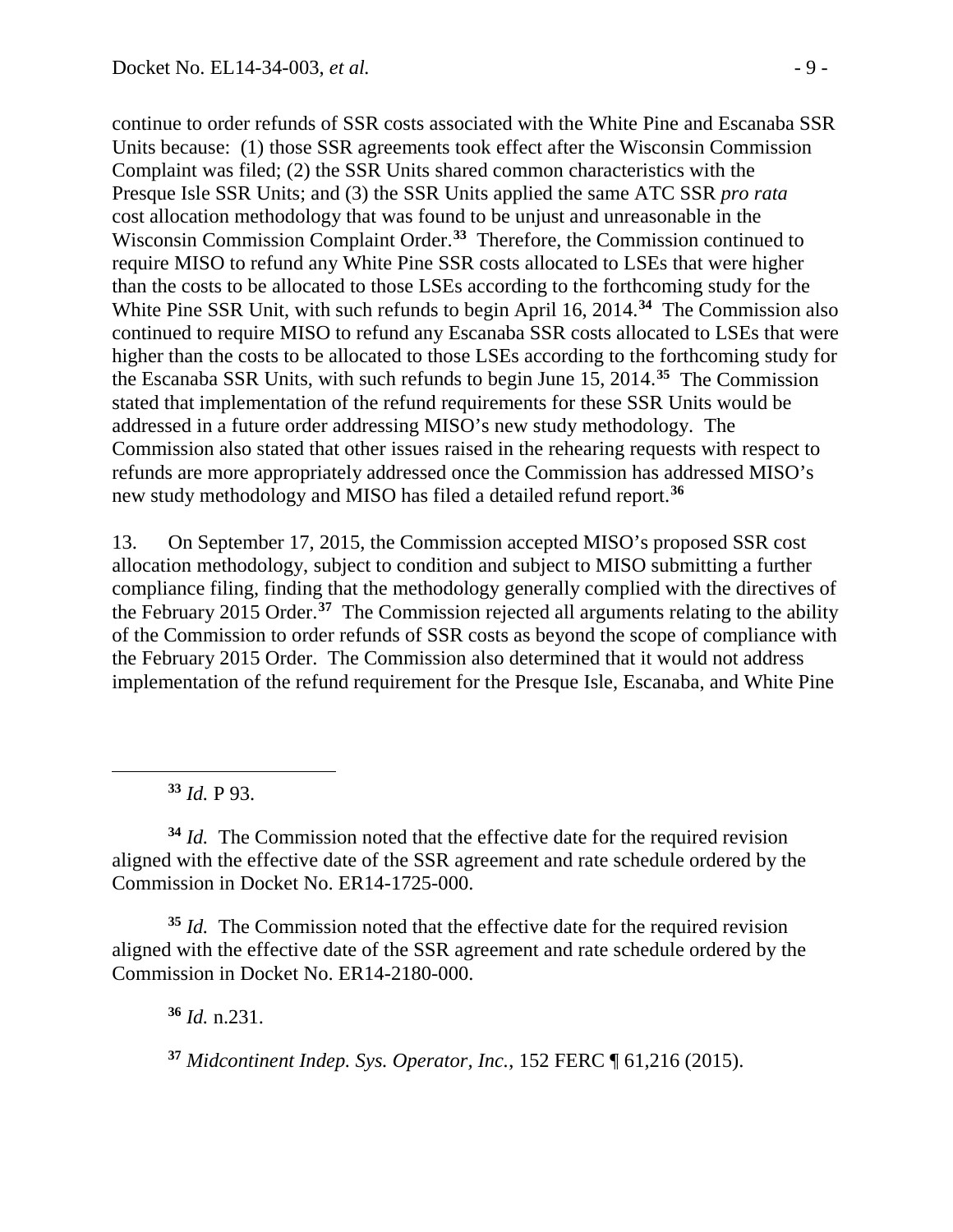SSR Units until MISO's SSR cost allocation methodology is approved in its entirety and MISO has filed a detailed refund report.**[38](#page-9-0)**

14. On May 3, 2016, the Commission accepted MISO's revised SSR cost allocation methodology.**[39](#page-9-1)** The Commission directed MISO to file a detailed refund report within 45 days of the date of the order, including a description of how MISO intends to effectuate the payment of refunds to those LSEs that were overcharged under the optimization-LBA cost allocation methodology formerly used for the Presque Isle SSR Units, the Escanaba SSR Unit, and the White Pine SSR Unit. The Commission rejected all rehearing arguments related to the establishment of effective dates for the SSR cost allocation methodology and the ability of the Commission to order refunds of SSR costs back to those effective dates (i.e., April 3, 2014 for the Presque Isle SSR Units, April 16, 2014 for the Escanaba SSR Units, and June 15, 2014 for the White Pine SSR Unit) as beyond the scope of the proceeding accepting MISO's new study methodology.**[40](#page-9-2)** The Commission stated that, as MISO's SSR cost allocation methodology is now approved in its entirety and MISO has been directed to file a detailed refund report, the Commission would address arguments related to the effective dates and refund obligations upon the filing of the refund report and upon addressing the requests for rehearing of the February 2015 Order.**[41](#page-9-3)**

15. On June 14, 2016, in Docket No. ER14-2952-005, MISO submitted a detailed refund report (Refund Report) as directed by the Commission in public and non-public versions. The non-public Refund Report includes a refund table containing the amounts to be refunded to some entities and amounts to be charged to others due to the reallocation of SSR costs for the Presque Isle, Escanaba, and White Pine SSR Units; the table provides monthly calculations, by affected LSE and by SSR Agreement.**[42](#page-9-4)** These amounts include the difference between the cost allocation methodologies and an estimated interest amount. MISO notes that it will submit the final statement of such interest amounts in a filing following conclusion of the resettlement process. MISO states that the monthly table of refunds/charges and interest calculations are redacted

**<sup>38</sup>** *Id.* P 74.

<span id="page-9-1"></span><span id="page-9-0"></span> $\overline{a}$ 

**<sup>39</sup>** May 2016 Order, 155 FERC ¶ 61,134 at P 53.

**<sup>40</sup>** *Id.* P 37.

**<sup>41</sup>** *Id.* P 53.

<span id="page-9-4"></span><span id="page-9-3"></span><span id="page-9-2"></span>**<sup>42</sup>** Refund Report, Docket No. ER14-2952-005, Transmittal Letter at, 2-3 (filed June 14, 2016).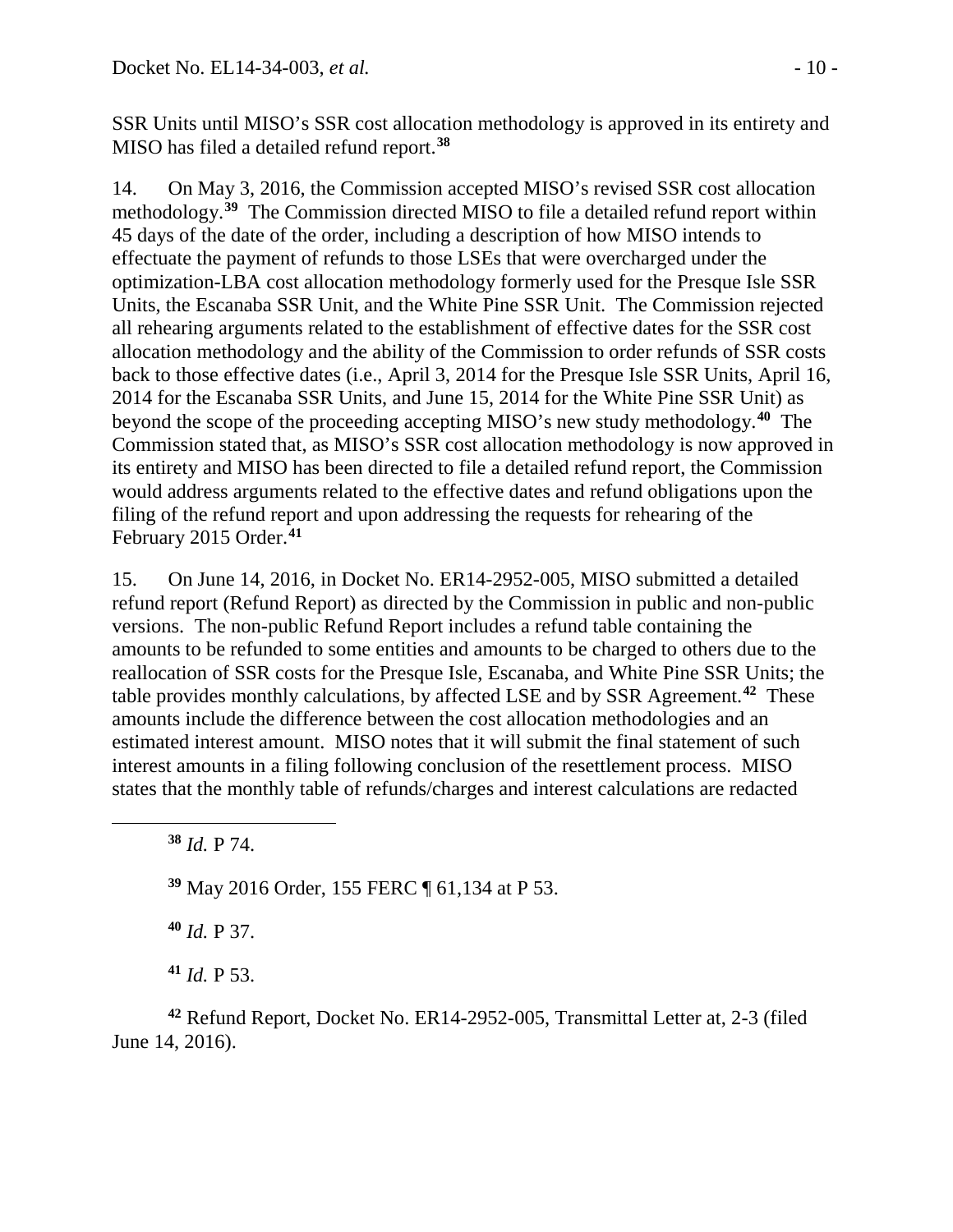from the public report because this level of detail provides insight into monthly load patterns, and therefore this information qualifies as business confidential information that is subject to the protections of section 38.9.1 of the MISO Tariff (Access by Market Participants and Others).**[43](#page-10-0)** The effective period for refunds under the Refund Report are April 3, 2014 to January 31, 2015 for the Presque Isle SSR Units, June 15, 2014 to June 14, 2015 for the Escanaba SSR Units, and April 16, 2014 to April 15, 2015 for the White Pine SSR Unit.<sup>[44](#page-10-1)</sup> MISO states that it will undertake the resettlement in 14 monthly statements, as the payment of SSR costs under the Presque Isle, Escanaba, and White Pine SSR Agreements would normally have been paid over a 14.5 month period (April 3, 2014 to June 14, 2015), with the first installment beginning July 8, 2016.

16. On June 15, 2016, in Docket No. ER14-2952-005, in connection with the non-public version of the Refund Report, MISO filed a proposed protective agreement pursuant to 18 C.F.R. § 388.112(b)(2)(i) (2016) (Protective Agreement). **[45](#page-10-2)**

17. On July 20, 2016, MISO made an errata filing to correct certain values contained in the Refund Report, continuing the treatment of the monthly refund table as business confidential information and including a proposed protective agreement (Errata Refund Report). **[46](#page-10-3)**

## **II. Notice and Responsive Pleadings**

18. Notice of the Refund Report was published in the *Federal Register*, 81 Fed. Reg. 39,920 (2016), with interventions and protests due on or before July 5, 2016. Notice of the Protective Agreement Filing was published in the *Federal Register*, 81 Fed. Reg. 40,692 (2016), with interventions and protests due on or before July 6, 2016. Notice of the Errata Refund Report was published in the *Federal Register*, 81 Fed. Reg. 50,607 (2016), with interventions and protests due on or before August 10, 2016.

19. On June 20, 2016, Wisconsin Electric and the Wisconsin Public Service Corporation (together, the Wisconsin Parties) filed a protest and objection to the

**<sup>43</sup>** *Id.* at 3.

<span id="page-10-0"></span> $\overline{a}$ 

**<sup>44</sup>** *Id.* at 4.

<span id="page-10-2"></span><span id="page-10-1"></span>**<sup>45</sup>** MISO Supplemental Protective Agreement Filing, Docket No. ER14-2952-005 (filed June 15, 2016) (Protective Agreement Filing).

<span id="page-10-3"></span>**<sup>46</sup>** MISO Errata Refund Report Filing, Docket No. ER14-2952-005 (filed July 20, 2016).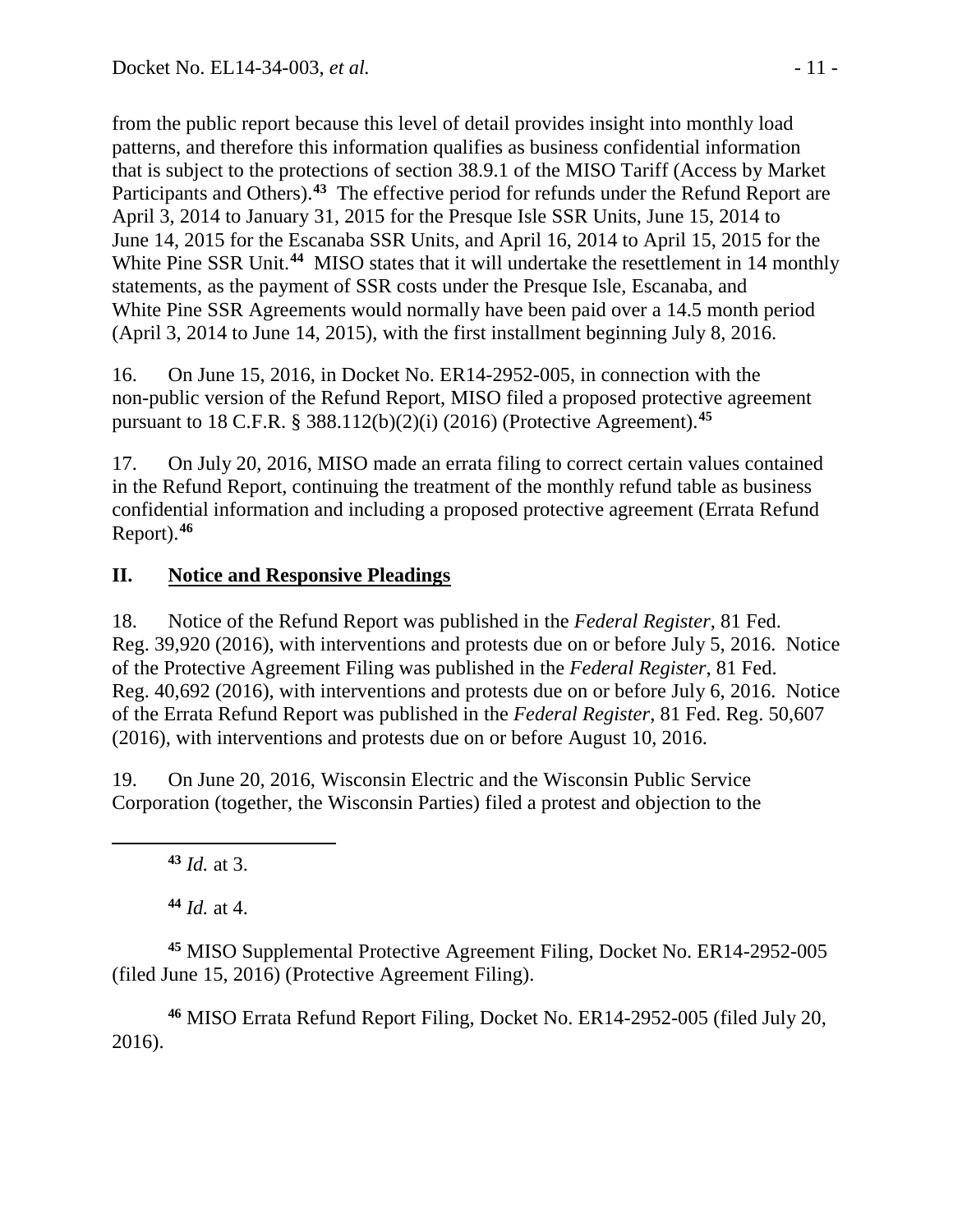disclosure of confidential information pursuant to the Protective Agreement Filing. They filed an amended protest on June 21, 2016. On July 1, the Michigan Aligned Parties**[47](#page-11-0)** filed an answer in support of the Protective Agreement Filing. On August 1, 2016, the Wisconsin Parties filed an answer to the Michigan Aligned Parties' answer.

20. Timely protests of the Refund Report were filed by: the City of Escanaba, Michigan (the City of Escanaba); the Marquette Board of Light and Power (Marquette); Cloverland; Constellation Energy Services, Inc. (Constellation Energy); the Michigan Commission, the Michigan Agency for Energy, and Michigan Attorney General Bill Schuette (together, the Joint Michigan Parties); UPPCo; the Michigan Aligned Parties; and the Michigan Commission. The Wisconsin Commission filed timely comments in support of the Refund Report.

21. Motions for leave to answer and answer to the protests of the Refund Report were filed by: MISO; the Wisconsin Commission; and WPPI Energy. The Michigan Commission and the Michigan Aligned Parties filed a motion to answer the Wisconsin Commission's answer. The Citizens Utility Board of Wisconsin and the Wisconsin Industrial Energy Group filed a motion to answer the Michigan Commission and the Michigan Aligned Parties' answer. The Michigan Commission and the Michigan Aligned Parties filed an answer in opposition to the Citizens Utility Board of Wisconsin and the Wisconsin Industrial Energy Group's answer.

## **III. Requests for Rehearing and Clarification**

22. Requests for clarification and rehearing of the February 2015 Order were filed by the Michigan Commission and the City of Escanaba. Requests for rehearing were filed by: Integrys Energy Services, Inc. (Integrys); the Mines; the City of Mackinac Island; and the Tribe.

23. The City of Escanaba filed a limited request for clarification or, in the alternative, rehearing, along with a limited motion to intervene out of time in Docket Nos. ER14- 1724 and ER14-1725 (addressing White Pine SSR costs). The City of Escanaba states that good cause exists to grant the out-of-time intervention because the February 2015 Order raises issues across multiple proceedings, and the City of Escanaba is a party to all

<span id="page-11-0"></span> $\overline{a}$ **<sup>47</sup>** For the purposes of this order, the Michigan Aligned Parties are: The Michigan Public Service Commission (Michigan Commission); Tilden Mining Company L.C. and Empire Iron Mining Partnership (together, the Mines); Cloverland Electric Cooperative (Cloverland); Verso Corporation (Verso); the City of Mackinac Island; The Sault Ste. Marie Tribe of Chippewa Indians (the Tribe); and Upper Peninsula Power Company (UPPCo).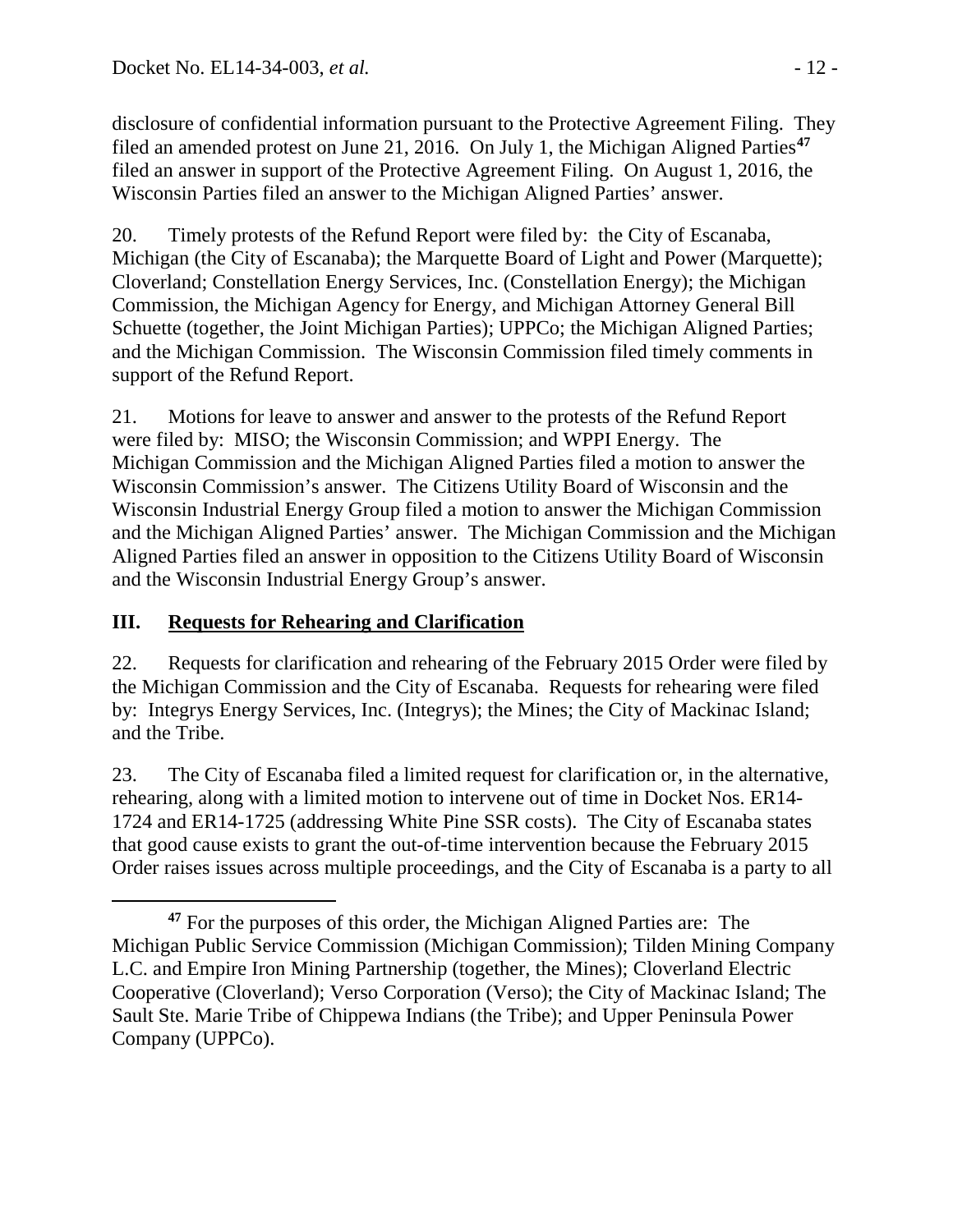other captioned dockets.**[48](#page-12-0)** The City of Escanaba agrees to accept the record in Docket Nos. ER14-1724 and ER14-1725 as it stands, and does not seek to delay the proceeding.

### **A. Requests for Clarification and Requests for Rehearing of the SSR Cost Allocation Methodology**

24. The City of Escanaba asks the Commission to clarify that it did not intend to categorically reject all use of an optimal load-shed methodology or the use of LBA boundaries in identifying the LSEs that require the SSR Units for reliability, if necessary to produce just and reasonable results.**[49](#page-12-1)** If such clarification is not granted, the City of Escanaba requests rehearing of the Commission's categorical rejection, as it argues that MISO should not be prevented from using tools that may lead to a just and reasonable allocation of SSR costs. **[50](#page-12-2)**

25. The Michigan Commission asks for clarification that the Commission did not make a finding in the February 2015 Order that the new study methodology ordered by the Commission will result in a just and reasonable and not unduly discriminatory allocation of SSR costs, as the Michigan Commission argues that an analysis of the new study is needed to make this determination.**[51](#page-12-3)** The Michigan Commission also expresses concern regarding the Commission's directive to include in the new study methodology conditions that are more representative of actual responses taken during reliability events and to use energy withdrawals at elemental pricing nodes. The Michigan Commission argues that such a governing standard may not account for possible extreme events.**[52](#page-12-4)** The Michigan Commission asks the Commission to clarify that parties are not prohibited from responding to MISO's proposed study methodology and proposing revisions or alternate methodologies to identify the LSEs that require the operation of the SSR Units

**<sup>49</sup>** *Id.* at 3.

**<sup>50</sup>** *Id.* at 4.

<span id="page-12-4"></span><span id="page-12-3"></span><span id="page-12-2"></span><span id="page-12-1"></span>**<sup>51</sup>** Motion for Clarification or, in the Alternative, Request for Rehearing of the Michigan Public Service Commission, Docket No. EL14-34-001, *et al*., at 5 (filed Mar. 23, 2015) (Michigan Commission Request for Rehearing).

**<sup>52</sup>** *Id.* at 5-6.

<span id="page-12-0"></span> $\overline{a}$ **<sup>48</sup>** Limited Request for Clarification or, in the Alternative, Rehearing, and Limited Motion to Intervene Out of Time of the City of Escanaba, Michigan, Docket No. EL14-34-001, *et al*., at 5 (filed Mar. 23, 2015).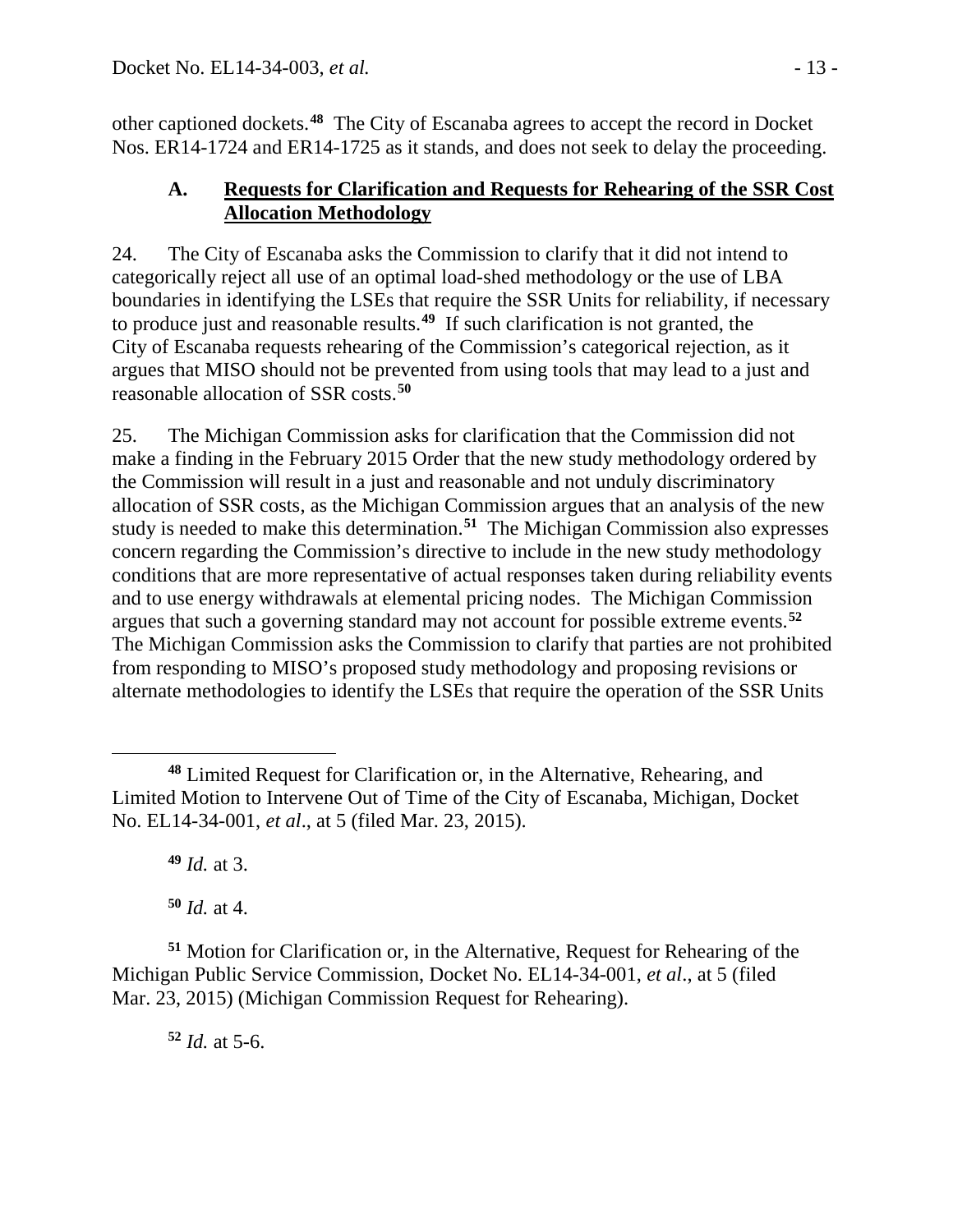for reliability.**[53](#page-13-0)** The Michigan Commission further asks the Commission to clarify that its rejection of requests for a hearing on issues related to MISO's optimal load-shed study is without prejudice to any such requests for a hearing on issues related to MISO's new study methodology.**[54](#page-13-1)**

26. To the extent the Commission rejects its requested clarifications with respect to the SSR cost allocation methodology, the Michigan Commission requests rehearing. The Michigan Commission states that the Commission erred by finding, prior to MISO's compliance filing, that the new study methodology ordered in the February 2015 Order will avoid the deficiencies of MISO's optimal load-shed study and produce a just, reasonable and not unduly discriminatory allocation of SSR costs.**[55](#page-13-2)** The Michigan Commission argues that the Commission erred by directing MISO to submit a new study methodology for allocating SSR costs without allowing interested parties to submit alternative allocation methodologies for consideration.**[56](#page-13-3)** The Michigan Commission contends that the Commission erred by finding that a hearing is unnecessary to resolve issues related to MISO's new study methodology.**[57](#page-13-4)**

27. The Michigan Commission seeks clarification that the Commission's denial of requests for rehearing of the refund effective dates for the Presque Isle, Escanaba, and White Pine SSR Units constitutes a final order applicable to the effective dates of refunds under the new study methodology.**[58](#page-13-5)** The Michigan Commission notes that the Commission rejected requests for rehearing of the April 3, 2014 refund effective date for Presque Isle SSR costs, and also directed MISO to submit revisions adjusting SSR cost allocations for the Escanaba and White Pine SSR Units, to be effective on dates aligning with the effective dates of previous compliance filings ordered by the Commission for the Escanaba and White Pine SSR Units. The Michigan Commission requests clarification that the Commission's directive for MISO to file Tariff sheets with retroactive refund dates for the Presque Isle, Escanaba, and White Pine SSR Units does not constitute a new finding, but simply restates the previous application of the same refund effective dates in

**<sup>53</sup>** *Id.* at 6-8.

<span id="page-13-2"></span><span id="page-13-1"></span><span id="page-13-0"></span> $\overline{a}$ 

- **<sup>54</sup>** *Id.* at 9-10.
- **<sup>55</sup>** *Id.* at 13-14.
- <span id="page-13-3"></span>**<sup>56</sup>** *Id.* at 14-15.
- <span id="page-13-4"></span>**<sup>57</sup>** *Id.* at 16.
- <span id="page-13-5"></span>**<sup>58</sup>** *Id.* at 10.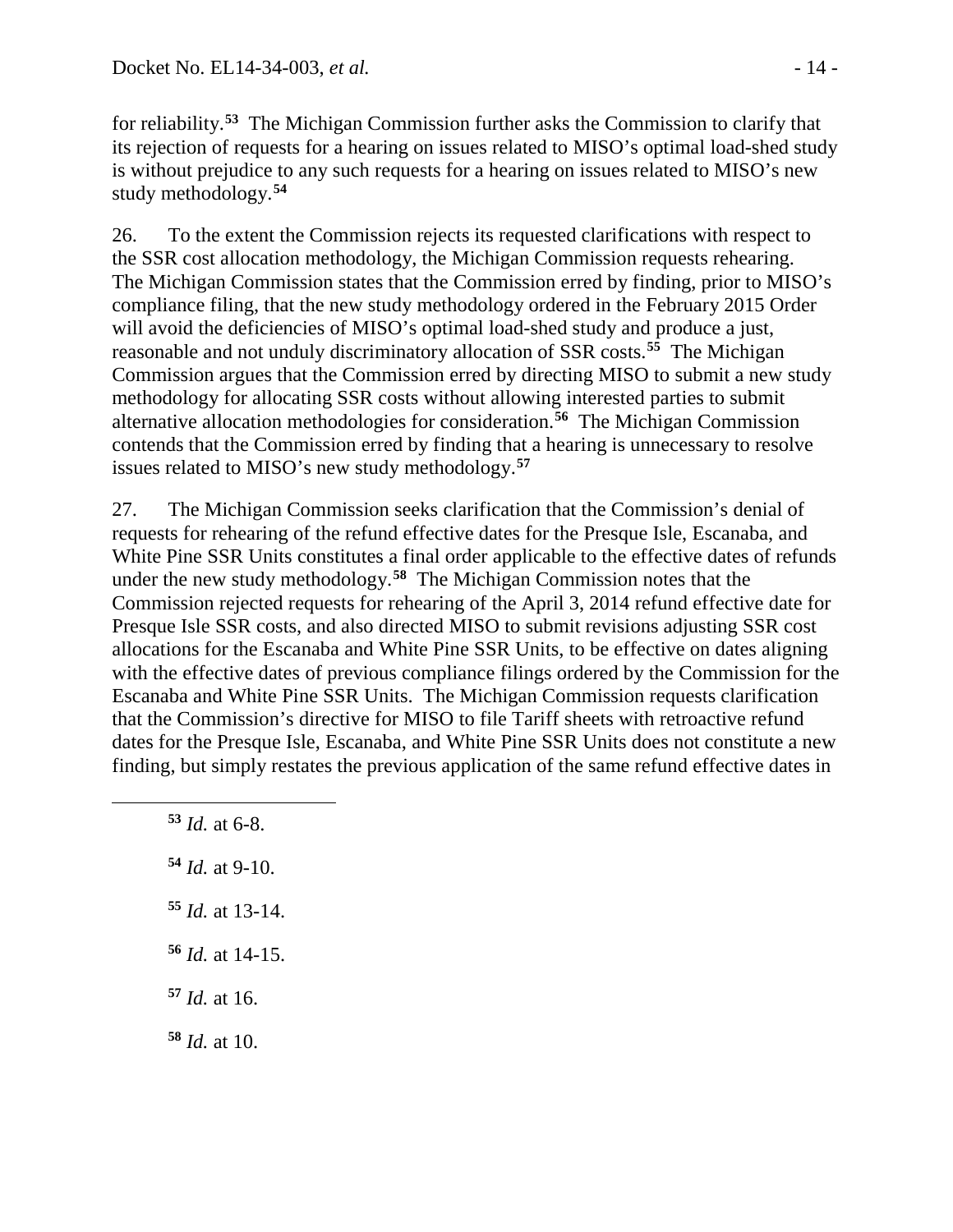the Wisconsin Commission Complaint Order and the related orders addressing compliance filings for the White Pine and Escanaba SSR Units. **[59](#page-14-0)** Absent such clarification, the Michigan Commission seeks rehearing of such refund effective dates, as described below.

## **B. Requests for Rehearing: Compensation for SSR Service**

28. The Mines state that the Presque Isle SSR costs included in the SSR rates are the same Presque Isle SSR costs included in Wisconsin Electric's 2014 retail rates, such that Wisconsin Electric is double-recovering the Wisconsin share of its Presque Isle SSR costs.**[60](#page-14-1)** The Mines, the City of Mackinac Island, and the Sault Ste. Marie Tribe of Chippewa Indians argue that the Commission erred when it refused to consider the implications of Wisconsin Electric's double-recovery of SSR costs on the justness and reasonableness of MISO's Presque Isle SSR rates.**[61](#page-14-2)** The Mines argue that the Commission cannot assume that the Wisconsin Commission has the power to retroactively alter Wisconsin Electric's 2014 retail rates to avoid double-recovery; indeed, the Mines state that such a retroactive alteration of retail rates would violate the general prohibition against retroactive ratemaking.**[62](#page-14-3)** In failing to consider whether the SSR rates allowed Wisconsin Electric to double-recover Presque Isle SSR costs, the Mines contend that the Commission abdicated its statutory authority to assure that federally-regulated electric rates are just and reasonable.**[63](#page-14-4)**

29. The Mines cite to *FPC v. Conway Corp.***[64](#page-14-5)** for the proposition that the Commission must consider all factors relevant to the justness and reasonableness of rates.**[65](#page-14-6)** The

**<sup>59</sup>** *Id.* at 11.

<span id="page-14-6"></span><span id="page-14-0"></span> $\overline{a}$ 

<span id="page-14-1"></span>**<sup>60</sup>** Request for Rehearing of Tilden Mining Company L.C. and Empire Iron Mining Partnership, Docket No. ER14-1242-000, *et al.*, at 5-7 (filed Mar. 23, 2015) (The Mines Request for Rehearing).

<span id="page-14-3"></span><span id="page-14-2"></span>**<sup>61</sup>** *Id.*; The City of Mackinac Island's Request for Rehearing, Docket No. ER14- 1242-002, *et al.*, at 3 (filed Mar. 23, 2015); The Sault Ste. Marie Tribe of Chippewa Indians' Request for Rehearing, Docket No. ER14-1242-002, *et al.*, at 2-3 (filed Mar. 23, 2015).

**<sup>62</sup>** The Mines Request for Rehearing at 8-9.

<span id="page-14-4"></span>**<sup>63</sup>** *Id.* at 10-11.

<span id="page-14-5"></span>**<sup>64</sup>** 426 U.S. 271 (1976).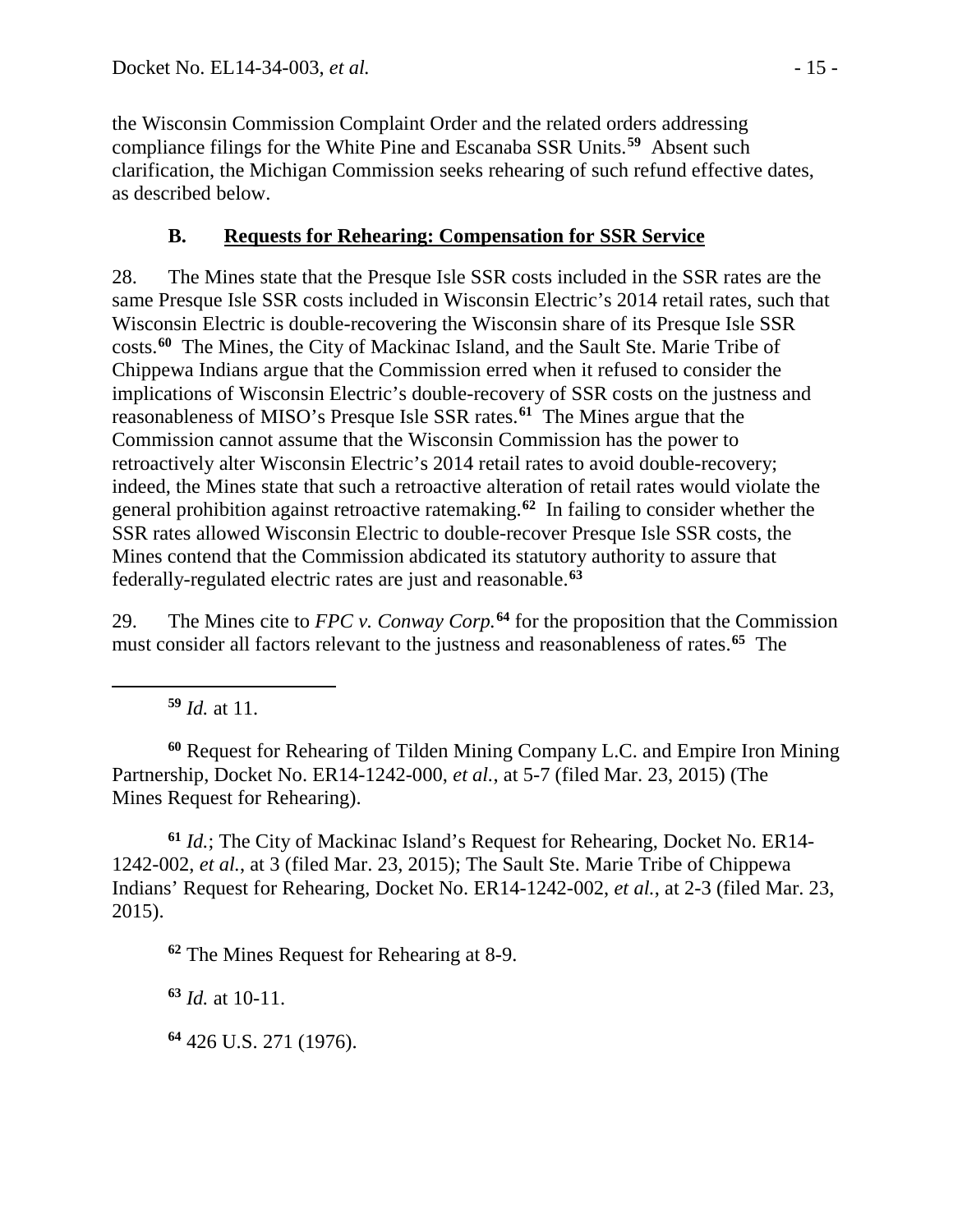Mines state that in that case, the Supreme Court required the Commission to consider the relation between retail and wholesale rates in setting just and reasonable wholesale rates, and to generally examine the entire context on which the wholesale rate will function.**[66](#page-15-0)**

# **C. Requests for Rehearing: Refunds**

30. The Michigan Commission and Integrys state that the Commission erred by imposing retroactive refunds associated with a new cost allocation method, as its decision was inconsistent with the Commission's policy to avoid retroactive implementation of rate design changes.**[67](#page-15-1)** The Michigan Commission argues that the Commission has traditionally declined to order refunds where the company has collected the proper level of revenues, but it is later determined that these revenues should have been allocated differently.**[68](#page-15-2)** The Michigan Commission argues that the filed rate doctrine protects ratepayers from paying retroactive surcharges, and that section 206 of the FPA authorizes only retroactive refunds and not retroactive surcharges.**[69](#page-15-3)** The Michigan Commission states that, if the February 2015 Order is construed to require not just retroactive refunds, but retroactive surcharges, the February 2015 Order constitutes an unlawful surcharge on Michigan ratepayers.**[70](#page-15-4)**

31. The Michigan Commission and Integrys state that there was no basis for the Commission's finding that retroactive refunds of Presque Isle SSR costs back to April 3, 2014 are warranted because the revised cost allocation methodology is not a new methodology, but rather conforms the allocation of SSR costs in the ATC footprint to the existing methodology applied throughout the rest of MISO.**[71](#page-15-5)** They state that the

**<sup>65</sup>** The Mines Request for Rehearing at 11.

**<sup>66</sup>** *Id.* at 11-12 (citing *FPC v. Conway Corp.*, 426 U.S. 271, 277-278, 280 (1976)).

<span id="page-15-1"></span><span id="page-15-0"></span>**<sup>67</sup>** *Id.*; Request for Rehearing of Integrys Energy Services, Inc., Docket No. ER14- 1242-000, *et al*., at 11-13 (filed Mar. 23, 2015) (Integrys Request for Rehearing).

**<sup>68</sup>** Michigan Commission Request for Rehearing at 16-17.

<span id="page-15-3"></span><span id="page-15-2"></span>**<sup>69</sup>** *Id.* at 17-18 (citing *Occidental Chemical Corp. v. PJM Interconnection, L.L.C. and Delmarva Power & Light Co*., 110 FERC ¶ 61,378, at P 10 (2013); *City of Anaheim, California v. FERC*, 558 F.3d 521 (D.C. Cir. 2009) (*City of Anaheim*)).

**<sup>70</sup>** *Id.* at 18.

 $\overline{a}$ 

<span id="page-15-5"></span><span id="page-15-4"></span>**<sup>71</sup>** *Id.* at 19 (citing February 2015 Order, 150 FERC ¶ 61,104 at P 90); Integrys Request for Rehearing at 13.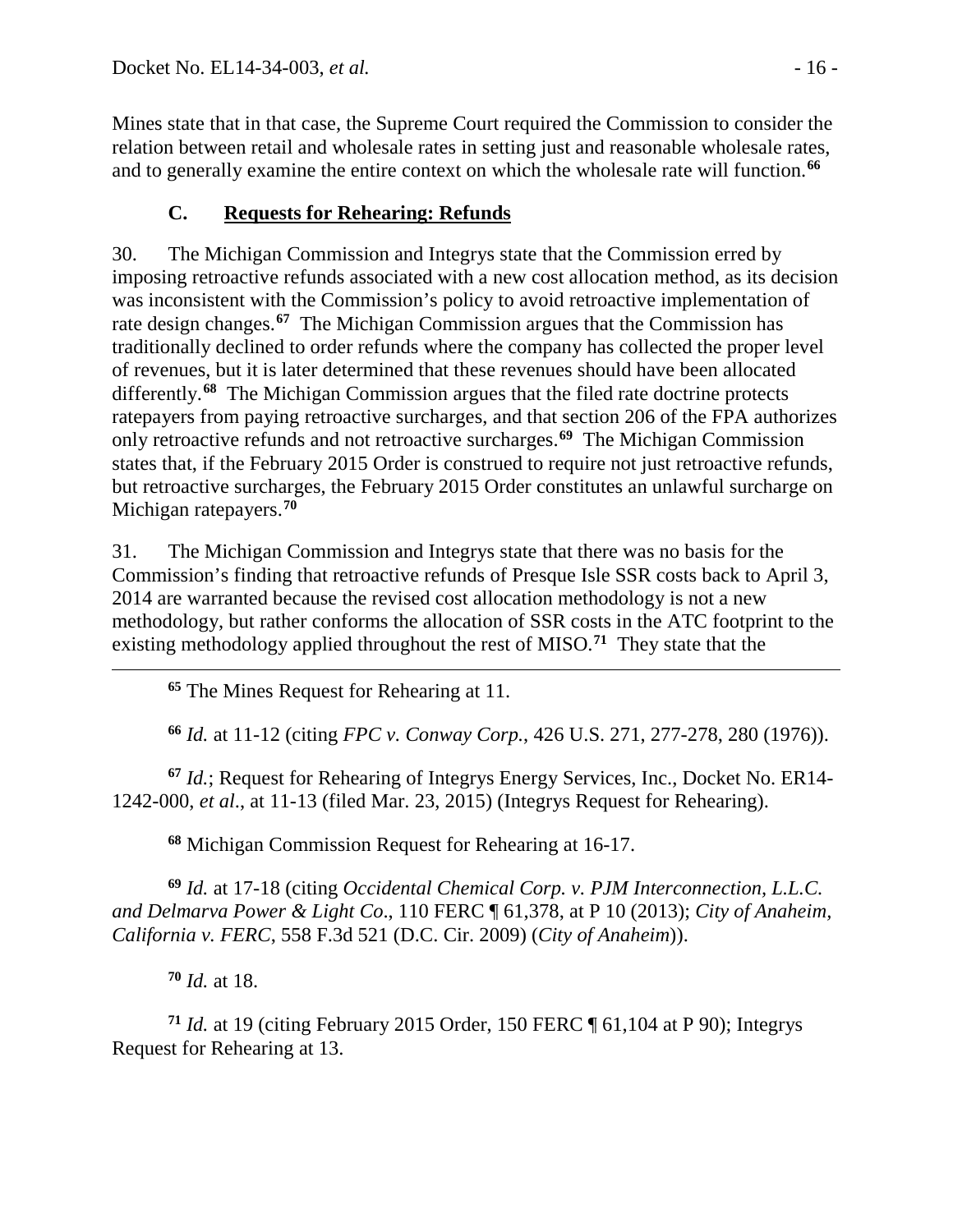February 2015 Order unambiguously directed a revised study method that did not exist, and ordered it to apply retroactively. In addition, the Michigan Commission states that there was no basis for the Commission's finding that parties had reasonable notice that MISO's allocation of Presque Isle SSR costs might be changed, because the parties only had notice that MISO's existing SSR cost allocation methodology might be applied to the ATC footprint.**[72](#page-16-0)**

32. Integrys asserts that there was no basis for the Commission's conclusion that refunds are justified because the SSR costs to be refunded are limited to a single SSR Unit and allocated among a defined set of customers for a limited period of time. **[73](#page-16-1)** Integrys notes that the retroactive application of the new rate design methodology affects three SSR Units, and even though there is a defined set of customers affected, the impact of the challenges in effectuating the revised cost allocation is significant. Integrys further notes that, at the time of its request for rehearing, MISO had not yet submitted its compliance filing proposing a new study methodology, and the initial four-month refund period is likely to be over 18 months.**[74](#page-16-2)** The Michigan Commission states that the Commission should reverse its retroactive allocation of SSR costs for the Presque Isle, Escanaba, and White Pine SSR Units and require allocation under MISO's new methodology to become effective the date of issuance of an order approving the new methodology.**[75](#page-16-3)**

33. Integrys argues that retroactive application of the new rate design is unjust and unreasonable because it creates market uncertainty, such that when market rules change after the transactions are entered, sellers' expectations in such transactions can be detrimentally impacted.**[76](#page-16-4)** Integrys states that Commission policy is clear – it will not order refunds when doing so would change the economic and commercial expectations of market participants with respect to their transactions which they cannot undo.<sup>[77](#page-16-5)</sup> Integrys

**<sup>74</sup>** *Id.* at 17.

<span id="page-16-0"></span> $\overline{a}$ 

**<sup>75</sup>** Michigan Commission Request for Rehearing at 20.

<span id="page-16-4"></span>**<sup>76</sup>** Integrys Request for Rehearing at 16.

**<sup>72</sup>** Michigan Commission Request for Rehearing at 19-20.

<span id="page-16-5"></span><span id="page-16-3"></span><span id="page-16-2"></span><span id="page-16-1"></span>**<sup>73</sup>** Integrys Request for Rehearing at 14 (citing February 2015 Order, 150 FERC ¶ 61,104 at P 91).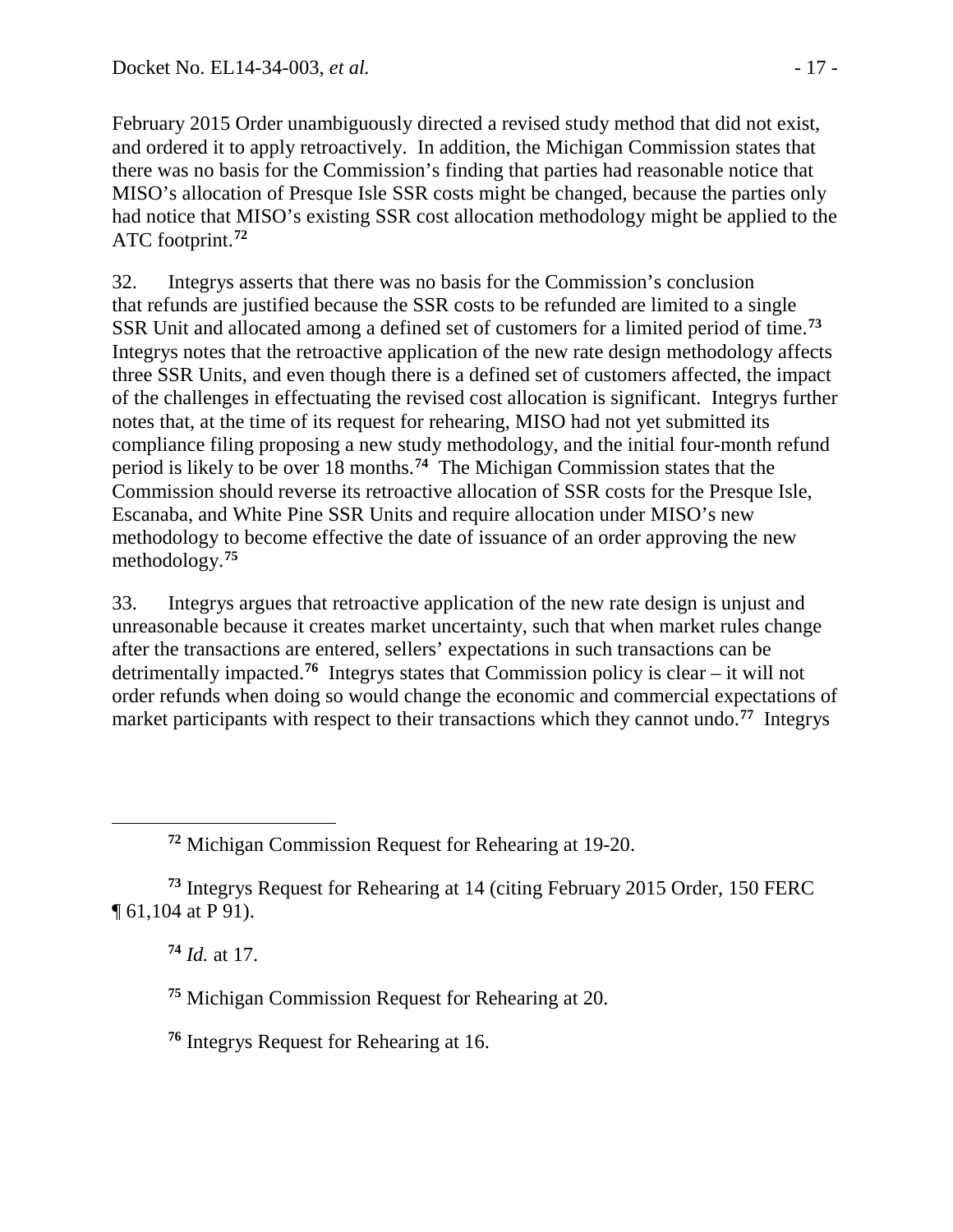notes that retroactive re-billing and reassessment of rates is particularly difficult for LSEs like Integrys that provide competitive retail services, because these entities must be able to reasonably rely on the effectiveness of tariffs and business practice manuals. **[78](#page-17-0)**

## **IV. Discussion**

# **A. Procedural Matters**

34. Pursuant to Rule 214(d) of the Commission's Rules of Practice and Procedure, 18 C.F.R. § 385.214(d) (2016), the Commission will grant the City of Escanaba's latefiled motion to intervene in Docket Nos. ER14-1724 and ER14-1725. When late intervention is sought after the issuance of a dispositive order, the prejudice to other parties and burden upon the Commission of granting the late intervention may be substantial. Thus, movants bear a higher burden to demonstrate good cause for granting such late intervention.**[79](#page-17-1)** We find that the City of Escanaba has met this higher burden of justifying late intervention.

35. Rule 213(a)(2) of the Commission's Rules of Practice and Procedure, 18 C.F.R. § 358.213(a)(2) (2016), prohibits an answer to a protest or an answer unless otherwise ordered by the decisional authority. We accept the answers because they have assisted us with our decision-making process.

## **B. Substantive Matters**

## **1. Requests for Clarification and Requests for Rehearing of the SSR Cost Allocation Methodology**

36. We grant the City of Escanaba's request for clarification that the Commission did not intend to categorically reject all use of an optimal load-shed methodology or the use of LBA boundaries in identifying the LSEs that require the SSR Units for reliability within MISO. The Commission found in the February 2015 Order that, for the SSR Units at issue in MISO's ATC footprint, the optimization-LBA cost allocation

 $\overline{a}$ **<sup>77</sup>** *Id.* (citing *New York Indep. Sys. Operator, Inc.*, 92 FERC ¶ 61,073, at 61,307 (2000) (*NYISO*), *reh'g denied,* 97 FERC ¶ 61,154, at 61,673 (2001); *Ameren Services Co.*, 127 FERC ¶ 61,121, at P 155 (2009) (*Ameren*))*.*

**<sup>78</sup>** *Id.* at 17.

<span id="page-17-1"></span><span id="page-17-0"></span>**<sup>79</sup>** *See, e.g., Midwest Indep. Transmission Sys. Operator, Inc.*, 102 FERC ¶ 61,250, at P 7 (2003).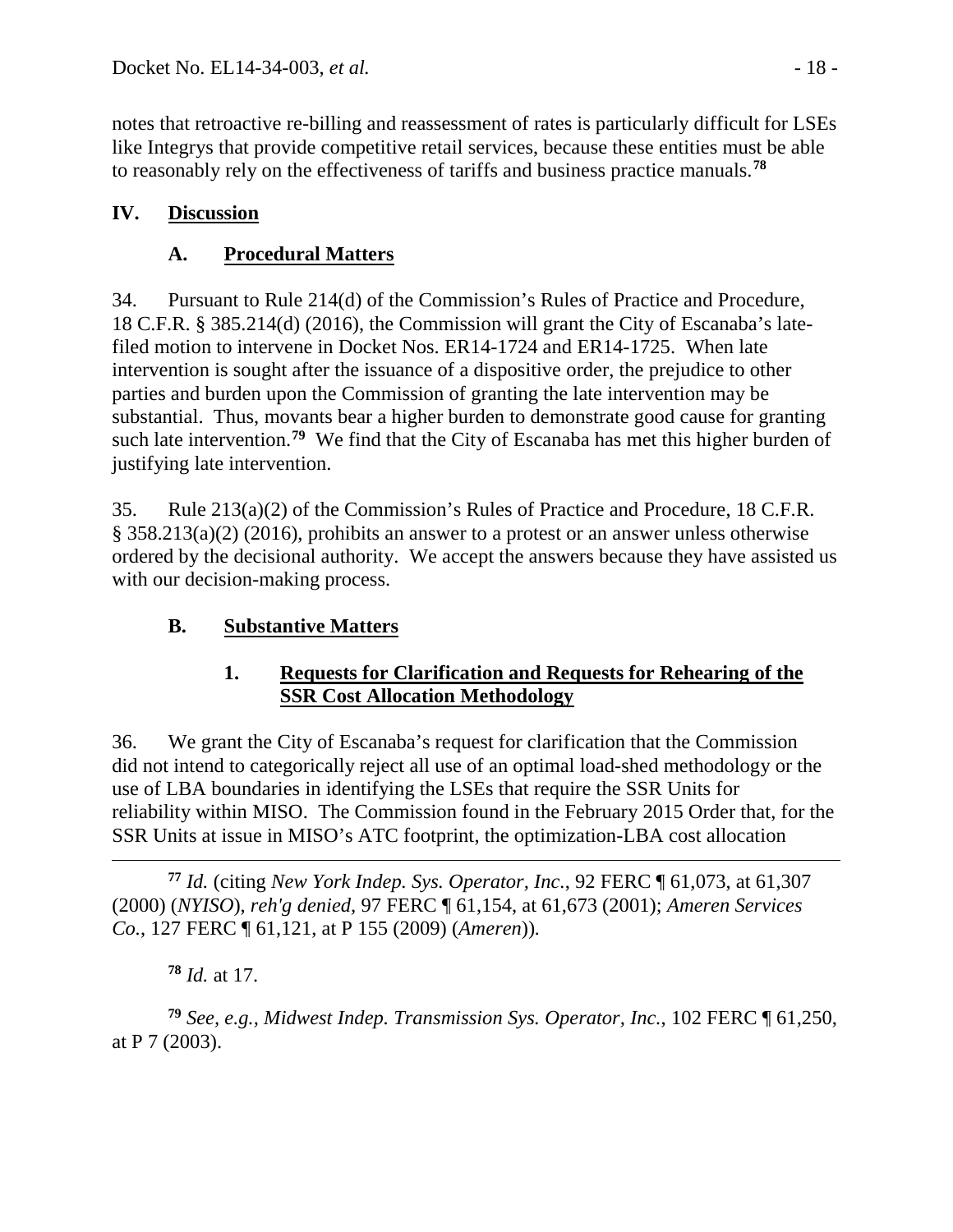methodology was not shown to produce SSR cost allocation results that were just and reasonable and not unduly discriminatory.**[80](#page-18-0)** The Commission further stated that, if any party proposes in the future to use an optimal load-shed methodology or LBA boundaries in allocating SSR costs, the party must show that such a method allocates costs directly to those LSEs that benefit from operation of the SSR Units, as required by MISO's Tariff.**[81](#page-18-1)**

37. We dismiss as moot the Michigan Commission's requests for clarification and rehearing related to (1) whether the February 2015 Order prejudged the justness and reasonableness of MISO's proposed study methodology and (2) whether the Michigan Commission was precluded from addressing its concerns with MISO's proposed study methodology and proposing an alternative methodology or requesting a hearing on issues related to the proposed study methodology. The Commission has evaluated the justness and reasonableness of MISO's proposed study methodology and accepted the methodology with some modifications.**[82](#page-18-2)** The Michigan Commission had the opportunity to provide its concerns for the Commission's consideration.**[83](#page-18-3)** With respect to the Michigan Commission's request for clarification of whether the refund effective dates set in the February 2015 Order constituted new findings, we note that the April 3, 2014 refund effective date for Presque Isle was set in the prior Wisconsin Commission Complaint Order and the refund effective dates for the Escanaba and White Pine SSR Units aligned with the effective dates of the SSR agreements and rate schedules that had been previously accepted (subject to condition) by the Commission in Docket Nos. ER14-2180-000 and ER14-1725-000, respectively.

**<sup>80</sup>** February 2015 Order, 150 FERC ¶ 61,104 at P 86.

**<sup>81</sup>** *Id.* n.210.

<span id="page-18-0"></span> $\overline{a}$ 

<span id="page-18-2"></span><span id="page-18-1"></span>**<sup>82</sup>** *See* September 2015 Order, 152 FERC ¶ 61,216; May 2016 Order, 155 FERC ¶ 61,134.

<span id="page-18-3"></span>**<sup>83</sup>** *See* Motion of the Michigan Public Service Commission for Access to Information and Answer in Support of Motion of Verso Corporation for Access to Information, Docket No. ER14-2952-003 (filed June 1, 2015); Protest of the Michigan Public Service Commission, Docket No. ER14-2952-003 (filed June 10, 2015); Protest of the Michigan Public Service Commission, Docket No. ER14-2952-004, *et al.* (filed Oct. 29, 2015); Michigan Commission Request for Rehearing of the September 2015 Order, Docket No. ER14-2952-006, *et al.* (filed Oct. 19, 2015).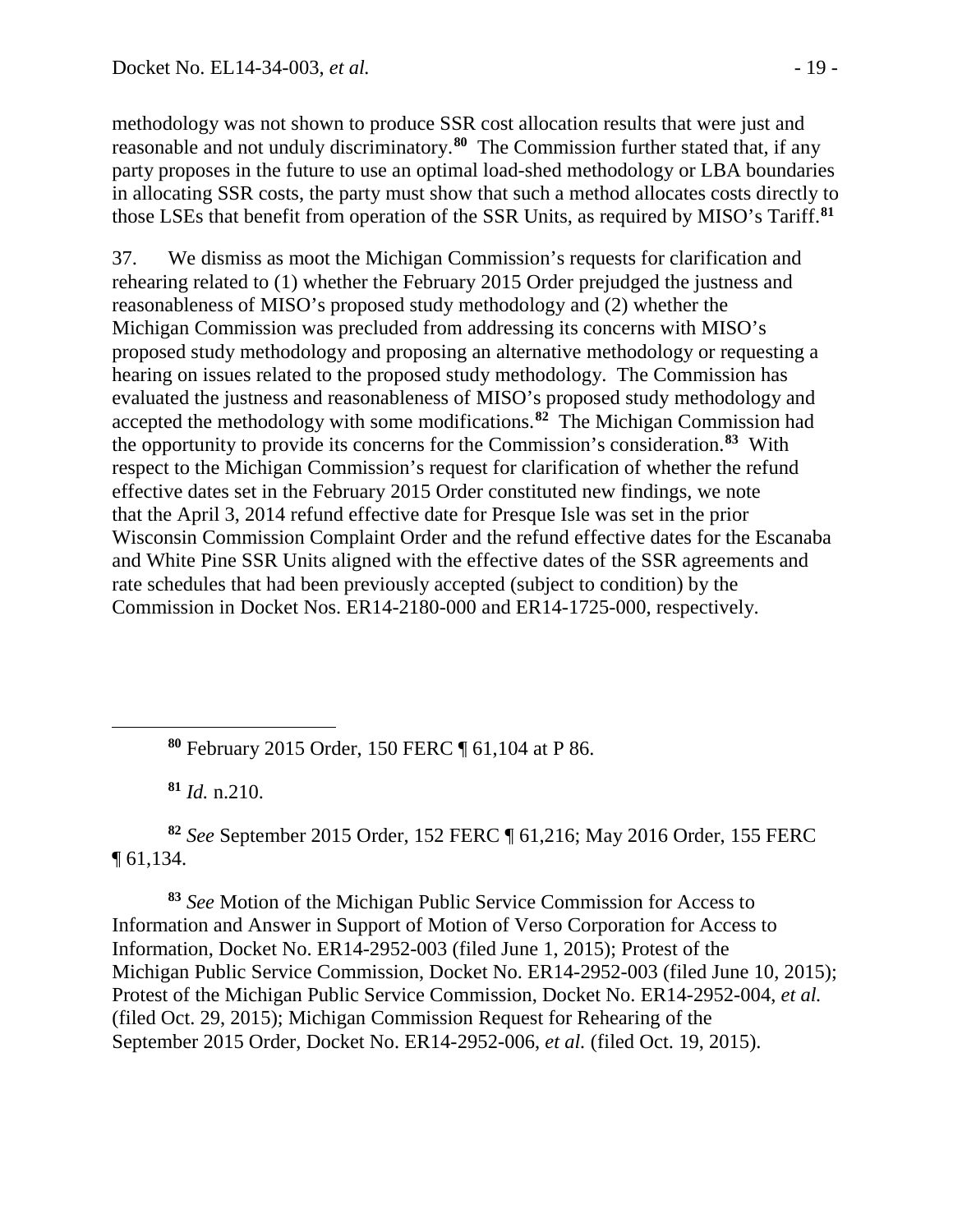<span id="page-19-0"></span> $\overline{a}$ 

#### **2. Requests for Rehearing: Compensation for SSR Service**

38. We deny requests for rehearing of the Commission's finding that retail rate treatment is not relevant to setting the just and reasonable level of compensation for Commission-jurisdictional service provided by an SSR Unit under the MISO Tariff.**[84](#page-19-0)** The establishment of retail rates properly rests with state public utility commissions, not the Commission. **[85](#page-19-1)** We are not persuaded by allegations that the Wisconsin Commission lacks authority to protect ratepayers against double recovery of SSR costs included in retail rates set by that commission, and therefore that the Commission must adjust wholesale SSR compensation to prevent double recovery. Indeed, we note that it was the Wisconsin Commission that challenged the previous *pro rata* SSR cost allocation methodology to ensure that costs associated with the Presque Isle facility are properly allocated to the entities that benefit from its continued operation. We continue to find that it is the Commission's responsibility to set appropriate SSR compensation and cost allocation at the wholesale level, and we decline to intrude on the prerogatives of the Wisconsin Commission to oversee retail rates subject to its jurisdiction.**[86](#page-19-2)** Furthermore, as the Commission noted in the February 2015 Order, the fact that the retail rate allocator for Wisconsin Electric's generation allocates the majority of that company's embedded generation costs to Wisconsin customers does not necessarily correlate to the same load that requires the designation of an SSR Unit for the purposes of establishing a just and reasonable allocation of SSR costs under the MISO Tariff.**[87](#page-19-3)**

**<sup>84</sup>** February 2015 Order, 150 FERC ¶ 61,104 at P 75.

**<sup>85</sup>** *See Southwest Power Pool, Inc.*, 119 FERC ¶ 61,199, at P 37 (2007).

<span id="page-19-2"></span><span id="page-19-1"></span>**<sup>86</sup>** 16 U.S.C. §§ 824, 824d, 824e (2012) (vesting wholesale rate authority in the Commission); *see, e.g.*, *Western Massachusetts Elec. Co.*, 23 FERC ¶ 61,025, at 61,063-64, *reh'g denied*, 23 FERC ¶ 61,345 (1983) (state commission cannot establish Commission-jurisdictional rates); *Houlton Water Co. v. Maine Pub. Service Co*., 60 FERC ¶ 61,141, at 61,514 (1992) (federal and state ratemaking bodies are not bound to use same ratemaking principles); *Central Power and Light Co*., 98 FERC ¶ 61,069, at 61,184 n.24 (2002) (Commission is not bound by actions of state commission); *Barton Village Inc*., 100 FERC ¶ 61,244, at P 12 (2002) ("Under the Federal Power Act . . . the Commission has exclusive jurisdiction over [Commission-jurisdictional] rates . . . . Thus, we have no legal obligation to review, much less rely on, the findings by the [state commission]."), *aff'd sub nom*. *on other grounds*, *Barton Village Inc., v. FERC*, No 02-4693 (2d Cir. June 17, 2004) (unpublished).

<span id="page-19-3"></span>**<sup>87</sup>** February 2015 Order, 150 FERC ¶ 61,104 at P 75.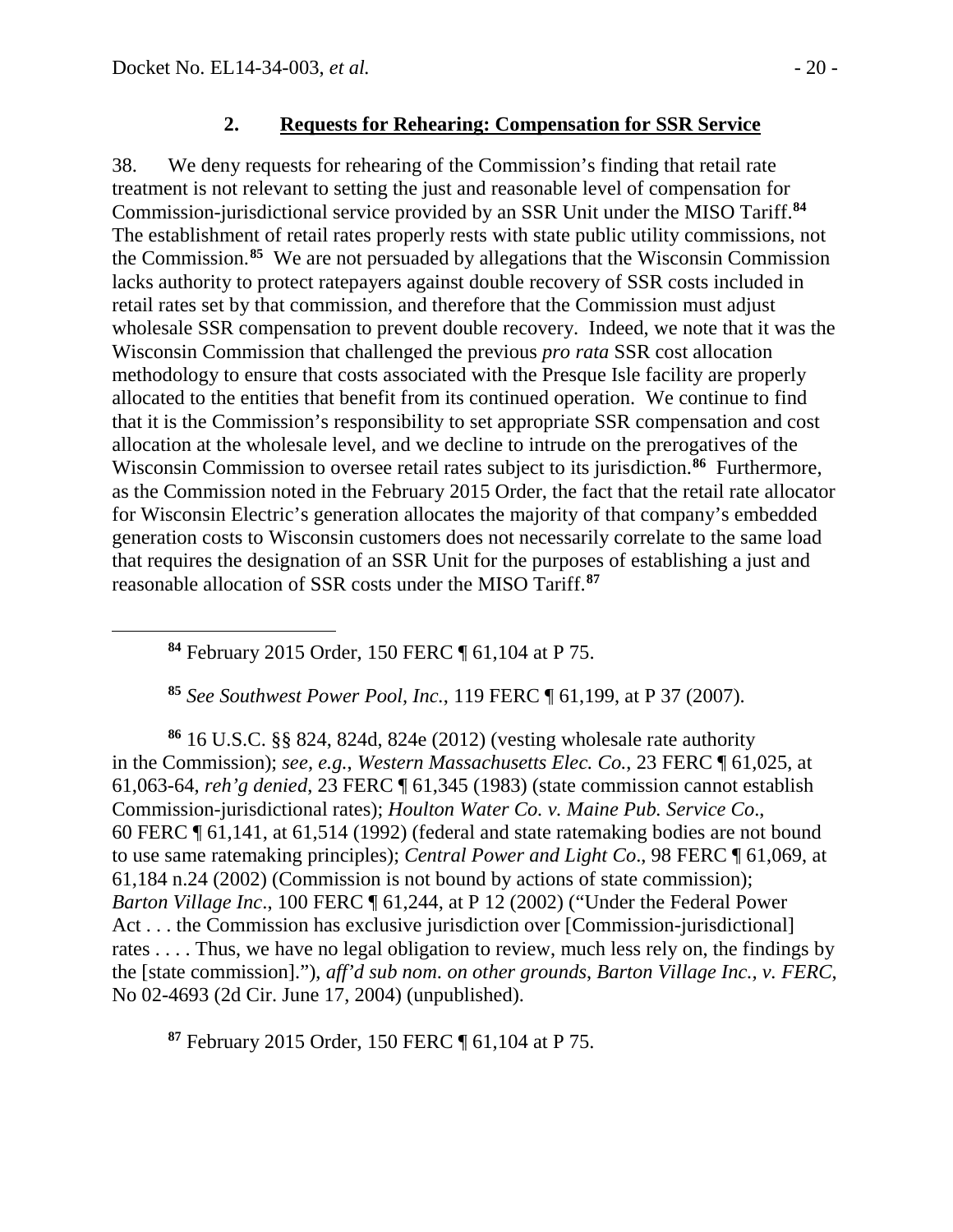39. The Mines cite to *FPC v. Conway Corp.* for the proposition that the Commission must consider the relation between retail and wholesale rates in setting just and reasonable wholesale rates.**[88](#page-20-0)** However, we find that *FPC v. Conway Corp.* does not require the Commission to adjust the level of SSR compensation for the Presque Isle SSR Units to offset the alleged double-recovery of these costs in Wisconsin Electric's retail rates. In that case, a power company that sold electricity at both wholesale and retail sought to raise its wholesale rates.<sup>[89](#page-20-1)</sup> The company's wholesale customers stated that they were in competition with the company for industrial retail accounts and argued that the increase was discriminatory because it was an attempt to squeeze the company's customers out of competition, such that it would be impossible for the customers to sell power to an industrial load at a competitive price with the company. **[90](#page-20-2)** The Supreme Court found that section 205 of the FPA forbids maintenance of any unreasonable difference in rates with respect to any sale subject to the jurisdiction of the Federal Power Commission (FPC), and that if undue preference or discrimination is traceable to the jurisdictional wholesale rate, then the FPC could adjust the jurisdictional rate to compensate for such discrimination.**[91](#page-20-3)** In this case, there have been no allegations that Wisconsin Electric has attempted to adjust the level of compensation for continued operation of the Presque Isle SSR Units in a discriminatory manner; rather, Wisconsin Electric properly filed an Attachment Y notice with MISO when it decided to retire the Presque Isle SSR Units, and MISO determined that the units were needed for reliability. According to MISO's Tariff, Wisconsin Electric is entitled to compensation for the continued operation of the Presque Isle SSR Units, and the costs to operate the units are properly recoverable from the LSEs that benefit from such continued operation.

#### **3. Requests for Rehearing: Refunds**

40. We deny requests for rehearing of the Commission's findings that: (1) MISO must issue refunds of Presque Isle SSR costs that have been allocated to LSEs that are

<span id="page-20-1"></span><span id="page-20-0"></span> $\overline{a}$ **<sup>88</sup>** The Mines Request for Rehearing at 11-12 (citing *FPC v. Conway Corp.*, 426 U.S. at 277-278, 280).

**<sup>89</sup>** *FPC v. Conway Corp.*, 426 U.S. at 272-273.

**<sup>90</sup>** *Id.* at 274.

<span id="page-20-3"></span><span id="page-20-2"></span>**<sup>91</sup>** *Id.* at 277. Furthermore, in *FPC v. Conway Corp.*, the Supreme Court found that the FPC should put the company's rates within the lower range of the zone of reasonableness in view of the utility's decision to curb the retail competition of its wholesale customers. *Id.* at 279. Here, there is no such range in the zone of reasonableness.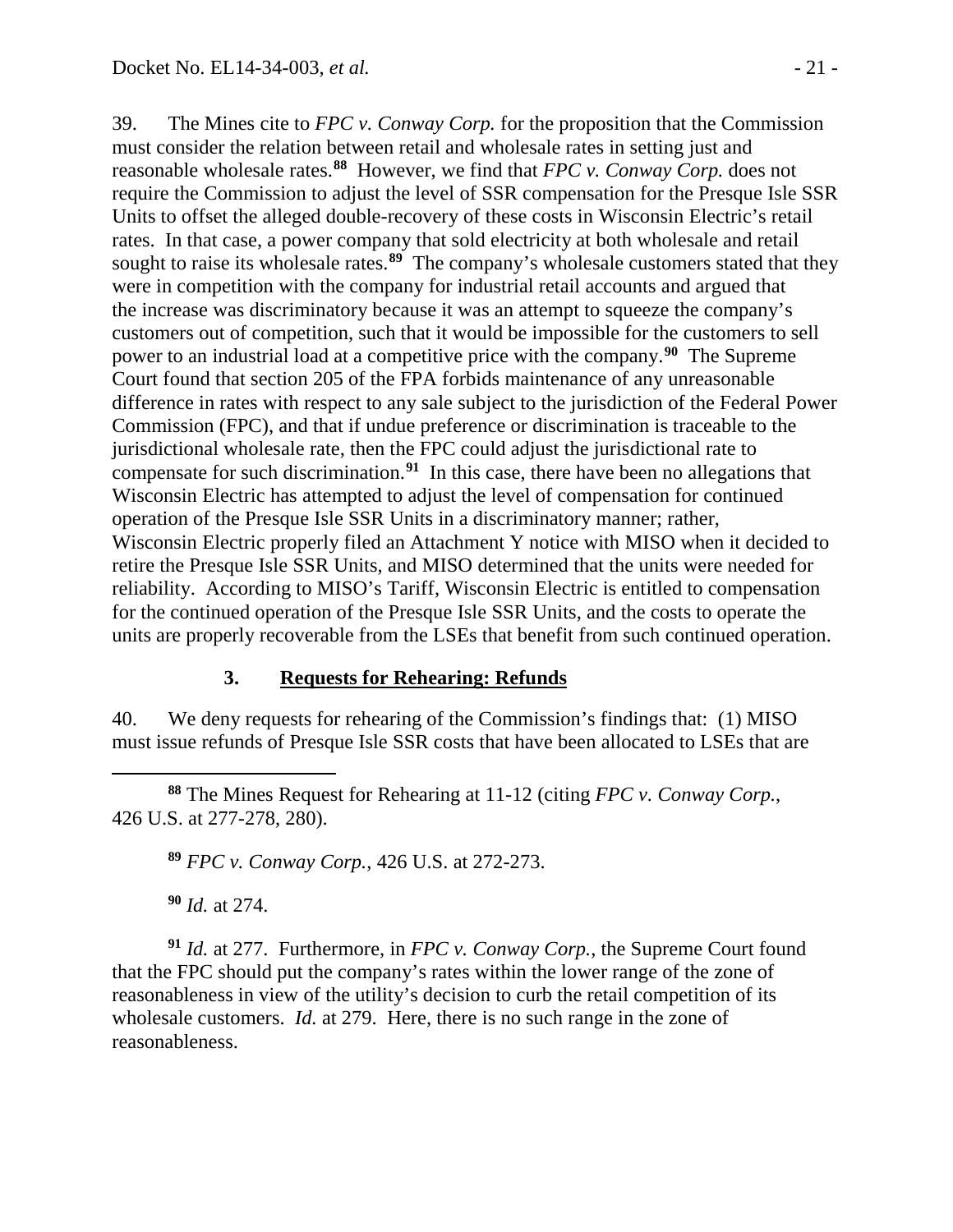higher than the costs to be allocated to those LSEs according to the forthcoming study, with such refunds to begin as of the refund effective date of April 3, 2014; (2) MISO must refund any White Pine SSR costs that have been allocated to LSEs that are higher than the costs to be allocated to those LSEs according to the forthcoming study for the White Pine SSR Unit, with such refunds to begin April 16, 2014; and (3) MISO must refund any Escanaba SSR costs that have been allocated to LSEs that are higher than the costs to be allocated to those LSEs according to the forthcoming study for the Escanaba SSR Units, with such refunds to begin June 15, 2014.**[92](#page-21-0)** As further discussed below, we find that refunds are warranted due to the equitable considerations in these specific circumstances.

#### **a. The Commission's Refund Policy**

41. Section 206(b) of the FPA states that:

the Commission may order refunds of any amounts paid, for the period subsequent to the refund effective date through a date [15] months after such refund effective date, in excess of those which would have been paid under the just and reasonable rate, charge, classification, rule, regulation, practice, or contract which the Commission orders to be thereafter observed and in force.

In two recent cases, the Commission restated its general refund policy when addressing refund requests in cases where a cost allocation or rate design has been found to be unjust and unreasonable.**[93](#page-21-1)** *Black Oak* was initiated after a complaint was filed challenging the marginal line loss method and the related allocation methodology for recovering transmission line losses in the PJM Interconnection L.L.C. (PJM) tariff. The Commission found that PJM had incorrectly excluded virtual marketers that paid certain transmission charges from the allocation of marginal line loss over-collections.**[94](#page-21-2)** After initially requiring PJM to pay refunds to virtual marketers, the Commission reversed its decision. The Commission stated that it has established a policy of not ordering refunds in rate design and cost allocation cases to account for the utility's inability to retroactively charge customers in order to cover refund payments, referencing the

**<sup>92</sup>** February 2015 Order, 150 FERC ¶ 61,104 at P 91.

<span id="page-21-2"></span><span id="page-21-1"></span>**<sup>93</sup>** *La. Pub. Serv. Comm'n v. Entergy Corp*., 155 FERC ¶ 61,120 (2016) (*Entergy*); *Black Oak Energy L.L.C. v. PJM Interconnection, L.L.C.*, 155 FERC ¶ 61,013 (2016) (*Black Oak*).

**<sup>94</sup>** *Black Oak*, 155 FERC ¶ 61,013 at P 2.

<span id="page-21-0"></span> $\overline{a}$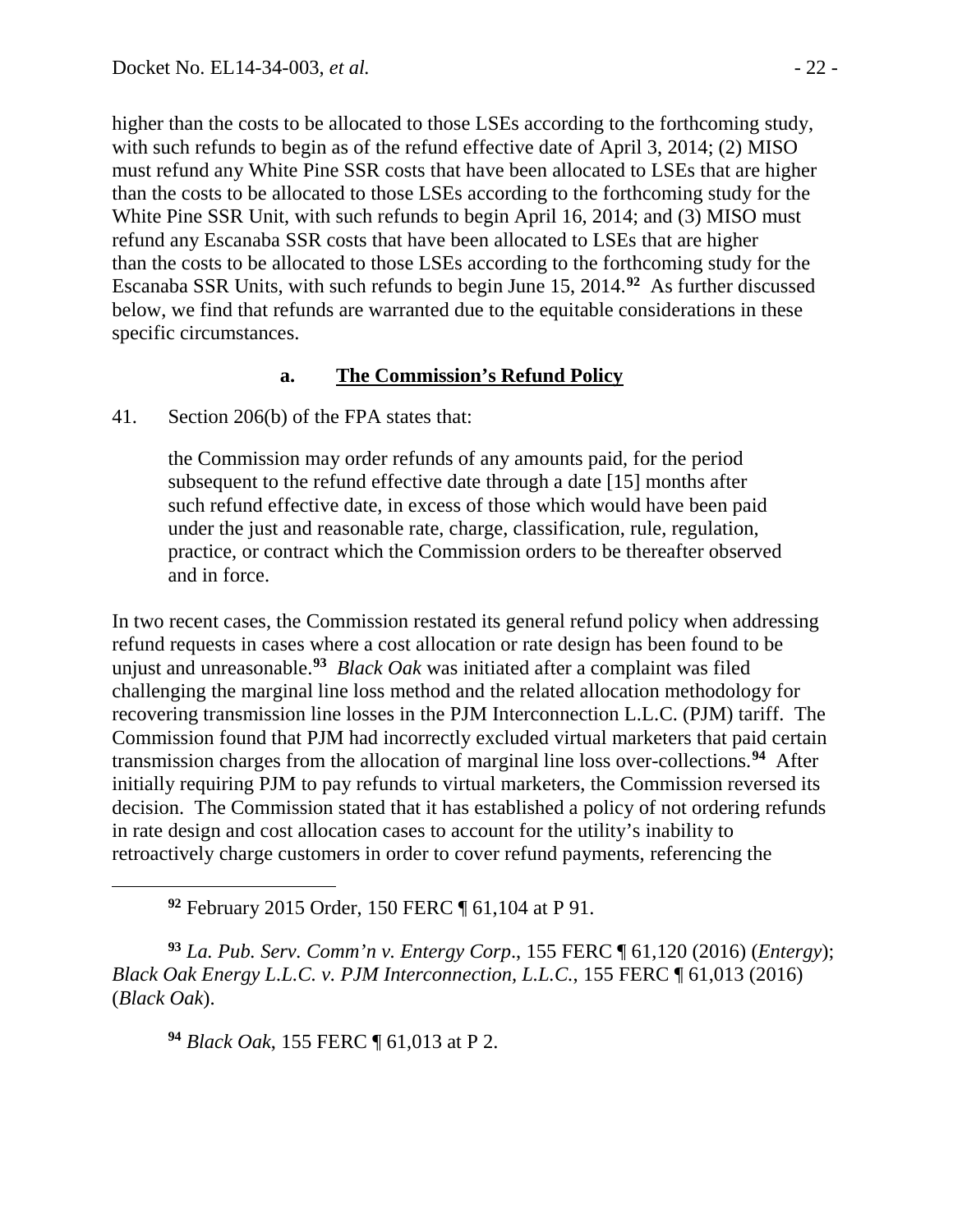United States Court of Appeals for the District of Columbia Circuit's (D.C. Circuit) holding in *City of Anaheim* for the proposition that section 206(b) of the FPA does not authorize the Commission to impose a surcharge to one group of customers to pay for the refunds to the other customers. **[95](#page-22-0)**

42. In *Entergy*, the Commission noted that, in a case where the company collected the proper level of revenues, but it is later determined that those revenues should have been allocated differently, the Commission traditionally has declined to order refunds.**[96](#page-22-1)** The Commission explained that, if the utility collected no more than it was entitled to, refunds would potentially result in under-recovery; this would be unfair because it would result in a loss of revenue from the reallocation when the utility would not have the opportunity to file a new rate case to recover those revenues.**[97](#page-22-2)** In addition, the Commission explained that in cost allocation and rate design cases, a different cost allocation or rate design could have led to different decisions by consumers or a utility, but it is now too late to alter the decisions that were in fact made. The Commission in *Entergy* stated that it was mindful of the D.C. Circuit's statement that invoking a Commission policy on refunds does not eliminate the need to consider the fact that an unjust and unreasonable cost allocation caused some consumers to pay too much and other consumers to pay too little.**[98](#page-22-3)** However, the Commission stated that refunds in cost allocation cases where over-recovery has not occurred must be implemented through surcharges, which create a zero sum game in which customers, not regulated public utilities, are the source of refunds made to other customers. While the Commission conceded that it may be inequitable that some customers paid too much under the filed rate, it also explained that it must consider the equities involved in assessing additional charges on other customers who were not responsible for the misallocation but who would be required to make additional payments for past purchases they reasonably concluded were final and cannot revisit.

43. The Commission's "no-refund" policy, as reiterated in *Black Oak* and *Entergy*, is not a strict requirement in every cost allocation case. Rather, as stated in *Entergy*, "the Commission has never enunciated a single, general policy on refunds … [t]he Commission's approach to refunds has instead been shaped by the way certain equitable

**<sup>96</sup>** *Entergy*, 155 FERC ¶ 61,120 at P 25.

**<sup>97</sup>** *Id.* P 28.

<span id="page-22-1"></span><span id="page-22-0"></span> $\overline{a}$ 

<span id="page-22-3"></span><span id="page-22-2"></span>**<sup>98</sup>** *Id.* P 36 (citing *La. Pub. Serv. Comm'n v. FERC*, 772 F.3d 1297, at 1305 (D.C. Cir. 2014)).

**<sup>95</sup>** *Id.* PP 12, 15, 17.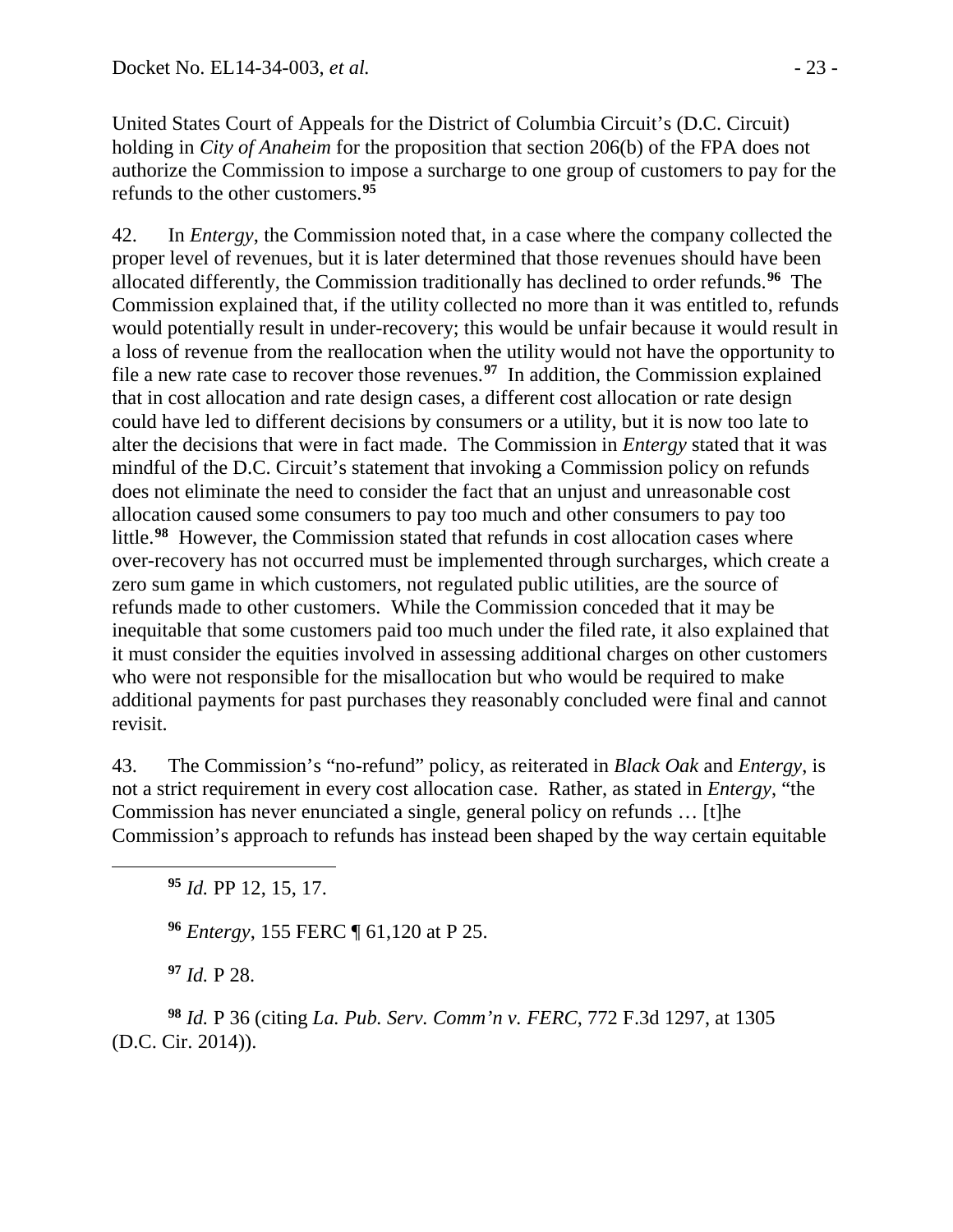considerations are typically associated with certain specific fact patterns."**[99](#page-23-0)** The Commission's refund authority is "discretionary, and refund decisions are to be guided by equitable principles… [i]n short, the basic consideration in ruling on refunds is one of fairness."**[100](#page-23-1)** The question becomes whether the facts presented support following the Commission's policy of not awarding refunds in cost allocation cases. We find that, under the specific circumstances present in these proceedings, the equitable considerations require a narrow exception to the general "no refund" policy for cost allocation cases, as discussed below.**[101](#page-23-2)**

44. The Commission has cited two primary grounds for its general "no refund" policy in cost allocation cases: (1) the unfairness that results from retroactive implementation of a new rate for both utilities and customers who cannot alter their past actions in light of that new rate, and (2) the potential for under-recovery. **[102](#page-23-3)** We find that neither of these grounds applies here, and thus fairness considerations do not require automatic application of the Commission's general "no refund" policy.

45. First, we note that Integrys, which sought rehearing on the first ground cited above, has not identified any particular decisions made in reliance on the previous SSR cost allocation methodology. In *Entergy*, for instance, the Commission found that the Entergy System Agreement provision challenged by the complaint created a disincentive to make curtailable sales.**[103](#page-23-4)** The Commission found that refunds would serve to impose potentially unrecoverable costs on Entergy Operating Companies that, based on the incentives that the System Agreement created, chose to engage in firm sales

**<sup>99</sup>** *Id.* P 20.

<span id="page-23-0"></span> $\overline{a}$ 

**<sup>100</sup>** *Id.* PP 26, 27.

<span id="page-23-2"></span><span id="page-23-1"></span>**<sup>101</sup>** *Black Oak* and *Entergy* reiterate and clarify the Commission's general policy against granting refunds in cost allocation cases due to fairness considerations. However, even if these cases were considered to adopt a strict "no refund" policy in every cost allocation case going forward, no matter the equitable considerations, we would find it reasonable to apply the Commission's pre-existing policy due to the unique factual circumstances of the present case, as described herein. *See Consolidated Edison Co. of New York, Inc. v. FERC*, 315 F.3d 316 (D.C. Cir. 2003) ("An agency may decide to apply a pre-existing policy to resolve a pending case, so long as that policy is not otherwise arbitrary and the agency provides a reasoned explanation for its decision").

<span id="page-23-3"></span>**<sup>102</sup>** *Entergy*, 155 FERC ¶ 61,120 at P 30.

<span id="page-23-4"></span>**<sup>103</sup>** *Id.* P 35.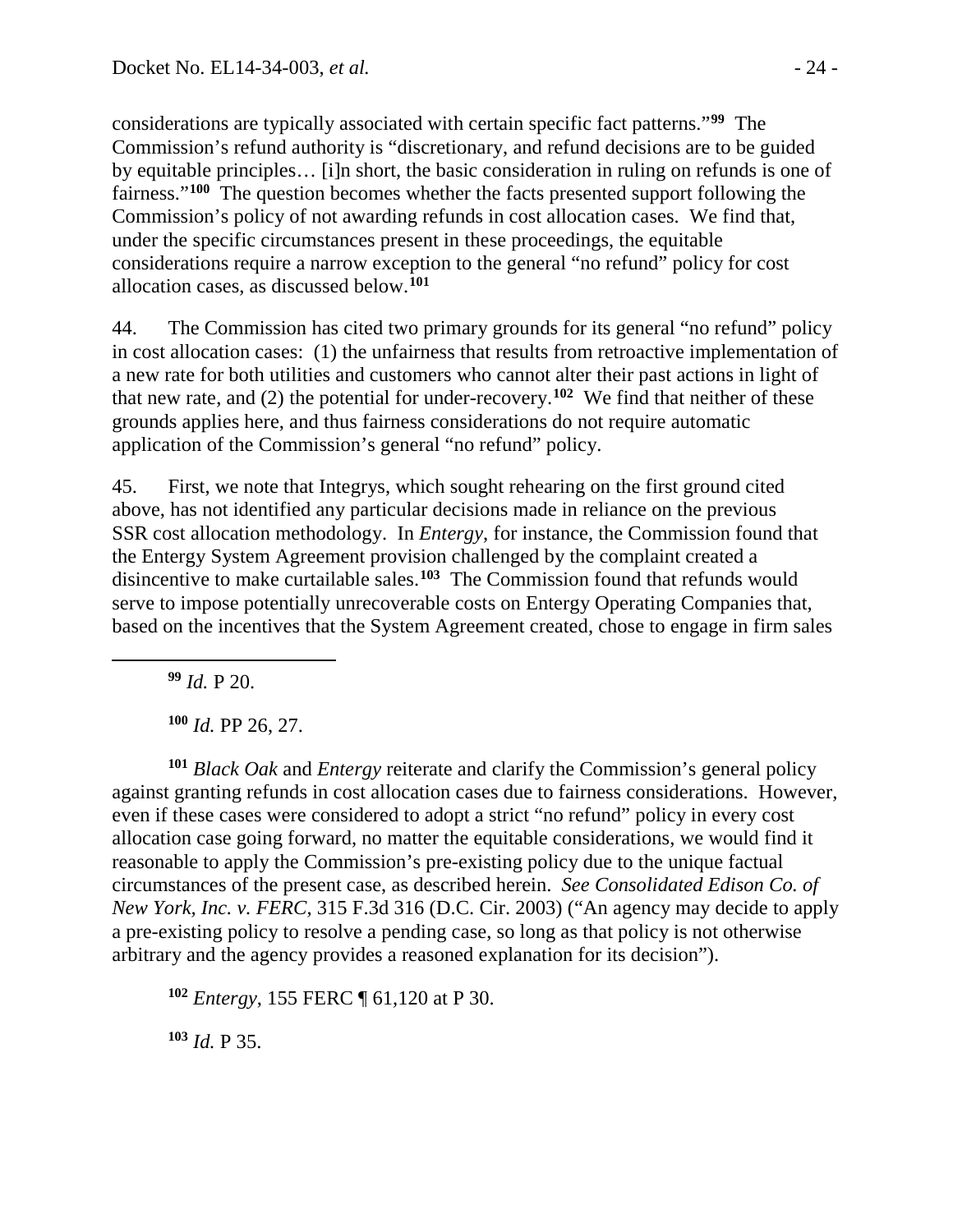that cannot now be undone instead of curtailable sales that the System Agreement discouraged from their perspective. In *Black Oak*, the Commission noted that, assuming that PJM was permitted to surcharge customers to provide a refund to others that should have been allocated transmission line loss overcollections, exporters within PJM relied on the existing PJM tariff when they engaged in export transactions into MISO with the expectation that they would receive a *pro rata* share of the surplus revenues PJM allocated for transmission loss charges.**[104](#page-24-0)**

46. Here, Integrys only stated generally that retroactive application of the new rate design is unjust and unreasonable because it creates market uncertainty, such that when market rules change after the transactions are entered, sellers' expectations in such transactions can be detrimentally impacted.**[105](#page-24-1)** Integrys notes that retroactive re-billing and reassessment of rates is difficult for LSEs that provide competitive retail services, because these entities must be able to reasonably rely on the effectiveness of tariffs and business practice manuals, but does not cite to any particular instances where this reliance had a detrimental impact on its retail services.**[106](#page-24-2)** Integrys merely states that MISO market customers are faced with retroactive adjustments and had no means by which to adjust their operations, or plan for or anticipate these costs. Integrys cites to precedent that is not applicable in the circumstances present here, because those cases denied refunds where the Commission found that energy market prices, or the allocation of payments related to the real-time energy market, were unjust and unreasonable, such that refunds would have (1) been difficult to calculate, (2) undermined confidence in those markets, and (3) prevented parties from making retroactive adjustments to their market conduct to account for refunds.**[107](#page-24-3)** By contrast, in this case, as discussed further below, SSR Unit designation and subsequent SSR cost allocation is an out-of-market process. Because there are no markets involved, there is no undermining of those markets, nor is there previous market conduct that would have been adjusted to account for eventual refunds.

<span id="page-24-1"></span><span id="page-24-0"></span> $\overline{a}$ **<sup>104</sup>** *Black Oak L.L.C. v. PJM Interconnection L.L.C.*, 139 FERC ¶ 61,111, at P 43 n.57 (2012).

**<sup>105</sup>** Integrys Request for Rehearing at 16.

**<sup>106</sup>** *Id.* at 17.

<span id="page-24-3"></span><span id="page-24-2"></span>**<sup>107</sup>** *Id.* at 16 (citing *NYISO*, 92 FERC ¶ 61,073 at 61,306-307 (denying refunds when considering remedies for energy market flaws); *Ameren*, 127 FERC ¶ 61,121 at PP 155-157 (reversing decision to grant refunds to market participants that made virtual offers in the real-time energy market and that had been over-allocated Revenue Sufficiency Guarantee costs))*.*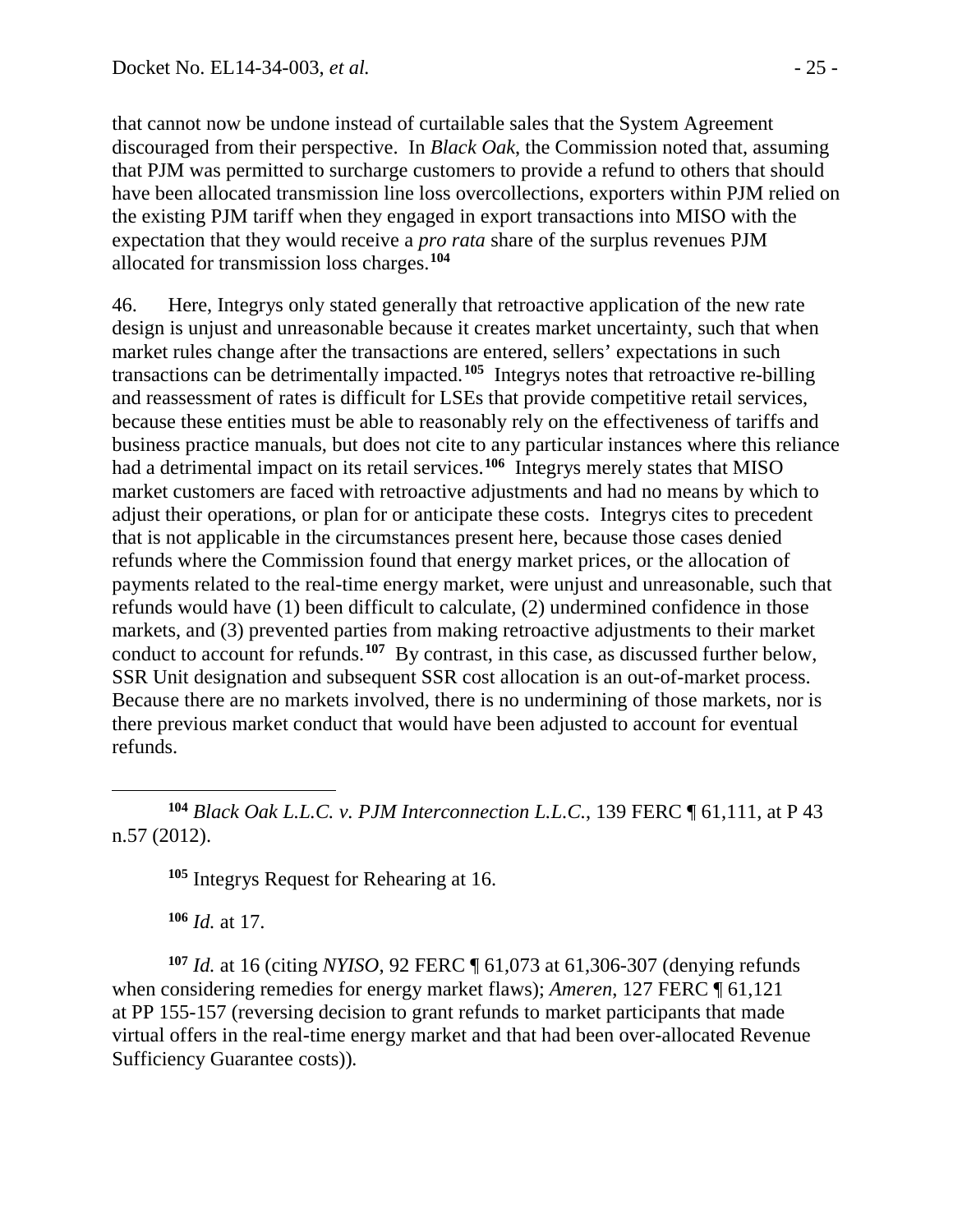47. Second, there is not a potential for under-recovery here because MISO has a record of the SSR costs paid by each LSE under the previous SSR cost allocation methodology, and MISO can calculate the exact amount of SSR costs that should be assessed to each LSE that underpaid in order to refund LSEs that overpaid, according to the revised just and reasonable methodology that was accepted in the May 2016 Order. This was not the case in *Entergy*, where there was a significant possibility that Entergy could not recover the necessary surcharges to provide refunds to wholesale customers after an unjust and unreasonable calculation of peak load responsibility, because some of the peak load during the refund period was made up of wholesale customers who were no longer Entergy customers.**[108](#page-25-0)**

48. We recognize that, in *Black Oak*, the Commission referenced *City of Anaheim* for the proposition that section 206(b) of the FPA does not authorize retroactive rate increases, such as those that MISO would have to assess on any LSEs that paid too little for Presque Isle, Escanaba, and White Pine SSR costs in order to cover the refunds to other LSEs that paid too much. However, we find that *City of Anaheim* does not bar the relief here. In that case, California wholesale electricity generators filed a section 206 complaint alleging that they were under-compensated as a result of the Commissionapproved rate they were required to charge to local cities and other electricity purchasers.**[109](#page-25-1)** The Commission agreed and used its refund authority under section 206(b) as justification for ordering a retroactive rate increase requiring the cities to pay more

for electricity purchased from those generators. The court reversed, explaining that section 206(b) "applies in cases where the complainant is a *purchaser* alleging that the rates it paid were too high.… By contrast, this case involves a complainant *seller*  alleging that the rates it received were too low."**[110](#page-25-2)** Accordingly, unlike the instant case where the Commission has not changed the SSR rates established under the Tariff, *City of Anaheim* involved the Commission's direct imposition of retroactive surcharges to effectuate a rate increase that the parties could not have foreseen. In these proceedings, the filing of the complaint under section 206 put the parties on notice that refunds, and therefore also surcharges, may be awarded.**[111](#page-25-3)**

<span id="page-25-1"></span><span id="page-25-0"></span> $\overline{a}$ **<sup>108</sup>** *Entergy*, 155 FERC ¶ 61,120 at P 31. In addition, the Arkansas Commission had rejected Entergy's request to recover surcharges from its retail customers. *Id.* P 32.

**<sup>109</sup>** *City of Anaheim*, 558 F.3d at 522.

**<sup>110</sup>** *Id.* at 524.

<span id="page-25-3"></span><span id="page-25-2"></span>**<sup>111</sup>** *See Canadian Ass'n of Petroleum Producers v. FERC*, 254 F.3d 289, 299 (D.C. Cir. 2001) (stating that "[s]o long as the parties had adequate notice that surcharges

(continued...)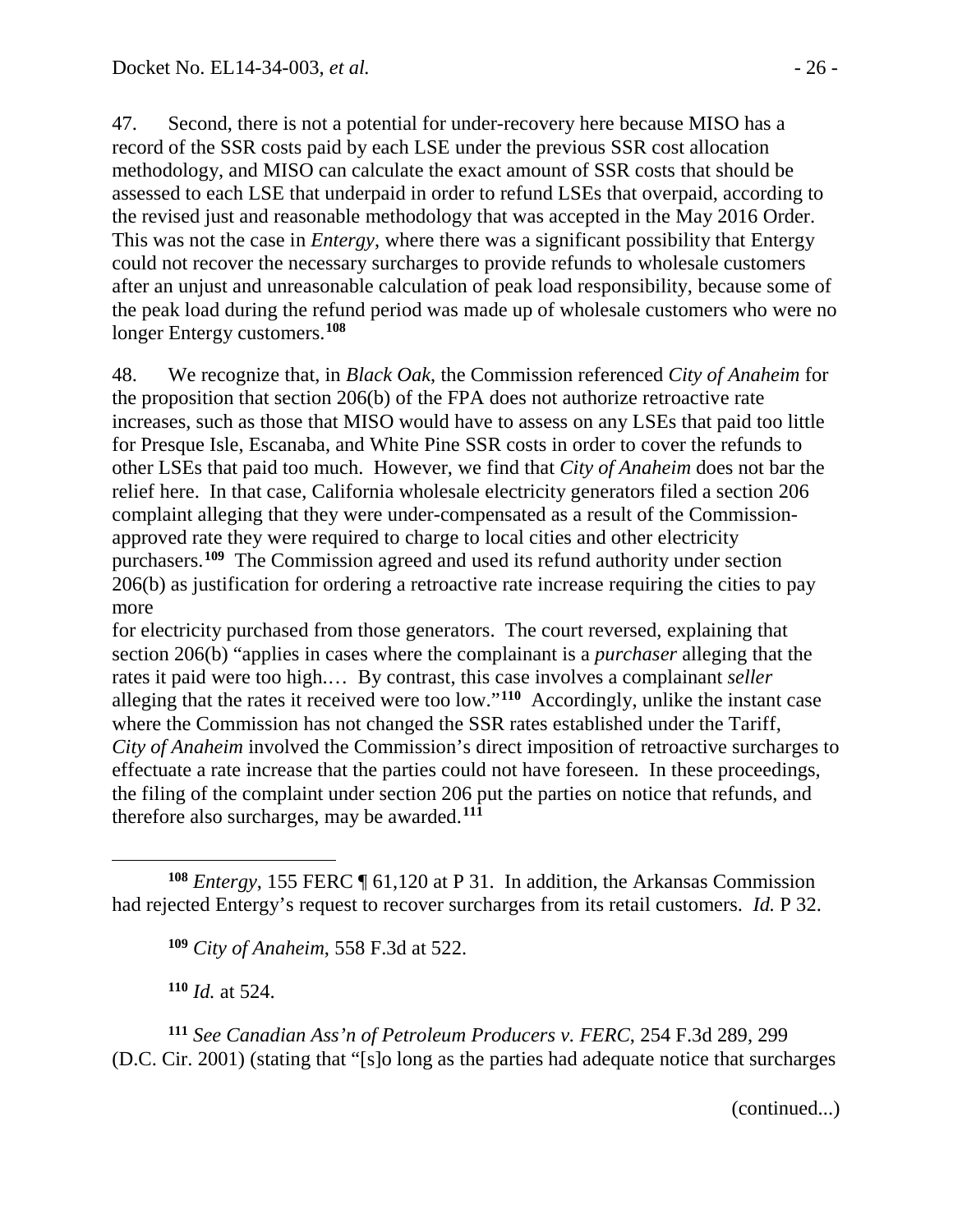49. Moreover, under *Xcel Energy Services, Inc. v. FERC* (*Xcel*), **[112](#page-26-0)** *City of Anaheim* does not bar refunds in these proceedings. In *Xcel*, the Commission had allowed Southwest Power Pool, Inc.'s (SPP) formula rates for a non-jurisdictional participating transmission owner to go into effect without suspension or a voluntary refund commitment from the owner to refund the difference between the as-filed rate and the rate ultimately found to be just and reasonable by the Commission, which was in violation of section 205 of the FPA.**[113](#page-26-1)** Although the Commission later admitted its legal error, the Commission concluded that, according to *City of Anaheim*, it was powerless to do more than order SPP to fix the just and reasonable rate prospectively pursuant to section 206 of the FPA.**[114](#page-26-2)** Xcel Energy petitioned for review of the Commission's orders denying a refund of the unlawful rates it paid. The D.C. Circuit remanded, emphasizing that the "primary aim [of the FPA] is the protection of consumers from excessive rates and charges."**[115](#page-26-3)** The court stated that "[t]he Commission appears…to have misapprehended its remedial powers and thus arbitrarily declined to weigh the equities underlying [Xcel Energy's] request for retroactive relief."**[116](#page-26-4)** The court further stated that "no precedent is cited, and we are aware of none, for the proposition that the Commission's equitable authority does not encompass refunds as well as surcharges."**[117](#page-26-5)**

50. Because the two general justifications for the Commission's "no refund" policy in cost allocation cases are not present here, as noted above, pursuant to the court's directives in *Xcel*, we must meet our obligation under section 206(a) of the FPA to weigh the equities underlying the provision of refunds that will restore the just and reasonable rate. After balancing the equitable considerations in these proceedings, as further discussed below, we find that the circumstances here require a narrow exception to the Commission's general policy of not providing refunds in a cost allocation case.

<span id="page-26-1"></span><span id="page-26-0"></span>might be imposed in the future, imposition of surcharges does not violate the filed rate doctrine").

<span id="page-26-5"></span><span id="page-26-4"></span><span id="page-26-3"></span><span id="page-26-2"></span> 815 F.3d 947 (D.C. Cir. 2016). *Id.* at 949. *Id.* at 953. *Id.* at 952. *Id.* at 953. *Id.* at 955.

 $\overline{a}$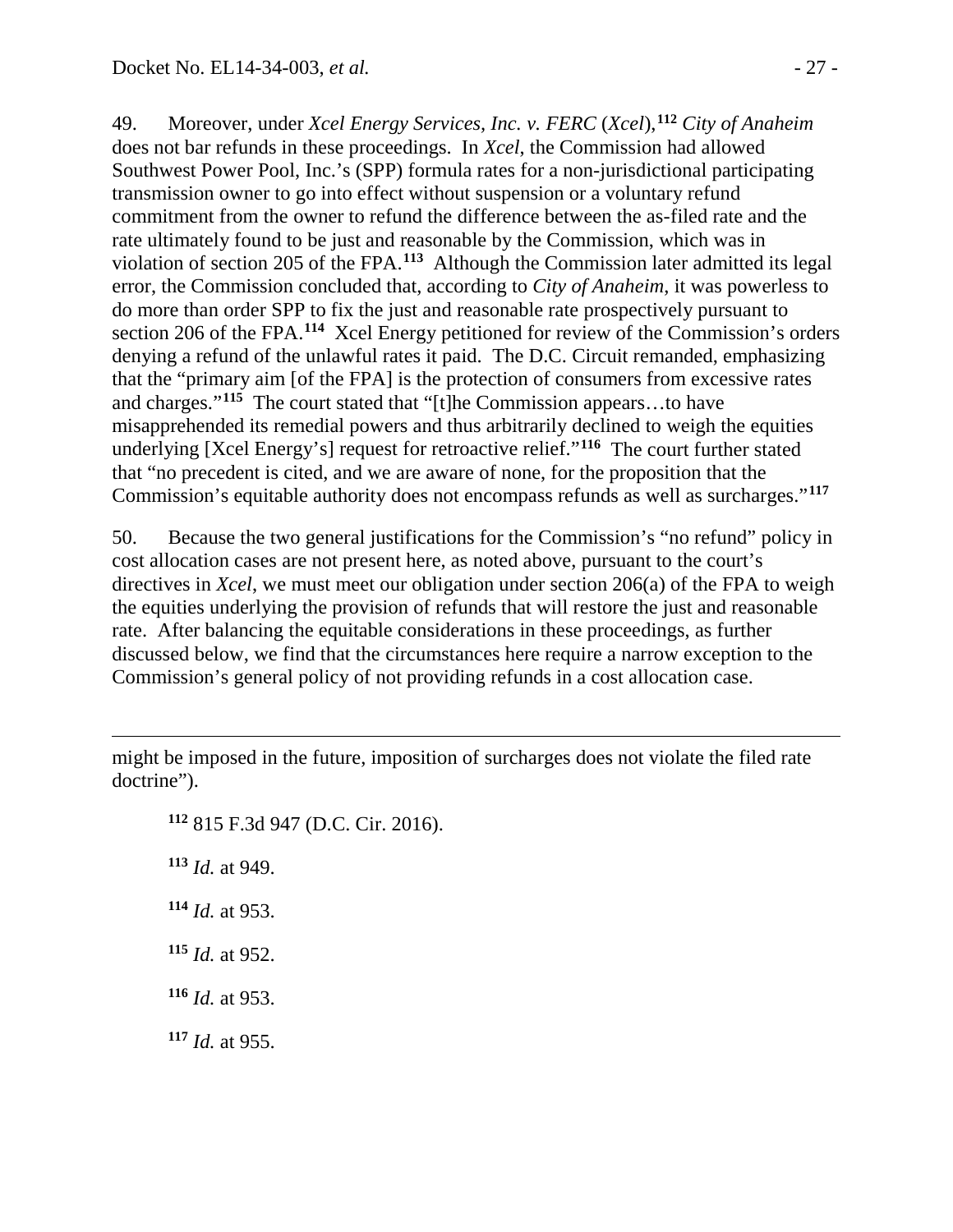$\overline{a}$ 

#### **b. Equitable Considerations Warrant Refunds**

51. We find that, under the factual circumstances presented in these proceedings, when considered as a whole, the equitable considerations warrant refunds of Presque Isle, Escanaba, and White Pine SSR costs to those LSEs that paid too much of those costs under the previous unjust and unreasonable SSR cost allocation methodology, even though those refunds will be implemented through surcharges to LSEs that paid too little under the previous methodology. First, this case is unlike *Black Oak*, where the Commission noted that the surcharges may have to be imposed generally on all members of PJM, including those who may have had no connection with the line loss issues in this proceeding.**[118](#page-27-0)** In this case, there is no concern that refunds would be charged to persons without any connection to these proceedings – instead, SSR costs will be recovered directly from LSEs that paid too little for SSR service and refunds given directly to LSEs that paid too much for the same service. Furthermore, MISO would not be surcharging a different set of parties who did not have a timely opportunity to challenge the new cost allocation method – the parties have been on notice that the SSR cost allocation methodology might change since the Wisconsin Commission Complaint was filed on April 3, 2014, and the revised SSR cost allocation methodology has been challenged by many parties on rehearing of the Commission orders in these proceedings.

52. We find that the equitable considerations inherent in the MISO SSR process are distinguishable from *Black Oak* and *Entergy* and warrant refunds. SSR agreements in MISO are unilateral agreements of finite duration that must go into effect prior to the date an SSR Unit would otherwise go out of service in order to ensure reliability. After the owner of the generating unit submits the Attachment Y Notice informing MISO of the impending suspension or retirement, the SSR agreement immediately follows the 26-week study period if MISO cannot identify an SSR alternative that can be implemented prior to the retirement or suspension effective date. The agreement must go into effect quickly to ensure that the resource continues to operate, because it is needed for reliability. Although the agreement must be filed with the Commission, the Commission has granted waiver of the Commission's prior notice requirement to allow the SSR agreement to go into effect the day after the filing, because the SSR Unit is operating uneconomically and would otherwise have provided SSR service on an uncompensated basis while the required Tariff process took its course. **[119](#page-27-1)**

<span id="page-27-1"></span>**<sup>119</sup>** If need be, the Commission will set the fixed cost component of the SSR compensation for hearing and settlement judge procedures, but the SSR agreement

(continued...)

<span id="page-27-0"></span>**<sup>118</sup>** *Black Oak Energy, L.L.C*. *v. PJM Interconnection, L.L.C.*, 139 FERC ¶ 61,111 at P 29.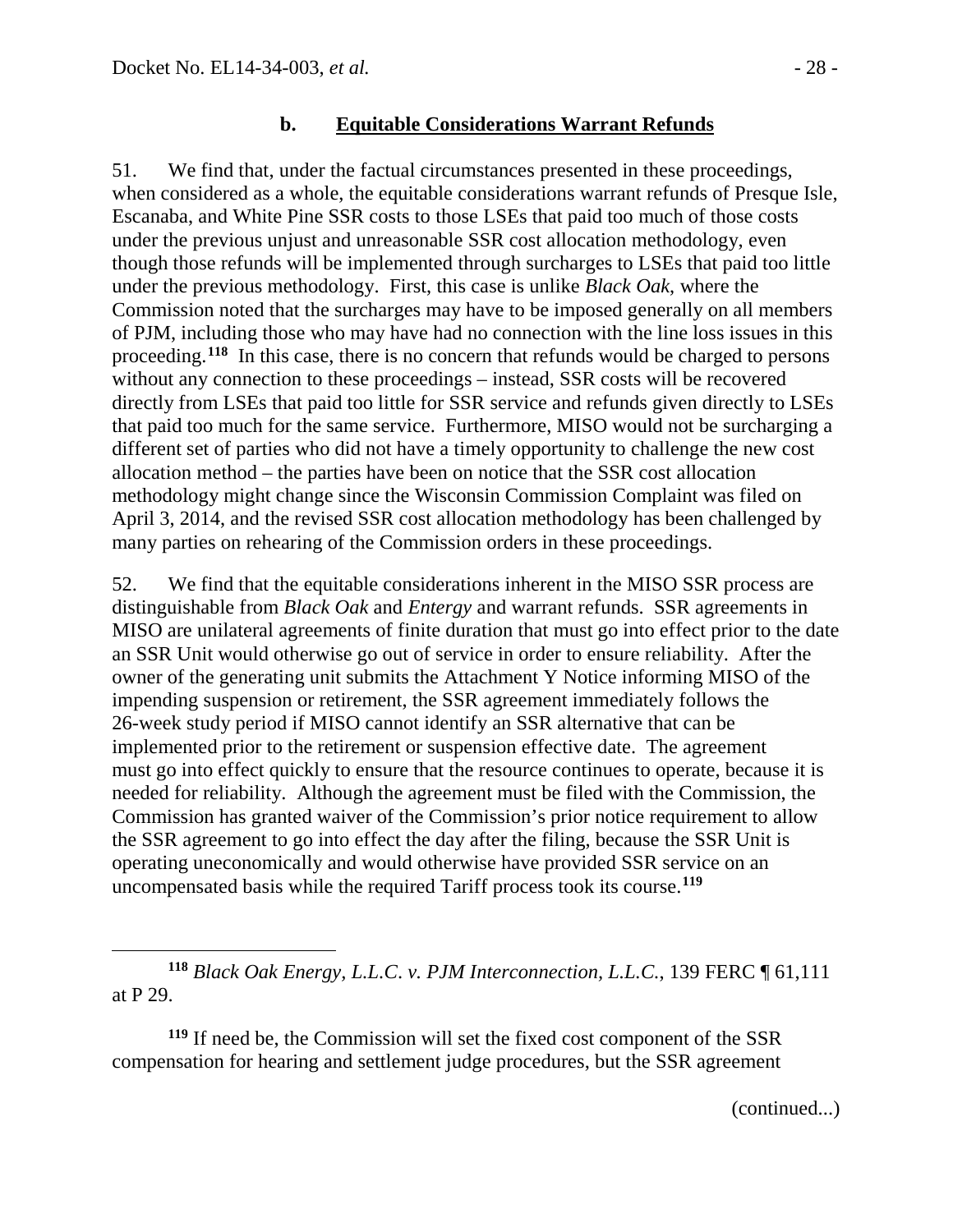$\overline{a}$ 

53. As a result, there is limited recourse for parties that are allocated SSR costs arising under an SSR agreement if those parties dispute the amount they are allocated under a cost allocation provision in MISO's Tariff. Such affected entities must file a complaint under section 206 of the FPA to dispute the SSR cost allocation, because the Tariff itself dictates how SSR costs are to be allocated. MISO SSR agreements have limited terms (one year with the option for renewal if necessary); **[120](#page-28-0)** customers who are subjected to an unjust and unreasonable allocation of mandatory SSR costs may have more difficulty obtaining relief by filing a complaint under section 206 because of the short-term nature of the contract. As such, if relief is granted only on a prospective basis, the customers that had been allocated unjust and unreasonable costs would likely receive no compensation. The compulsory nature of the SSR agreement, whose purpose is to ensure reliability, further justifies the Commission crafting an exception to its general "no refund" policy in these circumstances. **[121](#page-28-1)**

54. The SSR compensation in these proceedings was also out-of-market; pursuant to SSR agreements in MISO's Tariff, SSR costs are uplifted to applicable LSEs on a monthly basis, and such uplifts are assessed independently from the LSEs' purchases of energy and ancillary services through MISO's markets. Thus, prior market participant decisions were not predicated on the size or allocation of SSR costs. Granting refunds of Presque Isle, Escanaba, and White Pine SSR does not require any markets to be re-run, as there is no need to recreate prices or economic behavior to determine which parties are responsible for SSR costs; instead, MISO must merely identify the discrepancy in cost allocation amounts to LSEs between its previous cost allocation methodology and its final just and reasonable methodology. Thus, subsequent changes to the allocation of

remains in effect during this process. *See, e.g.,* Wisconsin Commission Complaint Order, 148 FERC ¶ 61,071, at PP 89, 114 (2014); *Midcontinent Indep. Sys. Operator, Inc.*, 150 FERC ¶ 61,147, at PP 36, 39 (2015); *Midcontinent Indep. Sys. Operator, Inc.,*  148 FERC ¶ 61,057, at PP 155, 160 (2014).

<span id="page-28-0"></span>**<sup>120</sup>** *See* MISO FERC Electric Tariff, Attachment Y-1 (Standard Form Support Supply Resource (SSR) Agreement), § 3(A)(2) (0.0.0).

<span id="page-28-1"></span>**<sup>121</sup>** We note that MISO and the California Independent System Operator Corporation are the only regions that can compel generators to operate for reliability purposes, even when the generator would otherwise retire. *See* MISO FERC Electric Tariff, Module C, § 38.2.7, "Generation Suspension, Generation Retirement, and System Support Resources" (44.0.0); CAISO Tariff, § 41.2 "Designation of Generating Unit as Reliability Must-Run Unit" (0.0.0) and Appendix G, Pro Forma Reliability Must-Run Contract, Art. 2.1 (5.0.0).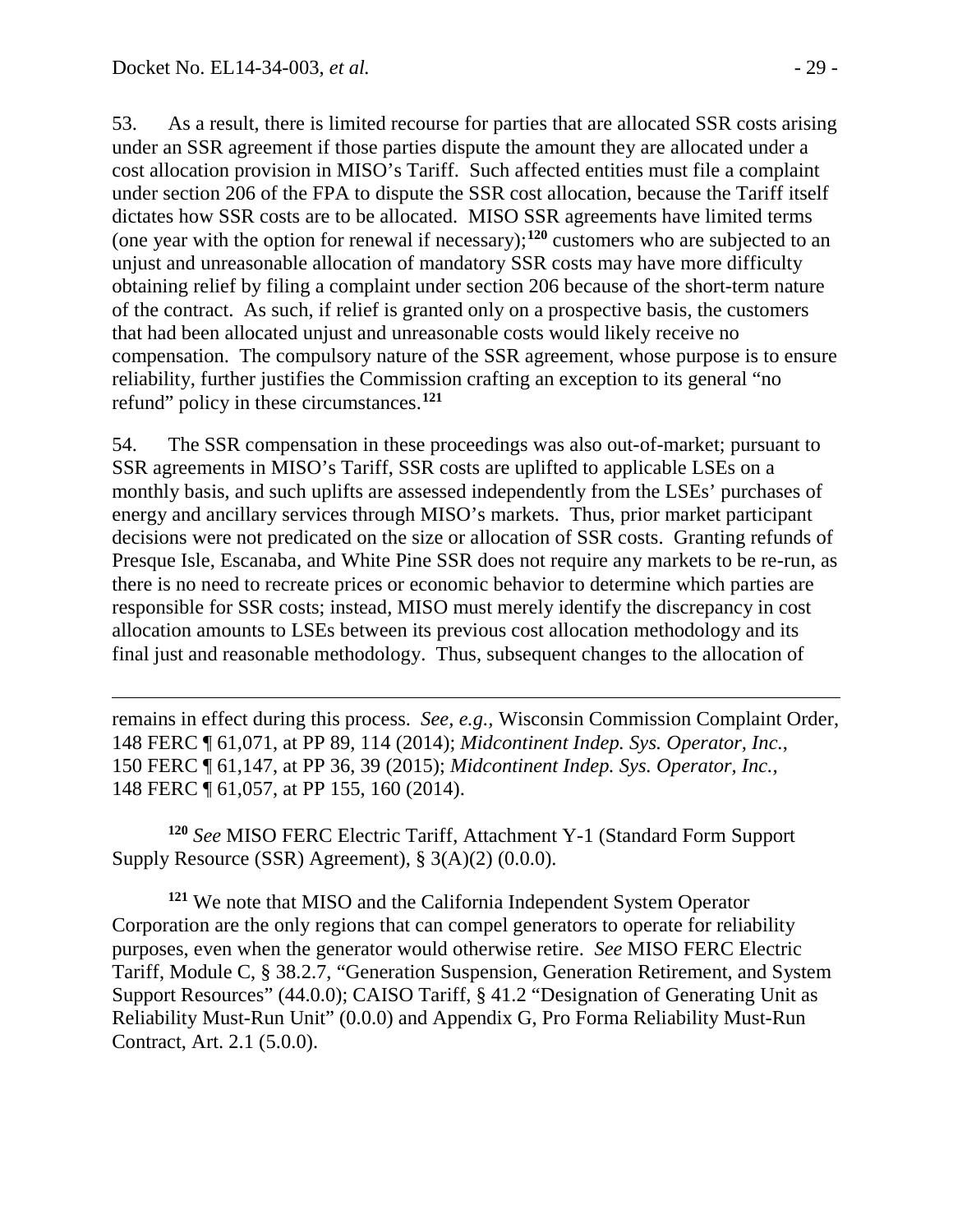such costs will not undermine confidence in the settlements produced by any markets. Furthermore, SSR agreements in MISO are involuntary because they are a last resort measure to maintain reliability. So, in the MISO SSR context, a customer's inability to adjust past actions to anticipate for SSR costs is not a relevant consideration, because there is no choice involved. These facts, when considered in conjunction with the other distinguishing aspects of these proceedings described above, provide further justification for refunds.

55. As the D.C. Circuit has emphasized, the primary aim of the FPA is the protection of consumers from excessive rates and charges. **[122](#page-29-0)** The circumstances in these proceedings are that, as a result of an unjust and unreasonable cost allocation, MISO LSEs paid Presque Isle, Escanaba, and White Pine SSR costs that were not commensurate with the amount they benefitted from operation of those SSR Units. Invoking a Commission policy on refunds does not eliminate the need to consider the fact that an unjust and unreasonable cost allocation caused some consumers to pay too much and other consumers to pay too little; instead, our refund authority is discretionary, and refund decisions are to be guided by equitable principles.**[123](#page-29-1)**

56. In sum, we affirm the finding that refunds are warranted for the Presque Isle, Escanaba, and White Pine SSR Units back to the dates previously indicated, given: (1) that the two primary grounds for the Commission's general denial of refunds in cost allocation cases are not present here; (2) that SSR costs can be recovered directly from LSEs that paid too little for SSR service and refunds given directly to LSEs that paid too much for the same service without requiring the re-running of any markets; (3) that the parties have been on notice that the SSR cost allocation methodology might change and that refunds (and surcharges) might be applied; and (4) the nature of the obligatory, **[124](#page-29-2)** short-term, out-of-market MISO SSR Agreement.

### **c. Specific Rehearing Arguments**

57. Although many of the specific arguments on rehearing are addressed in some form in the discussion above, we address each of these arguments separately. We agree with the requests for rehearing that certain justifications for granting refunds given in the

**<sup>122</sup>** *Xcel*, 815 F.3d at 952.

<span id="page-29-0"></span> $\overline{a}$ 

<span id="page-29-2"></span><span id="page-29-1"></span>**<sup>123</sup>** *Id*.; *Entergy*, 155 FERC ¶ 61,120 at P 26 ("the Commission's refund authority…is discretionary, and refund decisions are to be guided by equitable principles.").

**<sup>124</sup>** *See supra* n.121.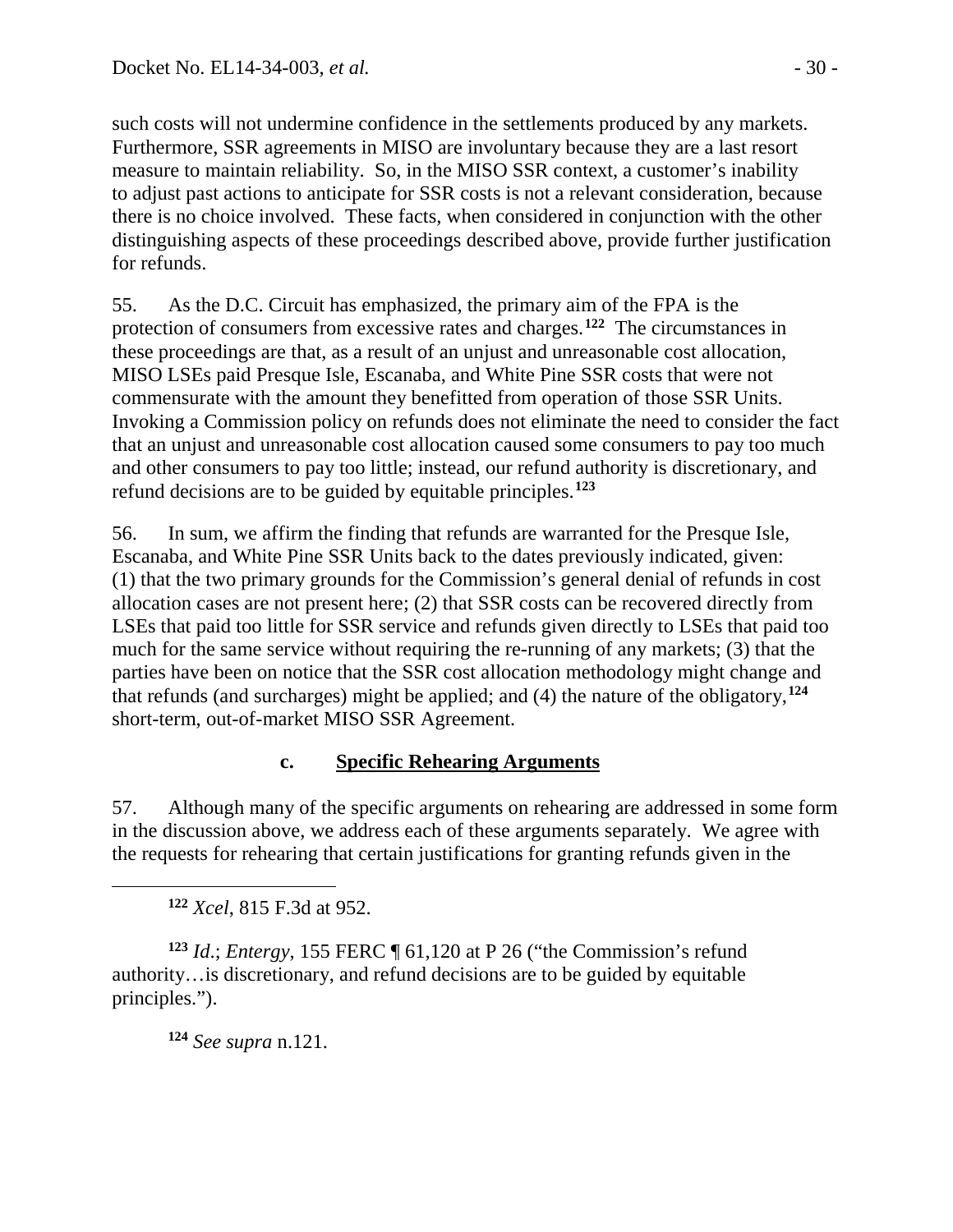February 2015 Order no longer apply, and find that: (1) the final SSR cost allocation methodology cannot be said to be an existing methodology, because the Commission directed MISO to create a new methodology for allocating costs in the ATC footprint that is different from the generally-applicable SSR cost allocation methodology applicable to the rest of the MISO region; and (2) the SSR costs to be refunded are no longer limited to one SSR Unit, to be allocated among a defined set of customers within a limited geographic area, for a period of four months. However, we find that, regardless of these arguments, the equitable considerations in these specific circumstances warrant refunds, as described above.

58. We reject arguments that the Commission is barred from ordering refunds where such refunds would be accomplished by MISO imposing surcharges to LSEs that paid too little under the old SSR cost allocation methodology. As discussed above, the refunds in these proceedings are not barred under the FPA or Commission or court precedent.

59. We reject arguments that the Commission erred in holding that refunds are appropriate because they will not require broader adjustments to MISO's markets, as, it is argued, the ease of implementation is not a legitimate basis for ordering refunds. We have not relied upon the ease of implementation as a basis for granting refunds in this case. Rather, we have found that the out-of-market nature of mandatory SSR costs means that market participant decisions were not predicated on the size or allocation of SSR costs; therefore, subsequent changes to the allocation of such costs will not amount to a re-running of the markets or undermine confidence in the settlements produced by such markets. Similarly, we reject arguments that retroactive application of the new rate design is unjust and unreasonable because it creates market uncertainty. The parties have not identified any particular decisions made in reliance on the previous SSR cost allocation methodology that detrimentally impacted their business, or how they would have adjusted their operation to plan for revised SSR costs.

60. We reject the Michigan Commission's and Integrys' arguments that there was no basis for the Commission's finding that parties had reasonable notice that MISO's allocation of Presque Isle SSR costs might be held unjust or unreasonable as of the filing on April 3, 2014 of the Wisconsin Commission Complaint. In cases where the Commission institutes an investigation on complaint under section 206 of the FPA, section 206(b) requires the Commission to establish a refund effective date that is no earlier than the date a complaint was filed, but no later than five months after the filing. In the Wisconsin Commission Complaint Order, the Commission decided to set the earliest possible refund effective date of April 3, 2014; therefore, the parties were aware that refunds could be issued as of that date.

61. The Michigan Commission also asserts that the parties only had notice that MISO's existing optimization-LBA cost allocation methodology as outlined in its BPM might be applied to the ATC footprint; they had no notice that the Commission would order MISO to create an entirely new method of allocating SSR costs in the ATC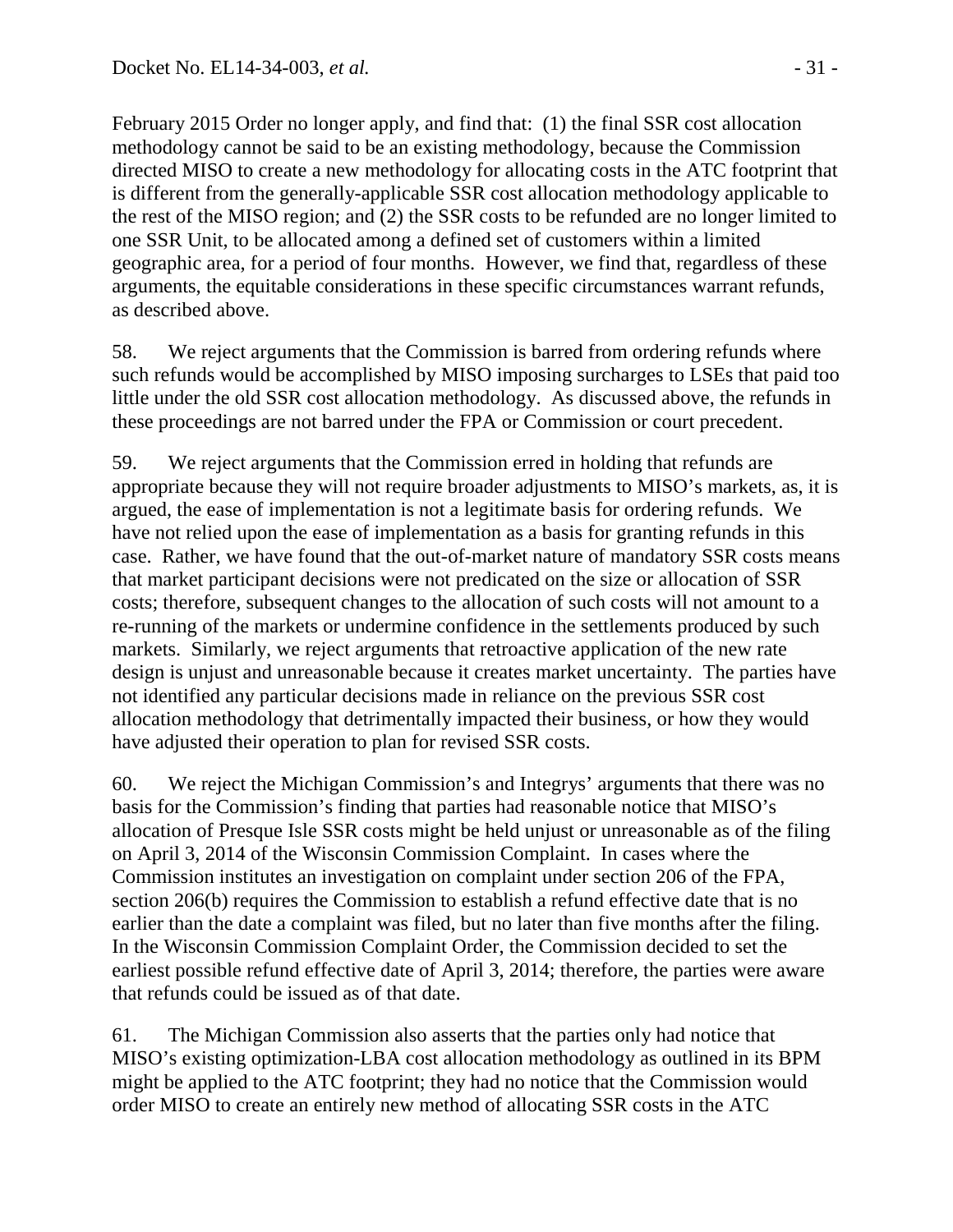<span id="page-31-0"></span> $\overline{a}$ 

footprint and apply it retroactively to Presque Isle, Escanaba, and White Pine SSR Units.**[125](#page-31-0)** However, all parties were on notice upon filing of the Wisconsin Commission Complaint that SSR costs might be governed by section 38.2.7.k of the Tariff, extending to the ATC footprint the general SSR cost allocation Tariff language, which requires MISO to allocate SSR costs to "the LSE(s) which require(s) the operation of the SSR Unit for reliability purposes," regardless of the methodology used in reaching that result. Moreover, in determining whether a Tariff is just and reasonable, or whether a Tariff is being implemented in a just and reasonable manner, the Commission has broad remedial authority to require just and reasonable compliance filings.**[126](#page-31-1)** The Commission's authority to order remedies is not constrained by the parties' expectations of what those remedies might or might not entail. In addition, once the Wisconsin Commission Complaint was filed, parties were on notice that the rates they paid for SSR costs under the then-existing Tariff might not be the rates that they would ultimately pay under a revised just and reasonable Tariff.

## **4. Refund Reports and Protective Agreement Filing**

### **a. Protests**

#### **i. Refund Reports**

62. Marquette argues that MISO has not demonstrated the justness and reasonableness of the charges in the Refund Report resulting from application of the SSR allocation formula; rather, Marquette avers that the Refund Report shows that the SSR cost allocation methodology is flawed because (1) it imposes costs on captive customers who bear significant SSR costs that are attributable to customers that were not involved in the decisions that led to the significant cost impact from Presque Isle retirement and SSR designation, and (2) MISO has over-assumed Marquette's load levels and reliance on SSR Units.**[127](#page-31-2)** Specifically, Marquette states that the Attachment Y Study that led to the designation of the Presque Isle SSR Units assumed a minimum load of 15 MW for Marquette, but that Marquette was denied firm service during the SSR period and was limited to non-firm transmission service, and its historical average hourly purchase from

<span id="page-31-1"></span>**<sup>126</sup>** *See Niagara Mohawk Power Corp. v. FPC*, 379 F.2d 153, 159 (D.C. Cir. 1967) (the Commission's breadth of discretion is "at its zenith" when fashioning remedies).

<span id="page-31-2"></span>**<sup>127</sup>** Protest of the Marquette Board of Light and Power, Docket No. ER14-2952- 005, at 5 (filed July 1, 2016).

**<sup>125</sup>** Michigan Commission Request for Rehearing at 19-20.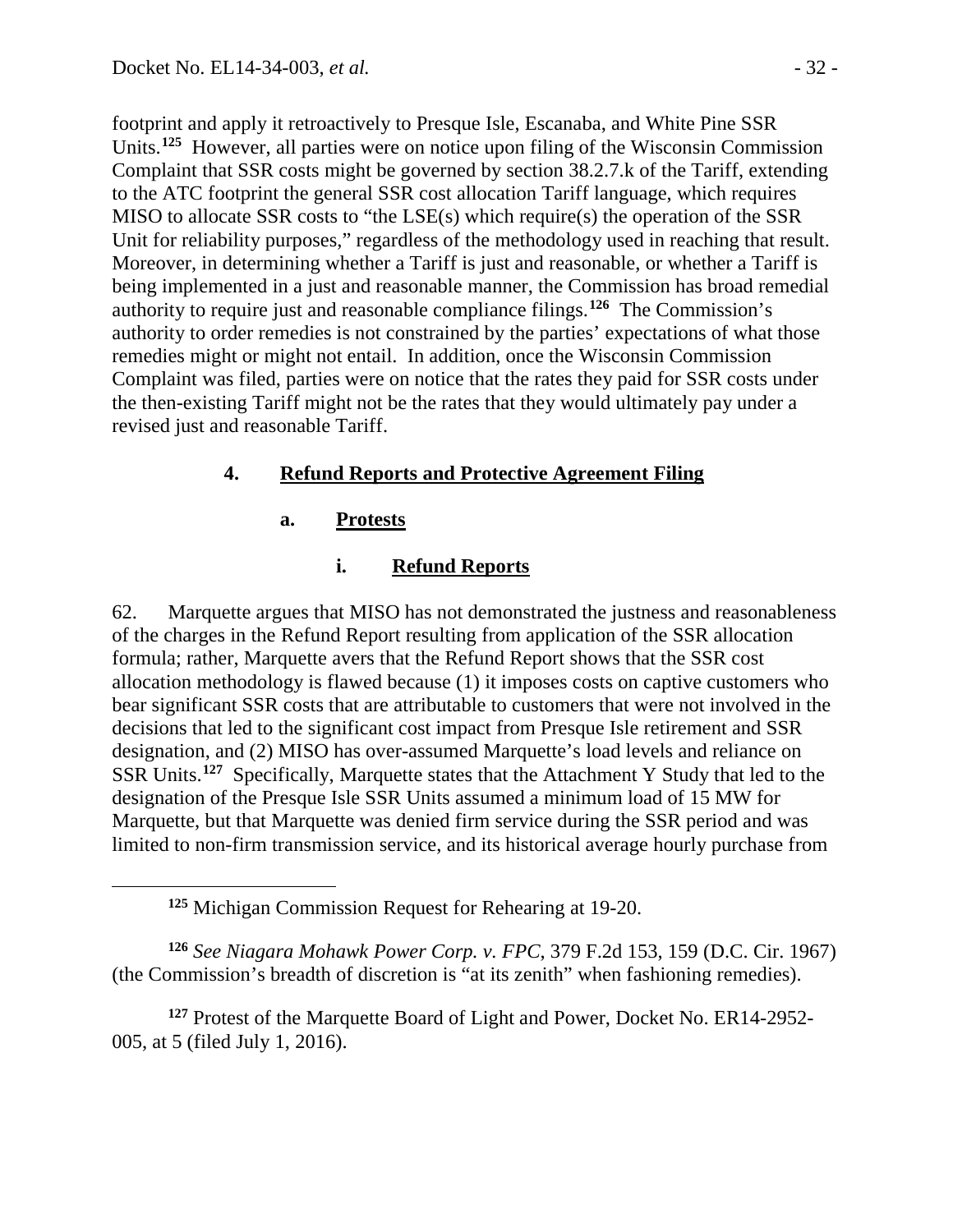MISO is actually below four MW.**[128](#page-32-0)** Marquette states that its purchase and generation dispatch decisions in MISO require a reasonable knowledge of cost differences between available supply options, because Marquette only purchases energy from the MISO Day Ahead Market when such purchases are more economical than Marquette's own generation.**[129](#page-32-1)** Marquette states that the allocation of significant after-the-fact SSR costs creates an unjust and unreasonable impediment to its ability to economically operate its system, and states that it could have made different decisions had it received appropriate advanced price signals.**[130](#page-32-2)**

63. Cloverland states that the refund schedule in the Refund Report is unreasonable in that it starts too soon and collects over too short a period, and that it will be difficult to acquire the funds to pay for surcharges on this timeline.**[131](#page-32-3)** Cloverland explains that its rates are subject to a Power Supply Cost Recovery Mechanism approved by the Michigan Commission, and that it will take 60-75 days to collect funds for surcharges, which are due to MISO within seven days of receiving the invoice.<sup>[132](#page-32-4)</sup> Cloverland states that it would have to borrow money on a short-term basis at a high rate of interest in order to pay the invoice. Cloverland asks the Commission to delay invoices until October and, given the rate shock from the large amounts of surcharges to Cloverland, asks that the surcharges be spread over 24 months instead of the 14 proposed by MISO.**[133](#page-32-5)**

64. Several parties argue that the Refund Report should be rejected because it lacks detail as to what SSR cost allocation methodologies have been used by MISO, what related SSR charges have been previously collected from/refunded to customers since April 3, 2014, and how the dollar amounts of refunds were derived. **[134](#page-32-6)** The

**<sup>128</sup>** *Id.* at 6.

<span id="page-32-1"></span><span id="page-32-0"></span> $\overline{a}$ 

**<sup>129</sup>** *Id.* at 7.

**<sup>130</sup>** *Id.* at 8-9.

<span id="page-32-4"></span><span id="page-32-3"></span><span id="page-32-2"></span>**<sup>131</sup>** Protest of Cloverland Electric Cooperative, Docket No. ER14-2952-005, *et al.*, at 4-5 (filed July 5, 2016) (Cloverland Protest).

**<sup>132</sup>** *Id.* at 5.

**<sup>133</sup>** *Id.* at 5-6.

<span id="page-32-6"></span><span id="page-32-5"></span>**<sup>134</sup>** Protest of the Michigan Aligned Parties, Docket No. ER14-2952-000, *et al.*, at 8, 34 (filed July 5, 2016); Cloverland Protest at 2-3; Joint Protest of the Michigan Public Service Commission, the Michigan Agency for Energy, and the

(continued...)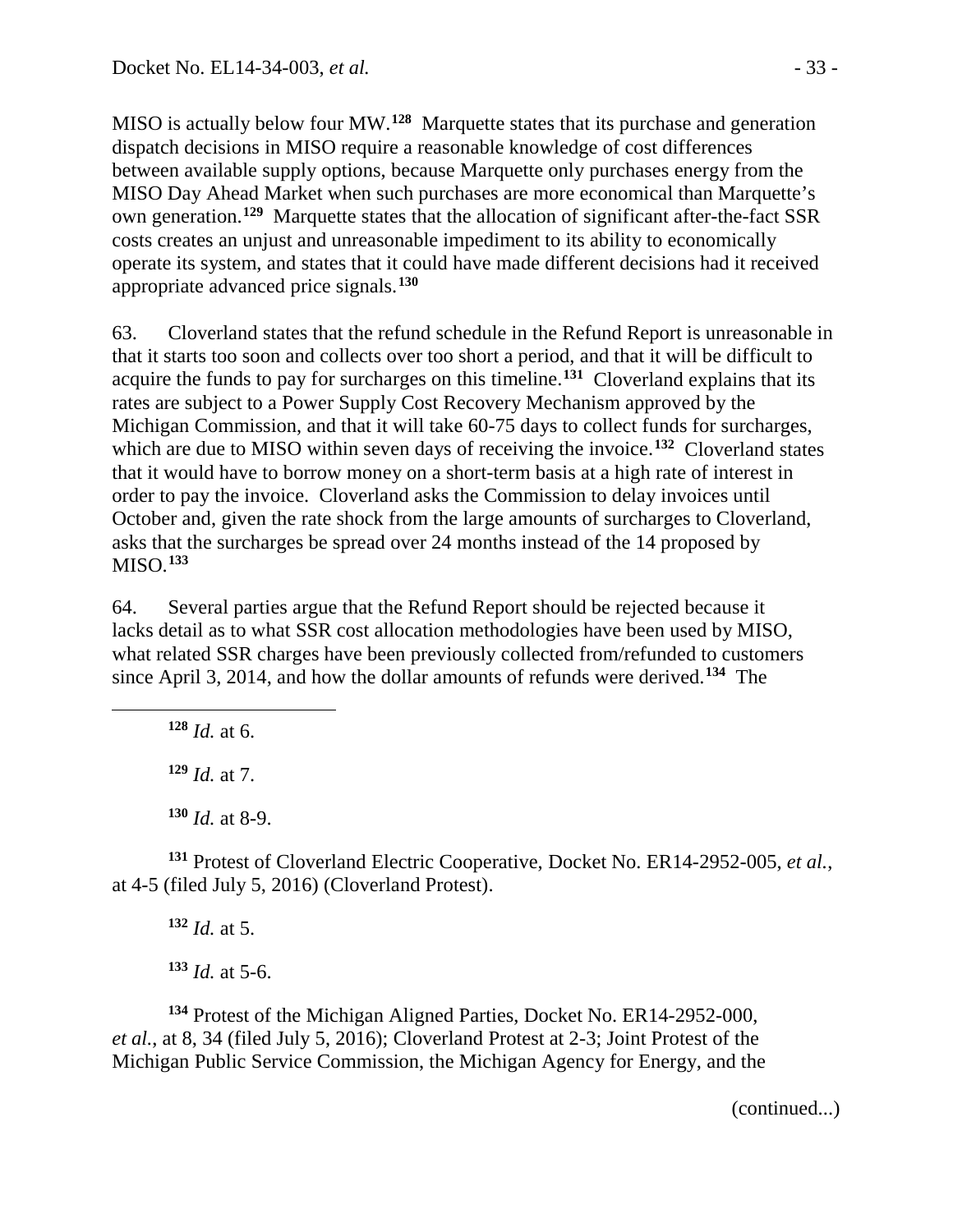Michigan Aligned Parties argue that the Commission should order MISO to provide detailed explanations of its billing practices, the allocation formulas applied by MISO during relevant periods, the allocation formula being applied on a retroactive basis, the amounts of previous SSR cost refunds and surcharges implemented by MISO, and an explanation of how those previous billing adjustments have been reflected in the Refund Report.**[135](#page-33-0)** The City of Escanaba states that the Refund Report unlawfully includes interest on the retroactive surcharges, as the Commission's regulations only permit interest on refunds.**[136](#page-33-1)** Some parties argue that the new SSR cost allocation methodology must be implemented prospectively from either (1) May 3, 2016**[137](#page-33-2)** or (2) the date of the Commission's order on the refund report, **[138](#page-33-3)** as the rate was not fixed under section 206 of the FPA until those dates. Finally, some parties state that the Refund Report imposes retroactive surcharges in a cost allocation case in violation of the FPA, court precedent, and Commission policy, and ask the Commission to hold the refund/surcharge process in abeyance until the D.C. Circuit reviews the Commission orders and a Commission order is issued determining the just and reasonable amounts of SSR costs.**[139](#page-33-4)**

#### **ii. Protective Agreement**

65. The Wisconsin Parties state that the Protective Agreement purports to protect confidential information contained in the Refund Report, but that this protection is

 $\overline{a}$ Michigan Attorney General Bill Schuette, Docket No. ER14-2952-000, at 7-8 (filed July 5, 2016) (Protest of the Joint Michigan Parties); Protest of the Michigan Public Service Commission, Docket No. ER14-1243-000, *et al.*, at 6-7 (filed July 5, 2016) (Michigan Commission Protest).

**<sup>135</sup>** Protest of the Michigan Aligned Parties at 9, 34.

<span id="page-33-1"></span><span id="page-33-0"></span>**<sup>136</sup>** Protest of the City of Escanaba, Michigan, Docket No. ER14-2952-000, *et al.*, at 8 (filed July 1, 2016) (City of Escanaba Protest).

<span id="page-33-2"></span>**<sup>137</sup>** Cloverland Protest at 2; Protest of the Joint Michigan Parties at 15-19; Protest of the Michigan Aligned Parties at 30-33; Michigan Commission Protest at 15-18.

<span id="page-33-3"></span>**<sup>138</sup>** Protest of Refund Report of Constellation Energy, Docket No. ER14-1242, *et al.*, at 4-7 (filed July 5, 2016).

<span id="page-33-4"></span>**<sup>139</sup>** City of Escanaba Protest at 1, 4-9; Cloverland Protest at 2-3; Protest of the Joint Michigan Parties at 8-15; Protest of Upper Peninsula Power Company, Docket No. ER14-2952-005, *et al.*, at 2 (filed July 5, 2016); Protest of the Michigan Aligned Parties at 11-30, 35-37; Michigan Commission Protest at 8-14.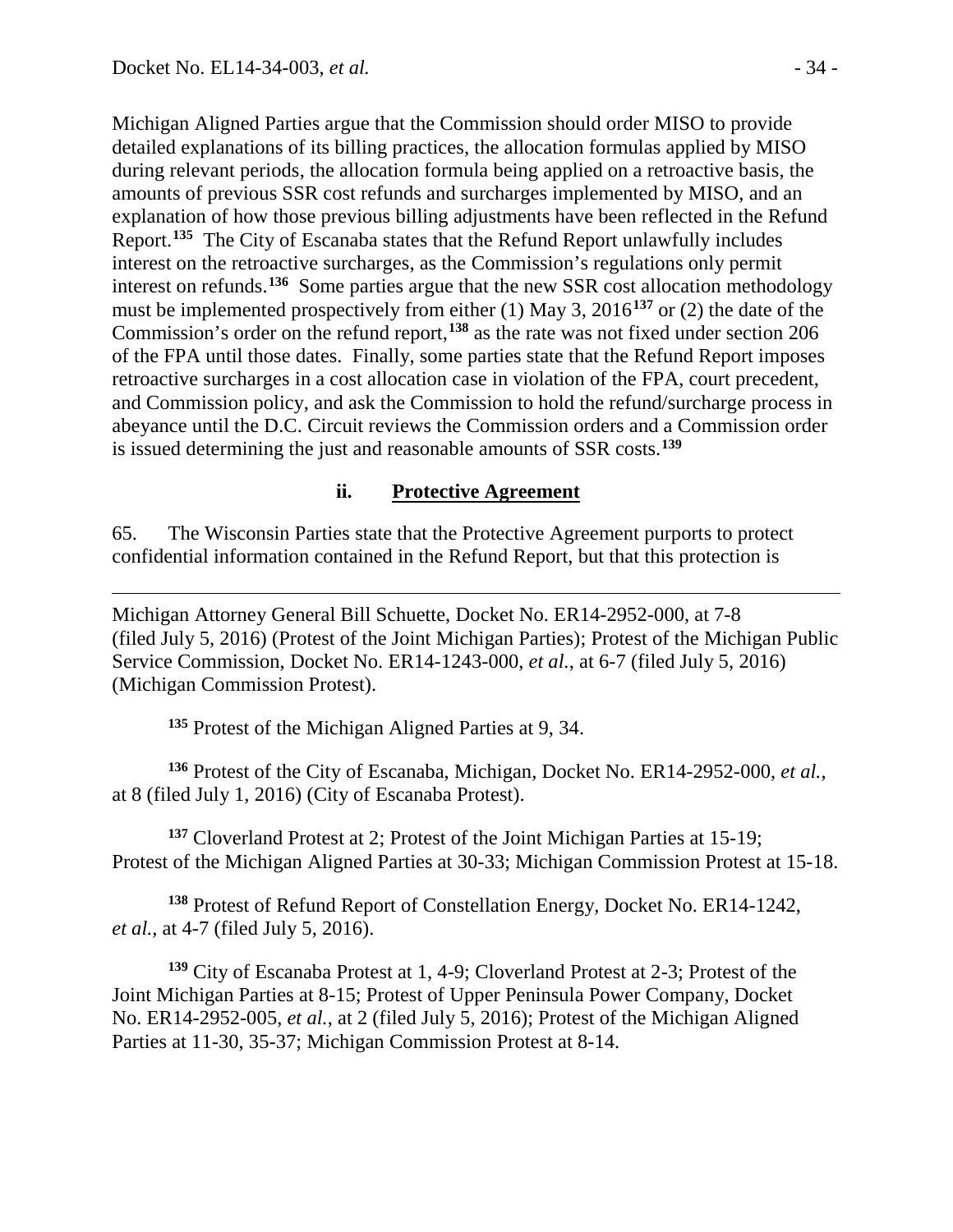eviscerated because MISO considers itself to be under no obligation to either (1) notify the owners of the confidential information when requests to release the information are made or (2) object to the disclosure of the information.**[140](#page-34-0)** The Wisconsin Parties state that the data in the Refund Report reflects load patterns and usage, and is of the type generally exempt from mandatory public disclosure requirements of the Freedom of Information Act, 5 U.S.C. 552 (FOIA).**[141](#page-34-1)** The Wisconsin Parties state that the data should not be disclosed as confidential business information under FOIA Exemption 4, which would prevent disclosure of documents that would reveal trade secrets and commercial or financial information if such disclosure is found to cause substantial harm to the competitive position of the person from whom it was obtained.

66. The Wisconsin Parties note that MISO intends to release the confidential information on the fifth day following a request if no objection has been filed, and they point out that MISO could provide such information before the comment due date of July 6, 2016.**[142](#page-34-2)** They ask the Commission to clarify that MISO is prohibited from disclosing any confidential information before the close of the comment period. In addition, they argue that MISO should be required to comply with Attachment Z and section 38.9 of its Tariff, which govern the treatment of confidential information provided to MISO. Finally, the Wisconsin Parties request that the Commission clarify that sections 388.112(d) and (e) of the Commission's Rules and Regulations apply. They state that section 388.112(d) requires the Commission to give notice to the owner of privileged or Critical Energy Infrastructure Information (CEII) that is requested by a FOIA or CEII requester, and provide an opportunity of at least five calendar days in which to comment on the request.<sup>[143](#page-34-3)</sup> The Wisconsin Parties state that MISO did not interpret this provision as applicable to it because it pertains to FOIA requests made to the Commission; however, they note that under MISO's interpretation, notice of requests for disclosure would never go to the owner of the information. They further state that section 388.112(e) provides that the Commission will give at least five calendar days' notice to the owner of the privileged or CEII information before it discloses such information.

**<sup>141</sup>** *Id.* at 3.

<span id="page-34-2"></span>**<sup>142</sup>** *Id.* at 4.

<span id="page-34-3"></span>**<sup>143</sup>** *Id.* at 5-6.

<span id="page-34-1"></span><span id="page-34-0"></span> $\overline{a}$ **<sup>140</sup>** Protest and Objection of Wisconsin Electric Power Company and Wisconsin Public Service Corporation to Disclosure of Confidential Information, Docket No. ER14-2952-000, *et al.*, at 2 (filed June 21, 2016).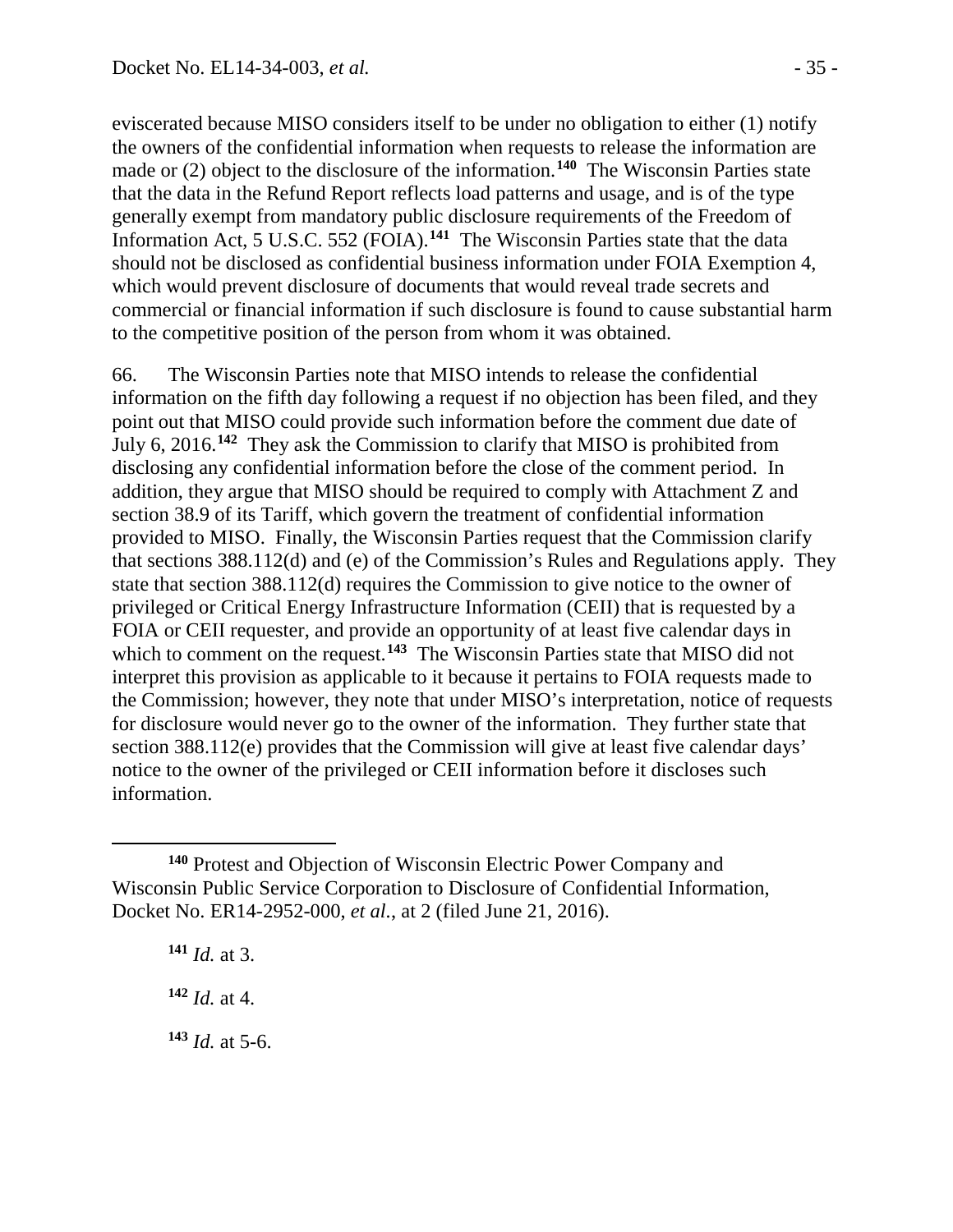67. The Michigan Aligned Parties have no objection to the Protective Agreement Filing, provided that information required to evaluate the Refund Report is fully disclosed, and they ask the Commission to extend the comment period on the Refund Report until the parties have been granted access to the redacted information contained in MISO's filing.**[144](#page-35-0)** They state that the Wisconsin Parties have not met their burden to show that a protective order will not adequately safeguard their interest, and that this concern outweighs the need for the material to develop the record.**[145](#page-35-1)**

## **b. Answers**

## **i. Refund Reports**

68. The Wisconsin Commission submits an answer to correct the protesters' assertions that the Commission is prohibited from directing MISO to issue refunds to remedy the misallocation of SSR costs to Wisconsin customers.**[146](#page-35-2)** The Wisconsin Commission argues that the Commission correctly exercised its discretion to order refunds, and that refunds are consistent with the Commission's authority under the FPA, Commission precedent, court precedent, and the equities in this case.**[147](#page-35-3)**

69. MISO argues that all protests of the cost allocation methodology used in the Refund Report and Errata Refund Report constitute impermissible collateral attacks on prior Commission orders.**[148](#page-35-4)** WPPI Energy states that, to the extent the protests challenge the established refund effective dates, they are impermissible collateral attacks on Commission addressing tariff filings made under section 205 of the FPA setting forth the

**<sup>145</sup>** *Id.* at 3.

<span id="page-35-2"></span><span id="page-35-1"></span>**<sup>146</sup>** Answer to Protests of the Public Service Commission of Wisconsin, Docket No. ER14-2952-000, *et al.*, at 2 (filed July 20, 2016).

**<sup>147</sup>** *Id.* at 11-32.

<span id="page-35-4"></span><span id="page-35-3"></span>**<sup>148</sup>** MISO Answer to Protests, Docket No. ER14-2952-005, *et al.*, at 4 (filed July 20, 2016) (MISO Answer).

<span id="page-35-0"></span> $\overline{a}$ **<sup>144</sup>** Michigan Aligned Parties Answer to MISO Application for Protective Order, Docket No. ER14-2952-000, *et al.*, at 2 (filed July 1, 2016).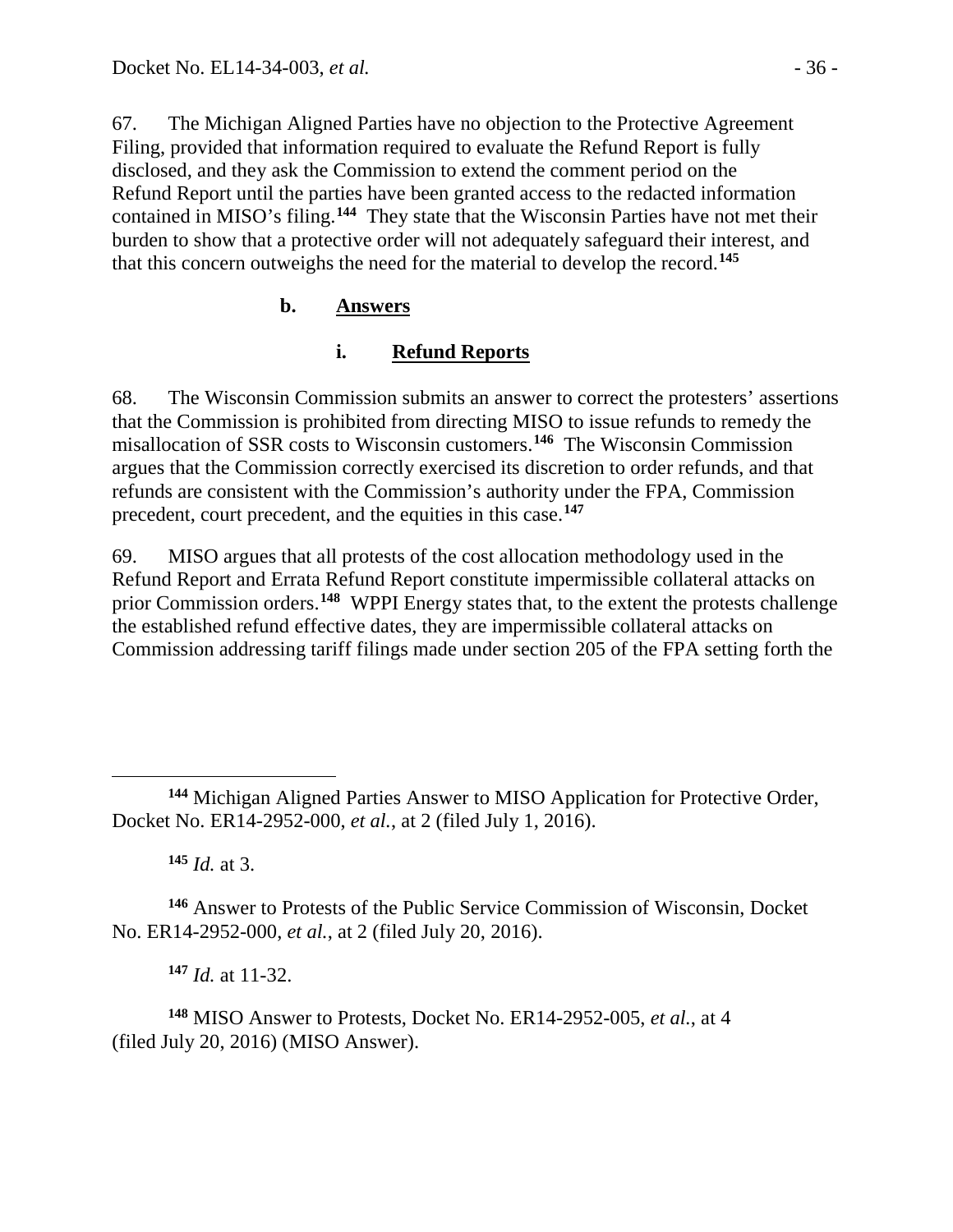just and reasonable rate for the SSR Units, and that they are also untimely requests for rehearing of those orders. **[149](#page-36-0)**

70. MISO rejects Marquette's protest of the Attachment Y Study on the grounds that it led to an over-allocation of SSR costs, as MISO states that the planning study is only used to determine the issues for which the SSR is needed. MISO explains that the constraints identified in the planning study are used to identify the elemental pricing nodes that are responsible for costs, but that the shares of SSR costs are determined by the monthly peak hour of actual energy withdrawals for the LSEs whose elemental pricing nodes were identified.**[150](#page-36-1)**

71. MISO disagrees with the various requests to delay action.**[151](#page-36-2)** MISO states that the 24 month period for repayments suggested by Cloverland is well beyond any period over which SSR costs would ever have been collected, and that the Commission's orders do not contain any requirements relating to delaying an order until litigation over the Presque Isle SSR agreements is finalized. MISO states that, "[h]owever, the final Commission-ordered SSR costs could be used in the scheduled adjustments whereby such amounts will begin in November 2016."**[152](#page-36-3)**

72. MISO refutes arguments that the Refund Report and Errata Refund Report do not provide enough detail.**[153](#page-36-4)** MISO states that the usual refund report would only show principal and interest amounts for affected entities, but that it included additional information such as a separate accounting for interest accruals, monthly calculations by affected LSE and SSR agreement, a monthly table of refunds/charges with interest calculations, and the resettlement schedule that presents resettlement amounts by month for each SSR agreement.

73. In their answer to the Wisconsin Commission's answer, the Michigan Commission and the Michigan Aligned Parties clarify that they do not argue that the Commission does not have authority to direct refunds under section 206 of the FPA, only that the

<span id="page-36-2"></span>**<sup>151</sup>** *Id.*

<span id="page-36-3"></span>**<sup>152</sup>** *Id.* at 6.

<span id="page-36-4"></span>**<sup>153</sup>** *Id.* at 6-7.

<span id="page-36-1"></span><span id="page-36-0"></span> $\overline{a}$ **<sup>149</sup>** WPPI Energy Answer to Protests, Docket Nos. ER14-2952-005 and ER15-767- 002, at 4-5 (filed July 20, 2016).

**<sup>150</sup>** MISO Answer at 5-6.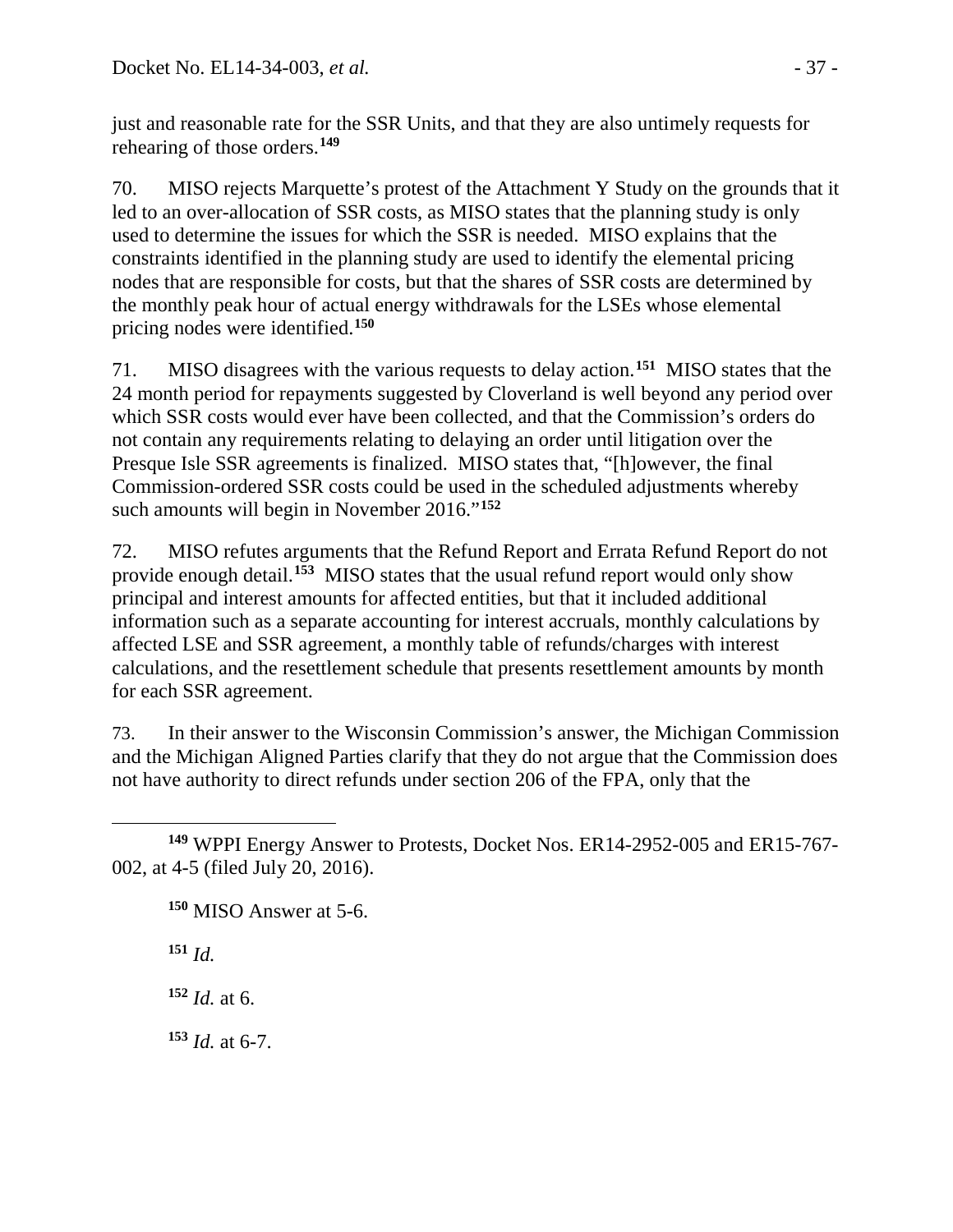Commission lacks authority to impose surcharges to pay for those refunds.**[154](#page-37-0)** They state that the Commission is acting here under section 206 of the FPA, and that the Commission cannot modify MISO rates filed under section 205 of the FPA. They state that the Wisconsin Commission mischaracterizes Commission precedent and inappropriately relies on inapplicable case law, and that even if the Commission were authorized to impose surcharges to accomplish refunds, the equities in this case do not require refunds.**[155](#page-37-1)** In their answer to the Michigan Commission and the Michigan Aligned Parties answer, the Citizens Utility Board of Wisconsin and the Wisconsin Industrial Energy Group refute the claim that the Commission may not order refunds and surcharges under section 205 of the FPA.<sup>[156](#page-37-2)</sup> They argue that the Commission is clearly acting under both sections 205 and 206 of the FPA in the proceedings, and in any case, the Commission may act under section 205 to direct MISO to make a compliance filing to modify its proposed rates so long as MISO consents to the modification. The Michigan Commission and the Michigan Aligned Parties answer that the utility's consent cannot create Commission jurisdiction under section 206 of the FPA to impose surcharges that does not otherwise exist.**[157](#page-37-3)**

#### **ii. Protective Agreement**

74. The Wisconsin Parties argue that a protective agreement alone is insufficient protection of confidential information, as it does not take into account MISO's position regarding requests for the release of confidential load data.**[158](#page-37-4)** They state that MISO attached confidential information belonging to the Wisconsin Parties without any notice,

<span id="page-37-0"></span>**<sup>154</sup>** Michigan Commission and the Michigan Aligned Parties Answer to Wisconsin Commission Answer, Docket No. ER14-2952, *et al*., at 2-5 (filed Aug. 4, 2016).

**<sup>155</sup>** *Id.* at 5-12.

 $\overline{a}$ 

<span id="page-37-2"></span><span id="page-37-1"></span>**<sup>156</sup>** Motion for Leave to Answer and Answer of the Citizens Utility Board of Wisconsin, and the Wisconsin Industrial Energy Group, Docket No. ER15-2952-000, *et al.*, at 3-10 (filed Aug. 15, 2016).

<span id="page-37-3"></span>**<sup>157</sup>** Joint Answer of the Michigan Public Service Commission and the Michigan Aligned Parties in Opposition to the Motion for Leave to Answer and Answer of the Citizens Utility Board of Wisconsin and the Wisconsin Industrial Energy Group, Docket No. ER14-2952-005, *et al.*, at 4 (Aug. 26, 2016).

<span id="page-37-4"></span>**<sup>158</sup>** Motion for Leave to Answer and Answer of Wisconsin Electric Power Company and Wisconsin Public Service Corporation, Docket No. ER14-2952, *et al.*, at 7 (filed Aug. 1, 2016).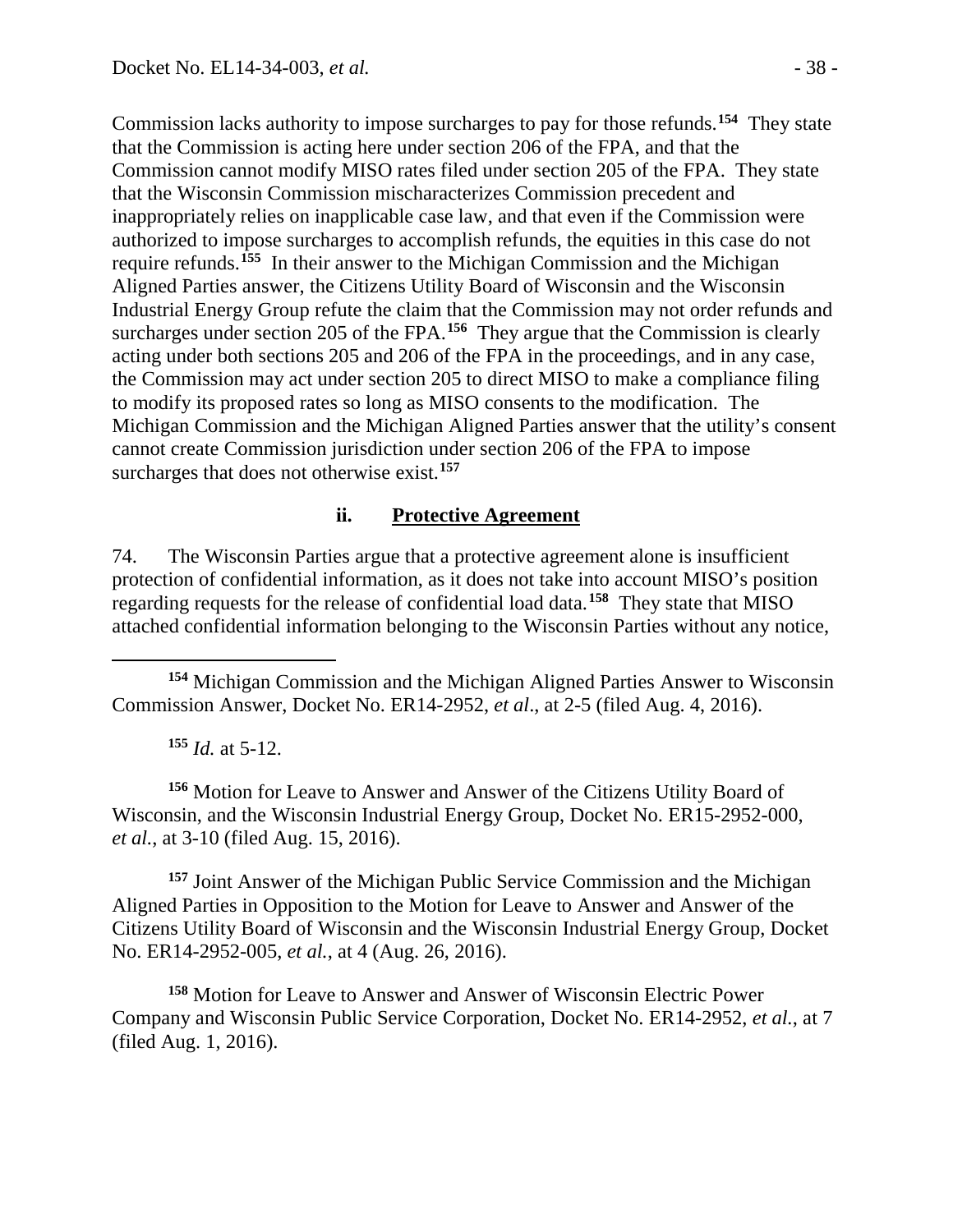as required under the Tariff.**[159](#page-38-0)** They argue that section 388.112 of the Commission's regulations does not provide any notice or process akin to those of the Tariff, as it only sets forth general rules on privileged and CEII treatment for documents filed with the Commission, while in this case, the confidential information at issue was not filed with the Commission but submitted to and/or gathered by MISO directly by the Wisconsin Parties. The Wisconsin Parties request that the Commission incorporate the notice and process provisions of MISO's Tariff pertaining to the release of information into the proposed Protective Agreement or otherwise require MISO to comply with the confidentiality provisions of its Tariff.**[160](#page-38-1)**

75. MISO states that the monthly information was redacted from the public report, that it filed the Protective Agreement pursuant to 18 C.F.R. § 388.112(b)(2)(i) (2016), and that it received the information required by 18 C.F.R.  $\S$  388.112(b)(2)(iii) (2016) from various parties.**[161](#page-38-2)** MISO further states that, consistent with 18 C.F.R. § 388.112(b)(2)(iv) (2016), MISO will not release the non-public information until ordered by the Commission or a decisional authority.

## **c. Discussion**

### **i. Refund Reports**

76. We reject the arguments that the Commission has no authority to order refunds in a cost allocation case and that MISO improperly imposes retroactive surcharges to effectuate such refunds. As explained above, that issue has been decided here on rehearing of the February 2015 Order, and today's order is final with respect to the refund issue. As discussed above, the Commission is not barred from granting refunds, and the equitable considerations warrant refunds of Presque Isle, Escanaba, and White Pine SSR costs to those LSEs that paid too much of those costs under the previous unjust and unreasonable SSR cost allocation methodology. We also reject protests of the SSR cost allocation methodology, as the Commission specifically approved the use of this methodology for the Presque Isle, Escanaba, and White Pine SSR Units in the May 2016 Order.**[162](#page-38-3)**

**<sup>160</sup>** *Id.* at 8.

<span id="page-38-2"></span><span id="page-38-1"></span><span id="page-38-0"></span> $\overline{a}$ 

<span id="page-38-3"></span>**<sup>162</sup>** May 2016 Order, 155 FERC ¶ 61,134 at P 53.

**<sup>159</sup>** *Id.* at 5-6.

**<sup>161</sup>** MISO Answer at 8.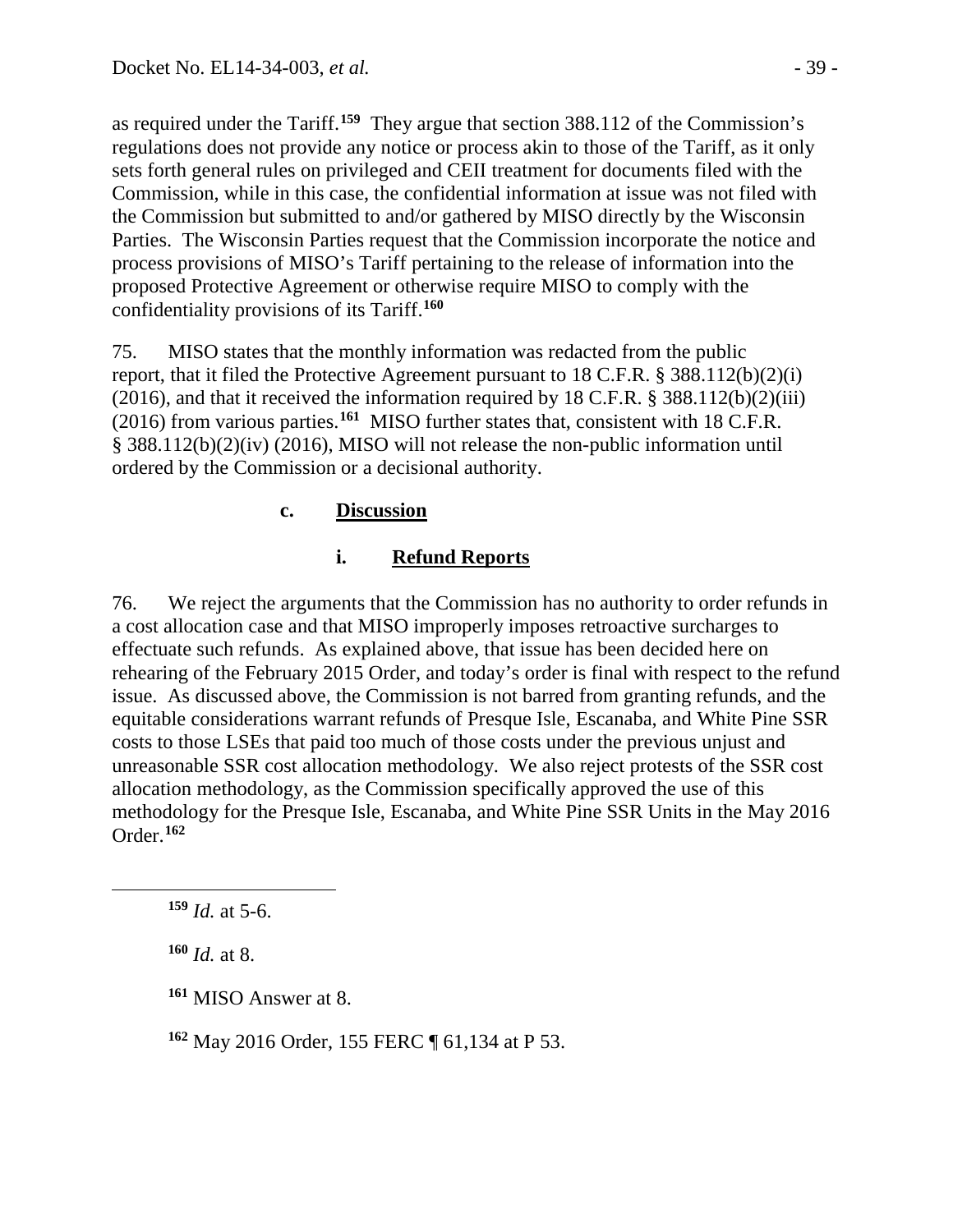77. We find that the Refund Report and the Errata Refund Report meet the Commission's directive in the May 2016 Order to describe how MISO intends to effectuate the payment of refunds to those LSEs that were overcharged under the previous SSR cost allocation methodology for the Presque Isle, Escanaba, and White Pine SSR Units.**[163](#page-39-0)** The reports include monthly amounts previously billed to each affected LSE by month and SSR agreement, a monthly table of refunds and charges to be assessed under the new SSR cost allocation methodology per affected LSE and SSR agreement, with interest calculations, and the proposed resettlement schedule that shows resettlement amounts by month for each SSR agreement. We reject requests to order MISO to submit additional details of how its calculations were derived, such as specific data inputs or detailed summaries of its previous billing amounts and the equations used to derive the numbers in the report. As the administrator of its system, MISO manages the data that goes into the SSR cost allocation formula, and maintains the record of amounts previously charged – MISO is in the best position to apply the allocation formula and calculate refunds. If the parties feel that the calculations in the formula are incorrect, the parties are free to dispute the calculation with MISO directly or submit a complaint with the Commission.**[164](#page-39-1)**

78. We reject Marquette's argument that charges resulting from the implementation of MISO's SSR cost allocation formula are unreasonable because they impose costs on captive customers who bear significant SSR costs that are attributable to customers that were not involved in the decisions that led to the Presque Isle retirement and SSR designation. We note that all interested parties were afforded an opportunity to participate in both the Attachment Y process under the MISO Tariff leading up to Presque Isle's SSR designation, as well as in the relevant subsequent Commission proceedings. Regardless of whether customers chose to directly participate in decisions leading to retirement and subsequent SSR cost allocation, the relevant consideration is that these LSEs' loads necessitated, and correspondingly benefited from, the operation of the SSR Units. We also reject Marquette's contention that errors in the Attachment Y Study over-ascribed load to Marquette. This argument is also immaterial because, under the new SSR cost allocation methodology approved by the Commission in the May 2016 Order, the Attachment Y Study is not used to determine the amount of minimum load associated with each LSE; rather, it is used only to identify thermal and voltage constraints. We further disagree with Marquette's contention that the allocation of

**<sup>163</sup>** *Id*.

<span id="page-39-0"></span> $\overline{a}$ 

<span id="page-39-1"></span>**<sup>164</sup>** We note that any such dispute should not challenge the SSR cost allocation methodology used by MISO to calculate refunds or the ability of the Commission to allow refunds in this case, as those issues have already been decided.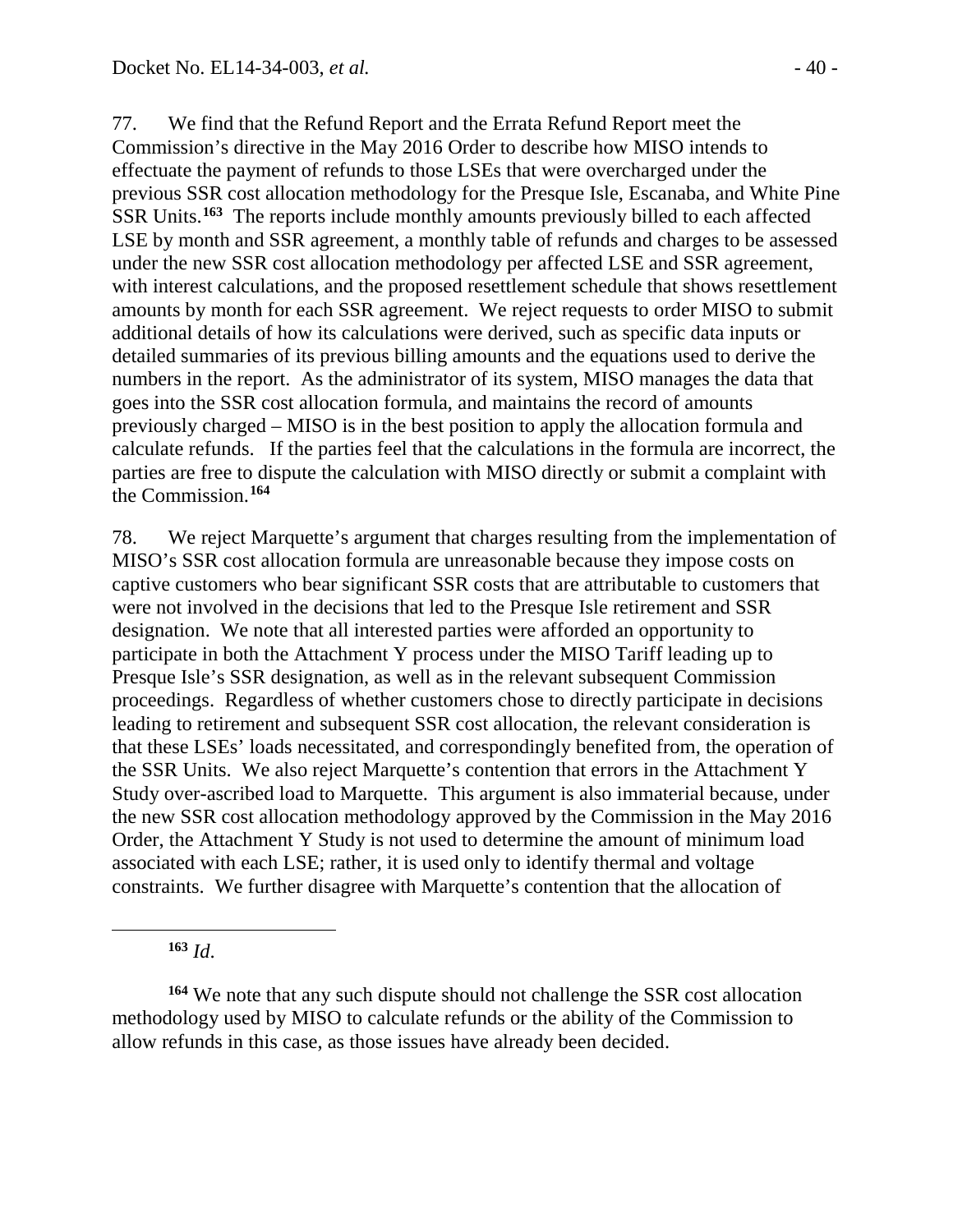significant after-the-fact SSR costs impedes the economic operation of the system and is unreasonable because Marquette argues that it could have made different decisions had it received appropriate advanced price signals. As described above, we find that retroactive application of the just and reasonable cost allocation and the associated refunds and surcharges are acceptable under these narrow circumstances. Furthermore, the SSR Units were needed for reliability; the degree of such costs was not foreseeable and reallocation of such costs is not tantamount to re-running a market.

79. We disagree with the City of Escanaba's contention that interest on surcharges is unlawful. The Commission's regulations and precedent do not expressly prohibit interest on surcharges. Moreover, in order to provide interest on refunds, as required by the Commission's regulations, MISO must logically charge mathematically corresponding interest on surcharges; MISO, as a non-profit entity,**[165](#page-40-0)** must fund the refunds entirely through surcharges. Additionally, to the extent that some LSEs initially paid fewer SSR costs than were just and reasonable, they had access to that capital during the interim period, which offsets the interest on surcharges that they are now assessed.

80. We reject Cloverland's objection to MISO's proposed refund schedule. We find that Cloverland had adequate notice of the amounts of SSR surcharges it might pay, as the Commission first found that refunds of Presque Isle SSR costs were warranted in the Wisconsin Commission Complaint Order, and upheld refunds of the Presque Isle, Escanaba, and White Pine SSR Units in the February 2015 Order. We also find that MISO's proposed resettlement schedule of 14 months is just and reasonable, as this time frame reflects the approximate period over which the payment of SSR costs for the Presque Isle, Escanaba, and White Pine SSR Units would have been paid (April 3, 2014 to June 14, 2015).

81. We note that the SSR costs associated with the Presque Isle SSR Units are not final. The Commission established hearing and settlement judge procedures regarding all cost-related issues under the original and replacement Presque Isle SSR Agreements,**[166](#page-40-1)** and an Initial Decision concerning those costs was issued in Docket No. ER14-1242-006, *et al*., on July 25, 2016. The Commission is not prejudging any issues raised on exceptions, but believes it is appropriate to delay refunds until it determines the final costs to be allocated under the Presque Isle SSR Agreements. We therefore direct MISO

<span id="page-40-1"></span>**<sup>166</sup>** *See Midcontinent Indep. Sys. Operator, Inc.*, 148 FERC ¶ 61,071, at P 89 (2014); *Midcontinent Indep. Sys. Operator, Inc.*, 149 FERC ¶ 61,114, at P 24 (2014).

<span id="page-40-0"></span> $\overline{a}$ **<sup>165</sup>** *See City of Holland, Michigan v. Midwest Indep. Transmission Sys. Operator, Inc.*, 154 FERC ¶ 61,204, at P 25 (2016); *Midcontinent Indep. Sys. Operator, Inc.*, 151 FERC ¶ 61,143, at PP 9-10 (2015).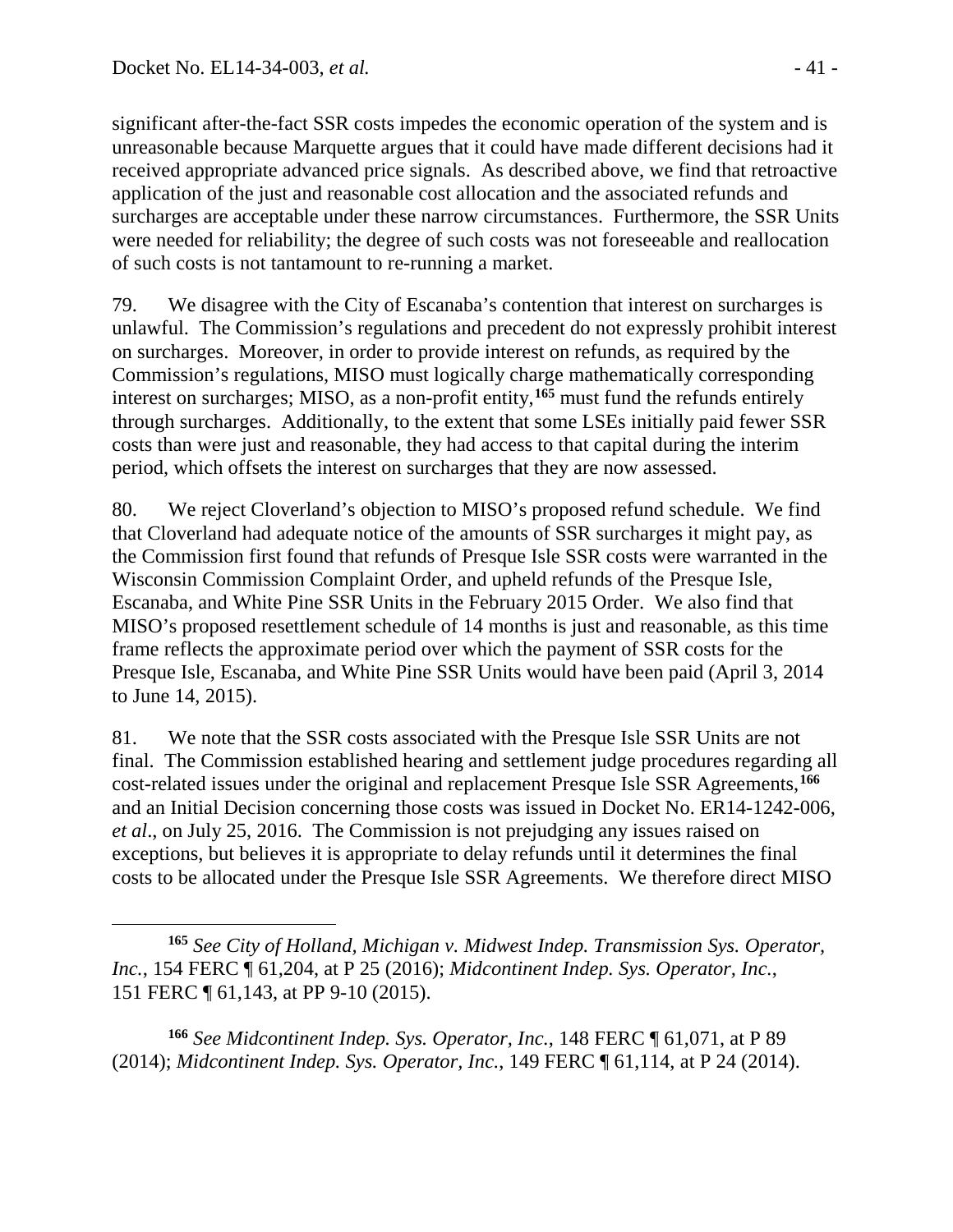to suspend refunds of Presque Isle SSR costs until the Commission has issued an order on the Initial Decision finalizing the amount of Presque Isle SSR costs that will be allocated among benefiting LSEs. We further direct MISO, within 45 days of the Commission order on the Initial Decision in Docket No. ER14-1242-006, *et al*., to file a detailed refund report describing how MISO intends to effectuate the payment of refunds to those LSEs that were overcharged under the optimization LBA-approach formerly used for the Presque Isle SSR Units and adjusting to account for resettlements of Presque Isle SSR costs that have already been made according to the Refund Report and Errata Refund Report filed in this proceeding.

#### **ii. Protective Agreement**

82. We find that MISO correctly followed the Commission's regulations applicable to the privileged and confidential information contained in the Refund Report and Errata Refund Report. Section 388.112 of the Commission's regulations permits any person filing a document with the Commission to request privileged treatment for some or all of the information contained in the document that the filer claims is exempt from the mandatory public disclosure requirements of the FOIA. To obtain privileged treatment, the filer must (1) include a justification for requesting privileged treatment, (2) designate the document as privileged, and (3) submit a public version of the document with the information that is claimed to be privileged material redacted, to a practicable extent.<sup>[167](#page-41-0)</sup> However, when such material is filed in a proceeding to which a right to intervene exists (as is the case here), the filer is required to include a proposed form of protective agreement with the filing and provide the public version of the document and its proposed form of protective agreement to each entity that is required to be serviced with the filing.<sup>[168](#page-41-1)</sup> We find that MISO correctly followed these procedures. We reject the Wisconsin Parties' request that the Commission clarify that the notice provisions of sections 388.112 (d) and (e) of the Commission's regulations apply in this case, as we find that these sections are not applicable.

83. We direct MISO, five days after the issuance of this order, to provide a complete, un-redacted copy of the Refund Report and Errata Refund Report to participants in these proceedings that have submitted a signed a non-disclosure certificate, pursuant to the terms of the Protective Agreement. **[169](#page-41-2)** We also direct MISO to provide a complete,

**<sup>167</sup>** 18 C.F.R. § 388.112(b)(1) (2016).

<span id="page-41-0"></span> $\overline{a}$ 

**<sup>168</sup>** 18 C.F.R. § 388.112(b)(2)(i) (2016).

<span id="page-41-2"></span><span id="page-41-1"></span>**<sup>169</sup>** *See* 18 C.F.R. § 388.112(b)(2)(iii) (2016) ("Any person who is a participant in the proceeding or has filed a motion to intervene or notice of intervention in the proceeding may make a written request to the filer for a copy of the complete, non-public

(continued...)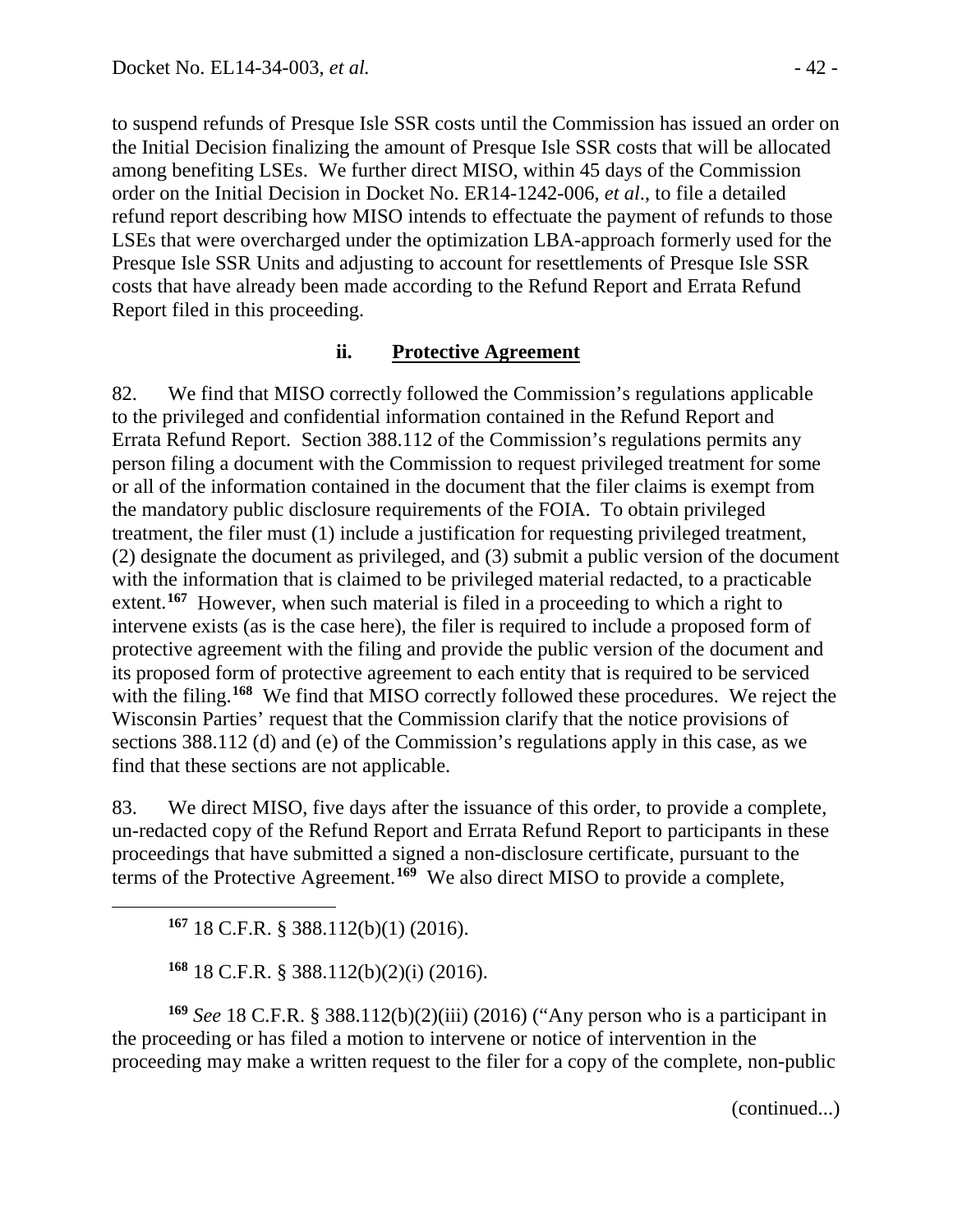$\overline{a}$ 

un-redacted copy of the refund reports to any parties that sign a non-disclosure certificate in the future, within five days of the receipt of the certificate. Although we recognize that the non-public information submitted by MISO in the Refund Report and Errata Refund Report may provide insight into monthly load patterns, which the Wisconsin Parties argue is sensitive business information that should not be disclosed, it is appropriate for parties to a proceeding to use a protective agreement to gain access to confidential and proprietary information submitted on a non-public basis while at the same time ensuring such information is neither publicly disclosed nor used by parties for purposes unrelated to their participation in the proceeding.**[170](#page-42-0)** The Commission has previously found that the use of such agreements appropriately balances the interests of filers in protecting sensitive information against inappropriate disclosure and the right of intervenors to access information necessary to their full and meaningful participation in a contested proceeding.**[171](#page-42-1)** The Wisconsin Parties have failed to demonstrate why the non-public information contained in the Refund Report and Errata Refund Report cannot be protected by means of the Protective Agreement filed by MISO.**[172](#page-42-2)**

84. In response to the Wisconsin Parties' request that the Commission require MISO to provide notice before disclosing the non-public information in the Refund Report and Errata Refund Report, we find that this order provides notice to the affected parties that the non-public information in the reports will be released, pursuant to the Protective Agreement, to the parties that have submitted a signed non-disclosure certificate. We agree with the Wisconsin Parties that MISO should comply with Attachment Z and Section 38.9 of its Tariff in regard to the treatment of confidential information provided to MISO by MISO participants, but the Wisconsin Parties do not explain what specific section of the Tariff they believe MISO did not comply with in this case.

version of the document."). To date, the following parties have submitted signed non-disclosure certificates: Verso, the Tribe, the Mines, the City of Mackinac Island, and the Bay Hills Indian Community. Bay Hills Indian Community has not filed a motion to intervene in these proceedings.

<span id="page-42-0"></span>**<sup>170</sup>** *See, e.g.*, *Arlington Storage Co., LLC*, 145 FERC ¶ 61,025, at P 9 (2013); *West Deptford Energy, LLC*, 134 FERC ¶ 61,189, at P 29 (2011); *Southern Co. Energy Marketing, Inc.*, 111 FERC ¶ 61,011 (2005).

**<sup>171</sup>** *See, e.g.*, *Essential Power, LLC*, 155 FERC ¶ 61,095, at PP 15-16 (2016).

<span id="page-42-2"></span><span id="page-42-1"></span>**<sup>172</sup>** We also find that the Wisconsin Parties' concerns about MISO disclosing confidential information before the close of the comment period is moot, as MISO stated that it would not disclose any information until ordered to do so by the Commission pursuant to 18 C.F.R. § 388.112(b)(2)(iv) (2016). *See* MISO Answer at 8.